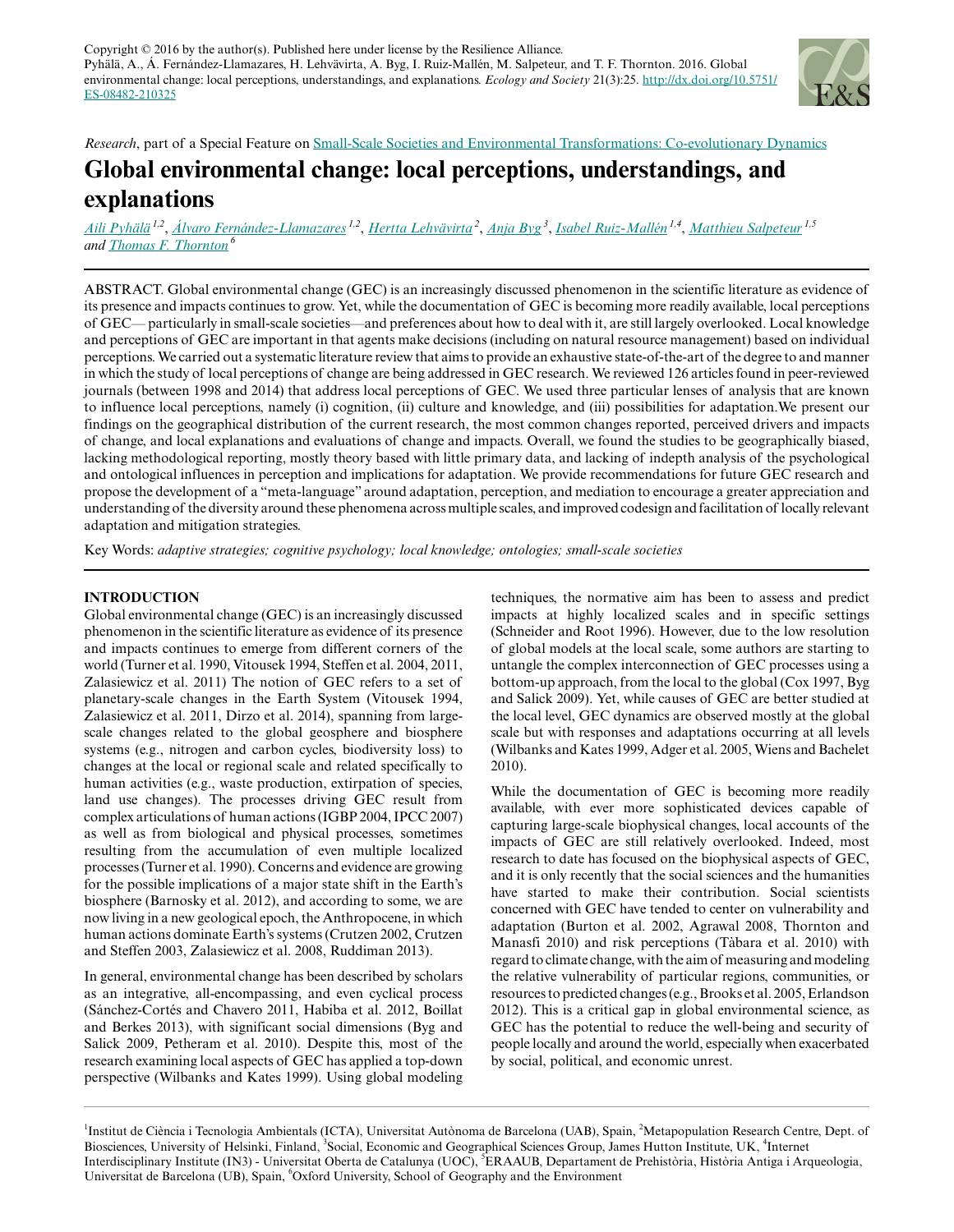Recent calls for more social science research on GEC have come from a number of scholars (Monastersky 2009, Hulme 2011, Turnhout et al 2012, Barnes et al. 2013, Castree et al 2014, Victor 2015). There are a number of reasons why understanding local perceptions of change is important. Firstly, an insight into local perceptions can improve our understanding of GEC in its various manifestations and impacts on human populations. As an example, discrepancies between local perceptions of change and instrumental records (Marin 2010) illustrate the potential contribution that these can make in discovering new elements of GEC. Secondly, people's perceptions may well determine their behavior toward mitigation and adaptation actions (Stern 2000, Vignola et al. 2010, Engels et al. 2013), and are therefore a key ingredient in the design, planning, and implementation of successful GEC adaptation strategies that are adequate for local realities, be they social, cultural, or environmental (Patt and Weber 2014). Local perceptions are thus of direct relevance to any initiatives aiming for sustainable natural resource management, biodiversity conservation, or climate change adaptation and mitigation.

Given this situation, a handful of scientists have begun to undertake research on local understandings of environmental change among indigenous and local communities and other small-scale societies (e.g., Lykke et al. 2004, King et al. 2007, Green et al. 2010, Boillat and Berkes 2013, Kansiime et al. 2013), demonstrating the potential of local peoples' observations for the understanding of the local expressions of GEC (Byg and Salik 2009). We set out to review this literature to critically review the ways in which local understandings are captured and presented in the research. We approach this study from multiple perspectives, exploring aspects such as scale, geographic distribution, cognitive mechanisms, cosmologies, and values, and to what degree studies of GEC and local perceptions take into account these factors that might well be influencing the results. In addition, we review the literature with an interest in understanding why researchers study local perceptions of GEC, for what purpose or end.

To guide us through this, we framed our study in relation to three particular thematic foci. We questioned to what extent GEC research takes into account (1) the influences that cognitive psychology may have on local perceptions, (2) the role that local cosmologies, epistemologies, and ontologies play, and (3) whether and how local small-scale societies might be taking measures to adapt to environmental change. By "small-scale societies" we mean societies of a few dozen to several thousand people who live by foraging wild foods, herding domesticated animals, or conducting nonintensive horticulture at the village level. To contextualize our review, we present some general findings on the geographical and thematic foci of the literature, and how it reports (a) the types of environmental change perceived, (b) local explanations of the change occurrence and manifestation, including in time and scale as well as in terms of drivers and impacts, and (c) local evaluations of the change and its impacts. Our study is innovative in that it is the first—to our knowledge that undertakes a comprehensive review of the existing research on local perceptions of GEC while using a critical perspective.

We present a theoretical background to our research design and analysis, touching upon elements of scale and causation, cognition, culture and knowledge, and adaptation. We then present a descriptive overview of our results, followed by a more comprehensive analysis around the three overarching themes of the paper, namely cognition, ontologies, and adaptation. We discuss the implications of our findings for the broader research on GEC, and the repercussions these might have for planning local adaptation and mitigation strategies.

#### **THEORETICAL BACKGROUND**

The purpose of this research was to undertake a systematic literature review with the aim of providing an exhaustive stateof-the-art of the extent to and manner in which GEC research addresses local perceptions in small-scale societies. To do so, we used three particular lenses of analysis that are known to influence local perceptions, namely (i) cognition, (ii) culture and knowledge, and (iii) possibilities for adaptation. We present and elaborate on each of these three thematic strands.

#### **Cognition in global environmental change perception**

In addition to scale and causation, equally important to local perceptions is cognition: the rates of temporal change in local perceptions (e.g., Deryungina 2012), perceptibility itself (e.g., Weber 2013), and the role that the reception of external scientific information may play in influencing local perceptions (e.g., Marin and Berkes 2012, Fernández-Llamazares et al. 2015*a*). Understanding the role that cognition plays in GEC perceptions is important for at least three main reasons. First, studies indicate that different psychological processes play a key role in shaping individual framings of environmental change (e.g., Stamm et al. 2000, Helgeson et al. 2012, Howe and Leiserowitz 2013). Examples of such processes include memory illusions, change blindness, and the Shifting Baselines Syndrome. Memory illusions refer to exaggerations of the extent of trends, which may also have been caused by the influential memory of extreme events (Roediger 1996, Kahn 2002, Daw 2010). Change blindness refers to the failure to observe local indicators of climate change; that is, the desensitization to change (e.g., Simons and Rensik 2005, Alessa et al. 2008). Shifting Baselines Syndrome refers to a type of change in how a system is measured or perceived, usually against previous reference points (baselines), which themselves may represent significant changes from an even earlier state of the system (see e.g., Papworth et al. 2009, Fernández-Llamazares et al. 2015*b*). Second, many works describe how experiential knowledge acquired through daily observation of the environment—accurate or not—generally overrides descriptive knowledge gained through the uptake of scientific information (Myers et al. 2013, Egan and Mullin 2014, Zaval et al. 2014, Yeh 2015). In other words, agents make decisions (e.g., on the use of natural resources) based on individual perceptions rather than on measured variables or more diagnosed criteria (Oba and Kotile 2001, Maule and Hodgkinson 2002, Voyer et al. 2012). And third, the research to date suggests that the way in which people perceive environmental changes influences how they respond to them (Weber and Johnson 2009, Vignola et al. 2010, Spence et al. 2011).

Yet, human perceptibility of GEC (particularly climate change) has been somewhat disputed in the last decades (see Rudiak-Gould 2013). While some argue that global changes are beyond the threshold of human perception over the course of a lifetime (Mormont and Dasnoy 1995, Doyle 2009, Spence et al. 2011), others claim that the effects of GEC are visible to the naked eye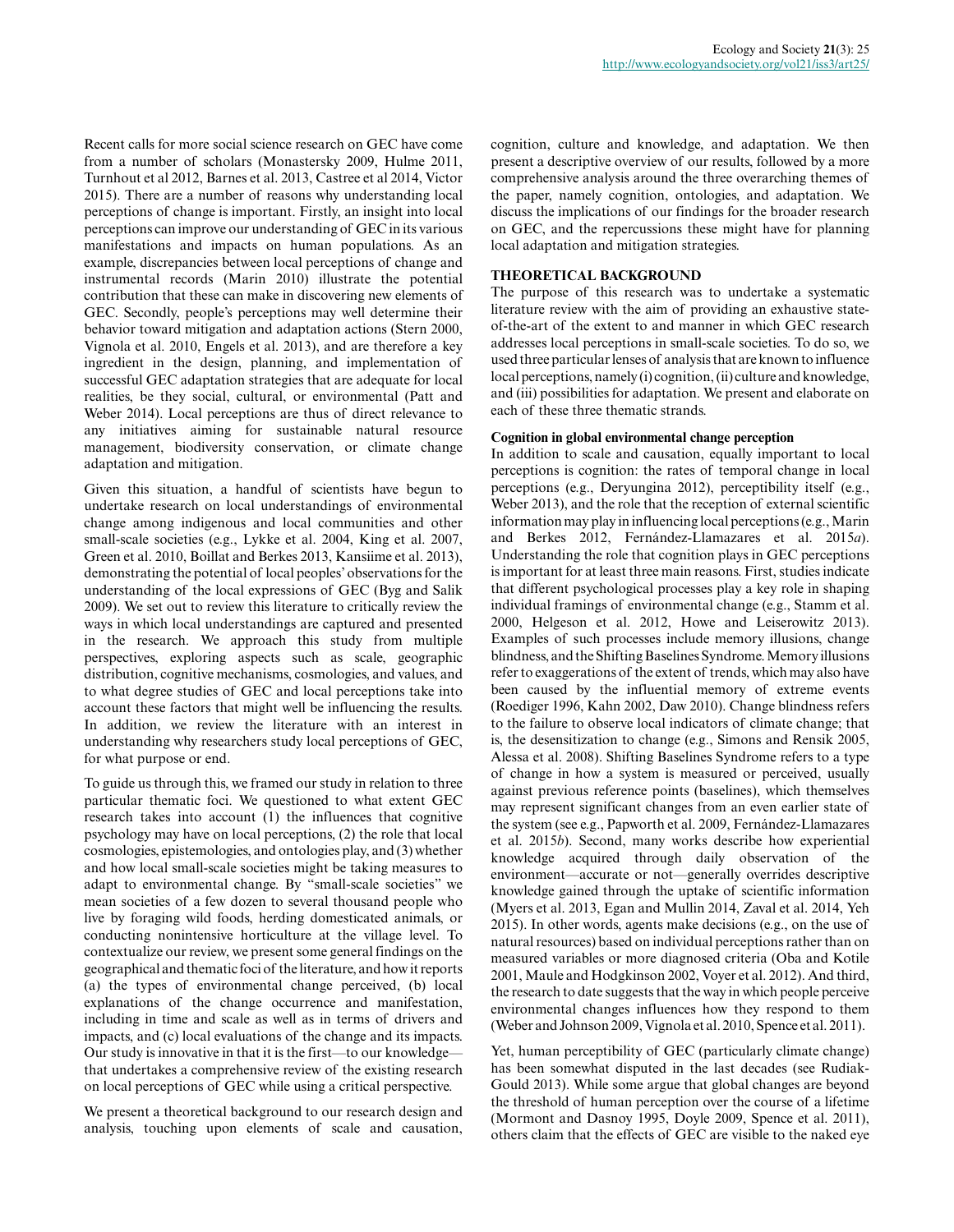(Riedlinger and Berkes 2001, Green et al. 2010). Responses to this debate are blurred by the meagre empirical research on the topic and partially explain the increasing interest in understanding the way in which people frame environmental changes from a psychological point of view (Swim et al. 2009, Howe et al. 2012, ISSC and UNESCO 2013). Nevertheless, our current understanding of psychology in GEC remains poor and biased, the latter in that the cognitive science that has been carried out to date has been limited largely to climate change perceptions and to what Henrich et al. (2010) term as "WEIRD" (Western, Educated, Industrialized, Rich, and Democratic) societies (Capstick et al. 2014). Such biases are of concern, especially as local knowledge and individual perceptions often form the basis upon which many small-scale societies monitor availability and thus manage natural resources (Maule and Hodgkinson 2002). In other words, local perceptions are critical in designing successful and sustainable natural resource management schemes among small-scale societies wherever they may be (Oldekop et al. 2012).

#### **Culture and knowledge**

Beyond the psychological and socioeconomic considerations that GEC entails, there is also a need to understand how GEC is converted into a culturally relevant form at the local level (ISSC and UNESCO 2013). Research already shows the importance of existing epistemic frameworks, local systems of knowledge, and vernacular systems of classification in studying local perceptions of environmental change (Gupta 1999, Lakoff 2010). This body of research relies mainly on concepts and ideas developed in environmental anthropology and ethnoecology (e.g., Brosius 1999, Kottak 1999, Nazarea 1999), and focuses on the study of systems of local knowledge (hereafter LK) (Berkes 1999, Davis and Wagner 2003) and stresses the fact that, beyond psychological aspects, such systems also include theoretical, practical, and symbolic dimensions (Nadasdy 2007, Reo and Whyte 2012).

As Berkes (2009) has already put forth, local perceptions of environmental change need to be understood as part of larger systems of knowledge that have been developed locally, through repeated interactions with the environment, and that have been handed down over generations. In addition, local perceptions may also integrate with local values (including economically driven commodification and utility values), as well as with hybridized knowledge coming from external sources such as NGOs, governmental agencies, or media channels (Dove et al. 2007, Li 2007, Leonti 2011, Rudiak-Gould 2014). Therefore, the way in which people perceive and experience environmental change will most likely be shaped at least partly by the existing vernacular conceptions of the environment, be it referred to or theorized as local cosmologies, local classification systems, or ontological regimes (Orlove et al. 2002, Descola 2005).

#### **Adaptation to global environmental change**

All the above-mentioned perceptual differences have implications for people's cultural representations of the environment, which in turn, largely define the possible strategies for coping with—and enacting with—change (Manandhar et al. 2011, Boissière et al. 2013, Yu et al. 2014). For example, differences in perceptions of climate change across gender and age groups in Ethiopia have been found to affect local adaptation preferences (Deressa et al. 2009). Not surprisingly then, adaptation has become an increasing focus in GEC literature, and particularly climate change literature, as human vulnerabilities to the impacts of change (regardless of mitigation efforts) have become manifest and irreversible. Some studies have already begun to highlight the importance of local understandings of GEC for adaptation policies in particular, especially as they can compensate for the lack of formal scientific data on local effects of environmental change, and to inform locally sound resource governance (Laidler 2006, Bunce et al. 2008, Newsham and Thomas 2011, Robbins 2012). However, a problem with the literature to date on climate and GEC adaptation is the difficulty to isolate precisely what drivers and impacts people are responding to. Locally experienced stress and vulnerability likely arise from multiple sources, among which GEC drivers and impacts may be secondary to more proximate ones; e.g., socioeconomic trends. In our review, we therefore use a multifaceted approach to assessing how adaptation has been addressed in the GEC literature.

#### **METHODS**

In order to access articles that address local perceptions of GEC, we used the search engine Web of Science (<http://wokinfo.com/>) to run our search. We inserted the following keyword phrases: "Local Perceptions Global Environmental Change," "Local Perceptions Climate Change," "Indigenous Climate Change," "Indigenous Perceptions Climate Change," "Indigenous Local Environmental Change," and "Small-scale Society Environmental Change." First, we compiled all relevant articles published up to mid-2014, which gave us a total of 176 articles. We did a general but careful review of all of these to filter out any articles that might not fit our criteria; i.e., they had to be case studies that substantially addressed local perceptions or contemporary environmental change with actual data, rather than general theoretical papers or compilations of many cases. Through this initial scan, we eliminated 50 articles, which left us with a total of 126 articles—all published in peer-reviewed journals between 1998 and mid-2014 (see Appendix 2 for the full list of articles reviewed).

We then designed a database matrix framed according to our key research questions and the variables that would help us answer them. We pilot tested the matrix by initially reviewing 13 randomly selected articles from our first sample set, and made the necessary adjustments to the matrix to maximize quantitative data entry and applicability across a variety of case studies while maintaining the level of detail we sought to have. We then decided on a final template for the matrix (see Appendix 1), and set up a database in which to enter our data. Responses to GEC were analyzed using a meta-language of adaptation processes developed by Thornton and Manasfi (2010) (see also Agrawal 2010). For a more detailed explanation of our methodology and analysis, see Appendix 1. Table 1 lists those variables for which we present findings. Appendix 3 contains the full matrix of the results presented here.

#### **RESULTS**

#### **Descriptive results**

#### *Thematic and geographical foci*

The 126 articles we reviewed spanned more than 56 journals, mostly from the following: *Global Environmental Change*, *Climatic Change*, *Arctic*, *Indian Journal of Traditional Knowledge*, *Ecology and Society*, *Environmental Management*, *Land*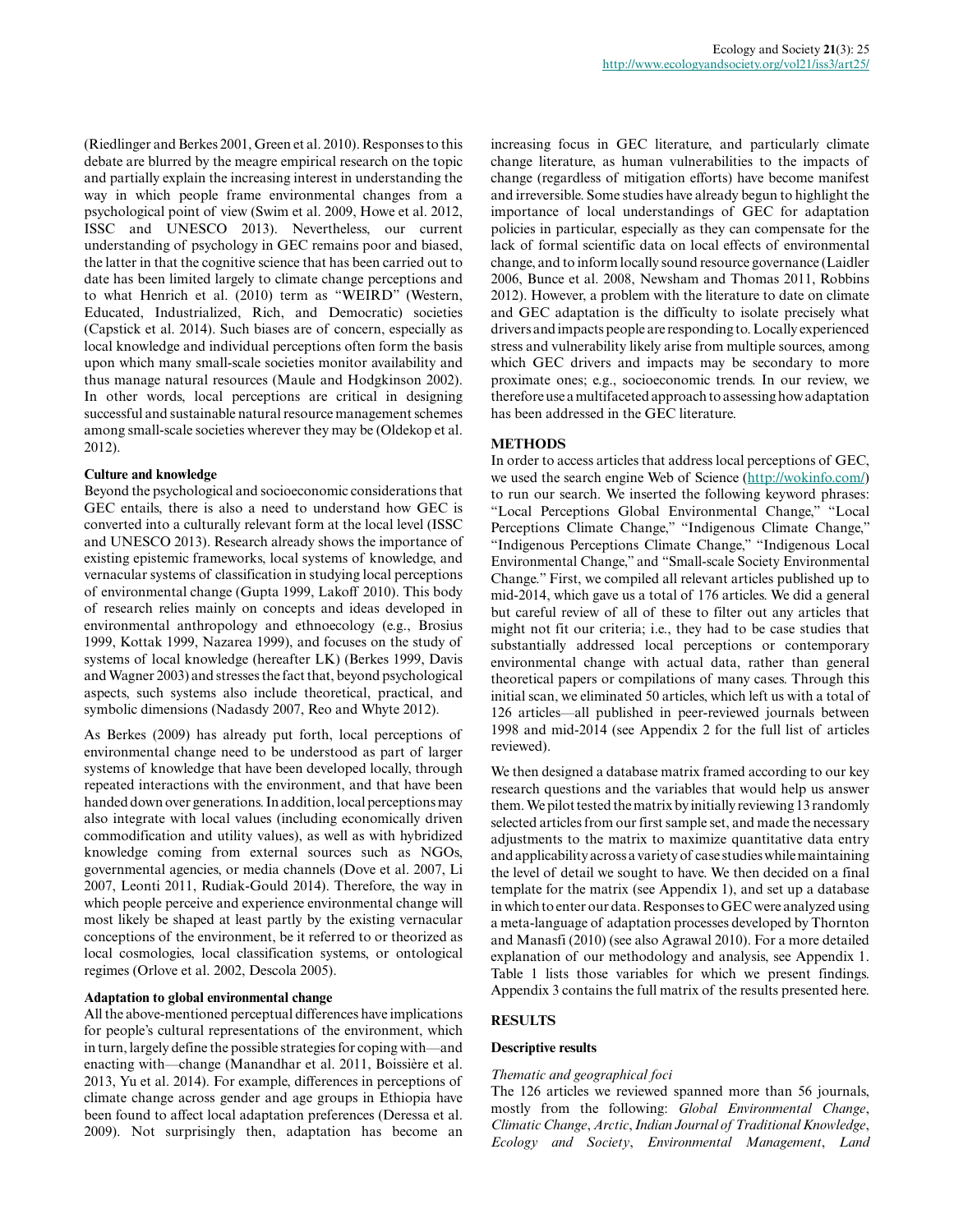| Variable                              | Description (including codes and categories)                                                                                                                                                                                                                                                                                                                                                                                                         |
|---------------------------------------|------------------------------------------------------------------------------------------------------------------------------------------------------------------------------------------------------------------------------------------------------------------------------------------------------------------------------------------------------------------------------------------------------------------------------------------------------|
| Geographical focus of study           | (i) Continent (pre-coded into seven categories), and (ii) region (pre-coded into 28 categories)                                                                                                                                                                                                                                                                                                                                                      |
| Goals of article                      | Whether (a) documenting change and (b) comparing scientific data with local perceptions were the main goal (1), one of<br>many goals $(2)$ , or not a goal $(3)$ of the article                                                                                                                                                                                                                                                                      |
| Methods of data collection            | Whether quantitative $(1)$ , qualitative $(2)$ , or both $(3)$                                                                                                                                                                                                                                                                                                                                                                                       |
| Type of change perceived              | Pre-coded into 16 categories: temperature change, rainfall change, drought, erosion, floods, sea level rise, deforestation,<br>biodiversity change, invasive species, permafrost/ice/glaciers, fire, winds (excluding tornadoes/cyclones), storms, extreme<br>events (including tornadoes/cyclones/tsunamis/earthquakes), phenology/seasonality, or other. This was recorded for up to<br>seven different types of environmental change per article. |
| Perceived driver of change            | Whether perceived as human-induced (1), a natural phenomena (2), induced by supernatural/religious/cosmological forces<br>$(3)$ , or other $(4)$                                                                                                                                                                                                                                                                                                     |
| Perceived spatial impact of<br>change | Whether local $(1)$ , regional $(2)$ , global $(3)$ , or locally not perceived $(4)$                                                                                                                                                                                                                                                                                                                                                                 |
| Evaluation of change                  | Whether change was seen as positive $(1)$ , negative $(2)$ , or both $(3)$                                                                                                                                                                                                                                                                                                                                                                           |
| Visibility of change                  | Whether change was perceived by the naked eye (1), only by use of technological instruments (0), or by both (2)                                                                                                                                                                                                                                                                                                                                      |
| Psychology                            | Whether the article took into account (1) or not (0) local psychological dimensions of the environmental perceptions (e.g.,<br>shifting baselines, change blindness, amnesia, media effects)                                                                                                                                                                                                                                                         |
| Conceptualizations of change          | Whether the article took into account (1) or not (0) local ethnological explanations of change (e.g., any local epistemology,<br>ontology, cosmology, cultural meaning, or other)                                                                                                                                                                                                                                                                    |
| Response and adaptation               | Whether the article mentioned any local responses or adaptation measures to change (yes = 1, no = 0), and if so, whether<br>these were (a) based on local knowledge $(1)$ , based on modern technology $(2)$ , or both $(3)$ , $(b)$ locally driven $(1)$ , externally<br>driven (e.g., by NGOs, development aid, scientists, government) (2), or both (3)                                                                                           |

|  |  |  |  | Table 1. Variables for which data were collected, with scales and categories of analysis. |  |  |  |  |  |
|--|--|--|--|-------------------------------------------------------------------------------------------|--|--|--|--|--|
|--|--|--|--|-------------------------------------------------------------------------------------------|--|--|--|--|--|

*Degradation and Development*, and *Regional Environmental Change*. Overall, we found great variation in both the thematic foci and types of GEC that the articles covered. The most common topics were vulnerability assessment, local weather, adaptive strategies, LK systems, and local observations of environmental change. However, even within the same thematic area, articles varied in terms of focus. For instance, some authors addressed specifically socioeconomic vulnerability (increasing poverty, unemployment, disease), while others focused more on cultural vulnerability (e.g., local traditions). Most case studies were from Africa, followed by North and Central America, and thirdly Asia. Table 2 outlines the geographic distribution of the studies in relation to continent and region.

|  |  | Table 2. Geographic representation of articles reviewed. |  |  |
|--|--|----------------------------------------------------------|--|--|
|--|--|----------------------------------------------------------|--|--|

| Continent                    | No. of<br>Articles | Region                | No. of<br>Articles |
|------------------------------|--------------------|-----------------------|--------------------|
| Africa                       | 36                 | Southern Africa       | 8                  |
|                              |                    | Horn of Africa        | 8                  |
|                              |                    | East Africa           | 7                  |
|                              |                    | Sahel                 | 7                  |
|                              |                    | Western Africa        | 5                  |
|                              |                    | North Africa          | 1                  |
| North and Central<br>America | 37                 | Arctic                | 33                 |
|                              |                    | Mexico                | 3                  |
|                              |                    | Other                 | 1                  |
| Asia                         | 29                 | South-Central Asia    | 16                 |
|                              |                    | Eastern Asia          | 8                  |
|                              |                    | South-East Asia       | 5                  |
| South Pacific                | 13                 | Australia             | 6                  |
|                              |                    | South Pacific Islands | 6                  |
|                              |                    | New Zealand           |                    |
| South America                | 6                  | Amazon Basin          | 4                  |
|                              |                    | Andean Region         | $\overline{2}$     |
| Europe                       | 3                  |                       | $\overline{3}$     |
| Total                        | 124                |                       | 124                |

#### *Goals and methods*

For more than half the cases, studying local perceptions of change was only one of several goals of the research; for approximately one-third of the cases, this was the primary goal of the article. In only a handful of articles was the actual documentation of change (i.e., using scientific methods for change documentation) the main goal of the study. About one-third of the studies had change documentation as one of several goals, but it was not the primary goal. Meanwhile, the methods of data collection varied between quantitative only, qualitative only, and both. Many of the articles lacked methodological details; e.g., descriptions of precisely (a) what was asked of respondents, (b) to whom specifically it was asked, (c) how it was asked (i.e., exact wording, approach), and (d) when it was asked (timing and context). Less than one-third of the articles reported on sample size of the group studied, let alone sampling strategy. Approximately half the articles reported either the year(s) for which data were recorded, or the decade since change had been recorded or perceived.

#### *Types of global environmental change, drivers, and impacts*

The most commonly documented types of environmental change that were reportedly perceived by the peoples studied were phenology/seasonality, rainfall change, temperature change, and biodiversity change. For the full list of findings, see Table 3. In those articles that reported on drivers and impacts, the driver of change was perceived to be local (e.g., most commonly related to temperature change, followed by biodiversity change) in most of the cases, followed by global (mostly biodiversity then temperature change related); the least commonly reported drivers of change were regional (mostly deforestation then biodiversity change related) or were locally not perceived at all. The drivers of change were seen in most cases to be human-induced, and only in very few cases as natural phenomena, supernatural/religious/ cosmological driven, or a combination of both human and supernatural. In those articles that reported local perceptions of the spatial impacts of GEC, the change was perceived to be mainly global in most of the cases, followed by local; perceived impacts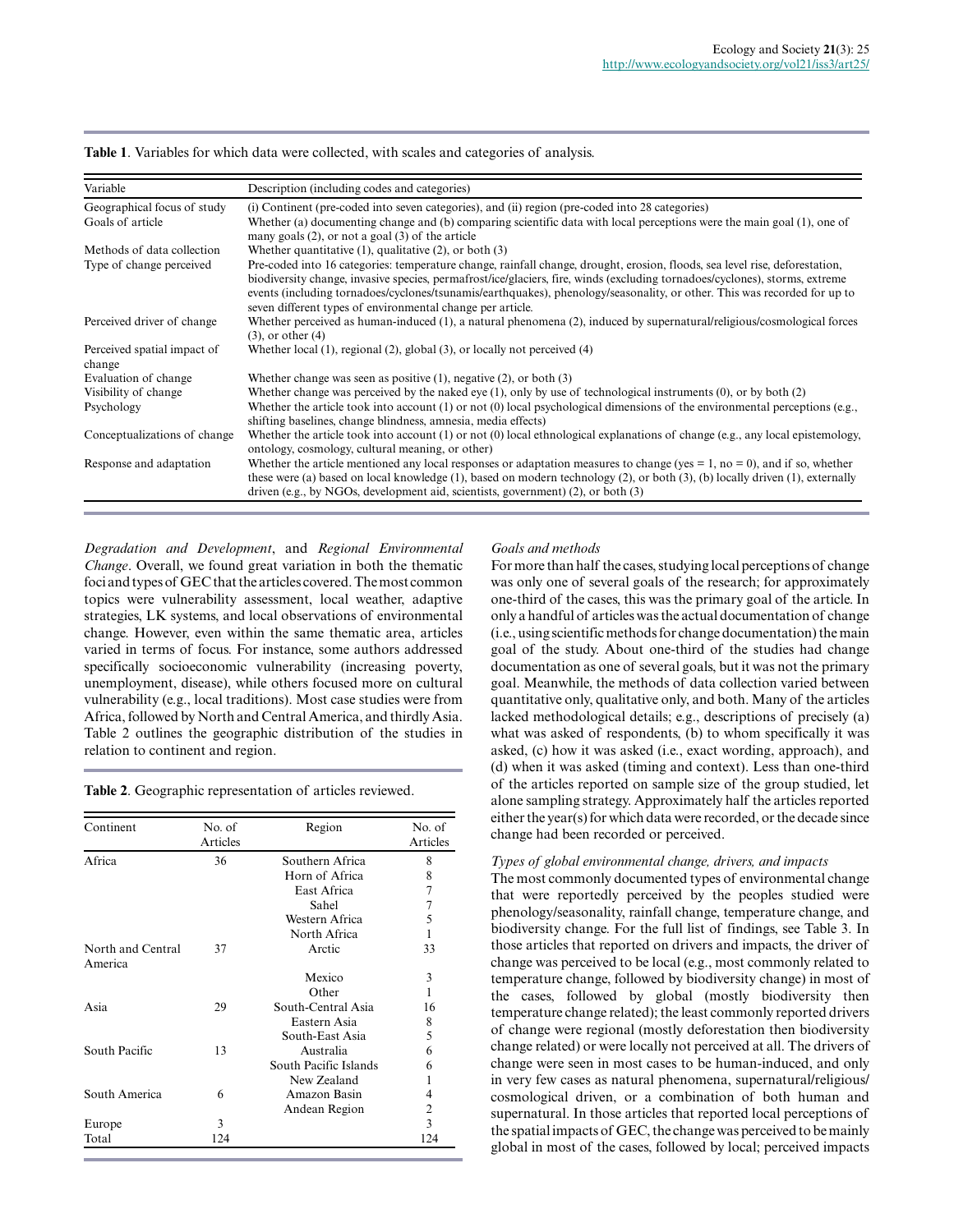at regional scale were reported in only one case. The impacts were perceived to be mostly on (i) livelihoods, (ii) culture and social norms, and/or (iii) the environment. Overall, change was evaluated by local peoples (and reported in more than half the articles) as negative in most cases, or as both negative and positive in a few cases. In no cases was the change perceived by the local society as entirely positive. We discuss the possible reasons for these results further in this article.

**Table 3**. Types of locally perceived global environmental change reported in articles reviewed.

| Type of Change                                         | No. of<br>Articles |
|--------------------------------------------------------|--------------------|
| Phenology/seasonality                                  | 71                 |
| Rainfall change                                        | 70                 |
| Temperature change                                     | 69                 |
| Biodiversity change                                    | 63                 |
| Permafrost/ice/glaciers                                | 42                 |
| Unusual/unpredictable weather patterns                 | 42                 |
| Extreme events (including tornadoes/cyclones/tsunamis/ | 39                 |
| earthquakes)                                           |                    |
| Drought                                                | 38                 |
| Deforestation                                          | 28                 |
| Winds (excluding tornadoes/cyclones)                   | 25                 |
| Erosion                                                | 23                 |
| Floods                                                 | 23                 |
| <b>Storms</b>                                          | 23                 |
| Fire                                                   | 19                 |
| Invasive species                                       | 17                 |
| Sea level rise                                         | 14                 |

#### **Cognitive psychology and perceptions of change**

Approximately half our sample reported cognitive aspects related to perceptions of change, and made direct links between the local observations of change and different psychological aspects. Cognitive processes influencing change perceptions that were given particular attention included the endowment effect (Patt and Schröter 2008), availability heuristics (Meze-Hausken 2004), change blindness (Alessa et al. 2008), and Shifting Baselines Syndrome (Ainsworth et al. 2008). Some of the articles drew on individual and group mental models to clarify the synergies and feedbacks in the linkages between change perceptions and other likelihood stressors (Bunce et al. 2009, 2010), while others showed, with the help of mental models, that people recognize linkages and feedbacks between events, processes, and causes, interwoven both at local and global scales (Bunce et al. 2010, Rai 2010).

Change was reported as able to be perceived by the naked eye (without any recording devices) in about one-third of the cases, whereas in more than half the cases the change was reportedly perceived by the naked eye and recorded with technological equipment or measurements. Some articles explored the role of visualization and sight in environmental change perception (e.g., Rudiak-Gould 2012, Li et al. 2013, Nkomwa et al. 2014), while others examined how climate change perceptions differ due to age differences (Alessa et al. 2008) or gender (Boissière et al. 2013, Li et al. 2013), both of which could be linked to age and gendered distribution of labor and environmental engagement. For example, men of a certain age who hunt (compared to men or women who do not hunt) would be more likely to perceive more changes in animal populations.

Most of the studies used an epistemological approach of constructivism, in which it is held that people construct knowledge and meaning from their social interactions and personal experiences of change (Petheram et al. 2010, Rudiak-Gould 2014). For instance, Ignatowski and Rosales (2013) reported that local peoples are particularly perceptive of biophysical factors related to safety and security. Several other authors explored local change perceptions by undertaking a risk perspective (Anik and Khan 2012, Below et al. 2012, Combest-Friedman et al. 2012), and argued that perceptions of increased risk due to uncertain and complex environmental changes are highly contingent on the social, economic, and cultural conditions within which people experience these risks (West et al. 2008, Bridges and McClatchey 2009, Ignatowski and Rosales 2013).

#### **Local cosmologies, epistemologies, and ontologies**

Almost half the articles in our sample addressed local conceptualizations of change in one way or another. Of these, very few touched on cosmology or ontology, while many more addressed epistemology. While a handful of papers touched on cosmology, they did so merely by giving some examples of perceived causality (e.g., environmental changes linked to spirits or deities) and myths (Byg and Salick 2009, Marin 2010, Lauer and Aswani 2010, Cruickshank 2011). A few papers talked more generally about other conceptualizations of nature—e.g., as personal or social relationships or something that continues to be created continuously—or mentioned the way some practices are rooted in cosmological principles as well as in practical considerations (e.g., sharing food).

As for epistemologies, the articles that addressed this mostly (e.g., Laidler 2006, Roturiera and Roue 2009, Speranza et al. 2010, Cruikshank 2001) did so when comparing what characterizes LK in contrast to Western science, and stressed the importance of the former and how it should be taken into account, although the reasons given differed. While some of the authors highlighted LK as a means to help confirm scientific observations (Ignatowski and Rosales 2013), others suggested that LK can provide additional information for scientists by supplementing scientific data (e.g., for places, time scales, or parameters that scientists have not yet measured or taken into account [cf. Roncoli 2006]). Some of the articles (e.g., Marin 2010) showed how LK can point toward areas that need more research—e.g., where there is disagreement between LK and Western science (Gearheard et al. 2010, Weatherhead et al 2010)—or highlighted the importance of LK as an asset of resilience for smallholders to respond to climate change and other social-ecological shifts (von Glasenapp and Thornton 2011, Ruiz-Mallén and Corbera 2013).

A few papers reflected on the ways in which Western science conceptualizes LK, and how the latter is used or abused (e.g., Leduc 2006). The difficulties of translation between different epistemologies (Rudiak-Gould 2012), the ways in which different kinds of knowledge become authorized (Cruikshank 2001), and how such processes constitute power (Veland et al. 2013) are some of the important points that came up in the literature. Furthermore, some of the literature acknowledged how Western science is influenced by factors other than just empirical properties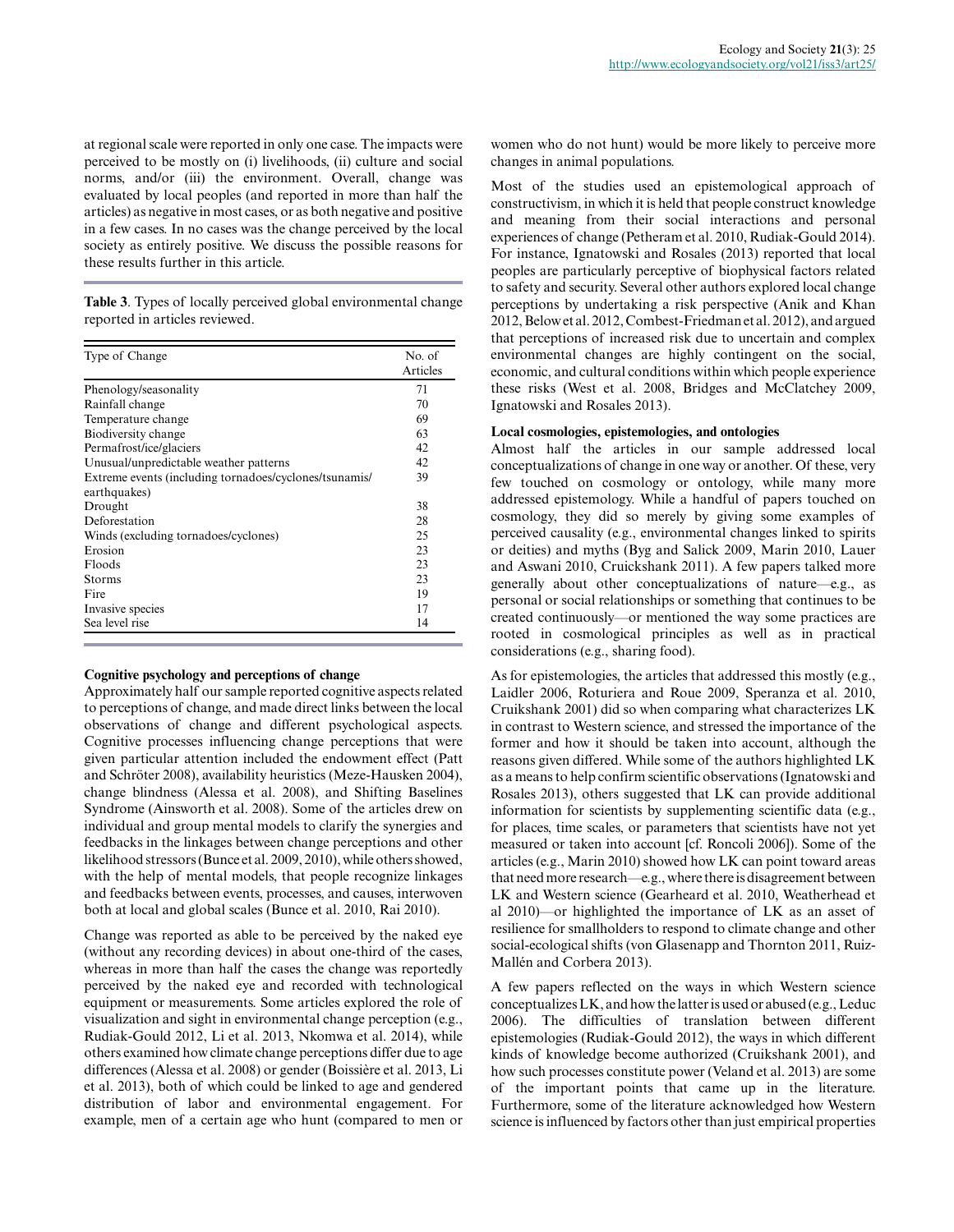| <b>Adaptation Process</b> | Definition <sup>†</sup>                                                                            | No. of<br>Articles<br>$(n = 64)$ | Examples                                                                                       |
|---------------------------|----------------------------------------------------------------------------------------------------|----------------------------------|------------------------------------------------------------------------------------------------|
| Mobility                  | Seasonal movement or permanent migration to<br>avoid risk or in search of better circumstances     | 54                               | Hunter mobility on Arctic sea ice; pastoralist seasonal<br>migrations; crop siting             |
| Exchange                  | Flow of material and symbolic goods and services                                                   | 52                               | Knowledge exchange programs                                                                    |
| Rationing                 | Controlling the circulation or consumption of<br>limited or critical resources                     | 50                               | Water conservation or recirculation in rain-fed<br>agricultural schemes                        |
| Pooling                   | Sharing or linking of assets (wealth, labor,<br>knowledge)                                         | 39                               | Improved risk management through sharing of<br>information and technology assets               |
| Diversification           | Changing the portfolio of food, income sources,<br>etc. to enhance livelihoods                     | 64                               | Changing crops, livestock, prey choices                                                        |
| Intensification           | Increasing the availability of resources by boosting<br>their yield within a certain space or time | 56                               | Intensifying planting or harvesting in places with higher<br>capacity                          |
| Innovation                | New method or technique that arises to address a<br>certain need                                   | 41                               | New seed varieties or inputs to maintain or improve<br>agricultural yields                     |
| Revitalization            | Organized reconfiguration of traditional<br>knowledge and practices to reduce stress               | 23                               | Re-evaluating traditional weather forecasting<br>techniques in light of climate change impacts |

**Table 4**. Adaptation processes addressed in the reviewed articles.

of the phenomena studied (Gearheard et al. 2010, Veland et al. 2013). Many papers mentioned changes in knowledge systems due to changes in lifestyle, influence from other knowledge systems, or because of environmental changes which invalidate traditional knowledge (e.g., Ford et al. 2006).

A conceptually interesting paper by Orlove et al. (2010) differentiated between several components of LK related to climate (components of LK being somehow equivalent to domains of knowledge). The study identified four components to which people refer when dealing with climatic events: (a) historical patterns, (b) signs (i.e., symbolic or religious dimension), (c) actual weather observations, and (d) regional media information (radio, news). In contrast to most of the papers that emphasized epistemological differences between LK and scientific knowledge, Orlove et al. (2010) showed that information coming from different domains ("components") is actually used by people while interpreting ongoing climatic events. According to the authors, local people show a clear openness in selecting the information they use, and there is no apparent opposition between the different epistemologies at play; rather, they are seen to complement one another. Why local people in these cases choose to transcend epistemic boundaries is unclear, and may be linked to how different information is accessed, by whom, and in what form.

#### **Local responses and adaptation strategies to global environmental change**

Local responses to GEC were reported in more than half the papers reviewed. Such responses were based on LK in about onequarter of the articles, and relied on both LK and modern technology in a similar number of cases. Very few articles reported responses based only on technological knowledge and practices. In general, responses were locally driven (for the most part) or both locally and externally promoted, whereas those driven only by external institutions (NGOs, scientists, and government) were reported in only a handful of articles. Some articles did not include enough data to identify the type of knowledge and origin of the response.

Responses to GEC that consisted of diversification, or the process of increasing the variety of income production strategies and food, were the most frequently reported as adaptation strategies (in about half the articles) (see Table 4). Less than half the articles reported adaptation strategies based on mobility (i.e., temporary or permanent migration to avoid risk), rationing (i.e., controlling and limiting critical resources consumption or circulation), and exchange processes (i.e., increasing revenue flows). Intensification strategies aimed at increasing the utilization of resources in a certain period and location were reported in about one-third of the articles. Responses based on innovation were included in onethird of the articles, as were pooling, or the sharing of assets across social groups. Adaptation consisting of revitalization processes, or the restructuring of society cultural practices, ideology, and organization to deal with stress, were identified in about onequarter of the articles.

We also found that about one-tenth of the articles, particularly those focused on Arctic indigenous peoples, reported adaptation strategies related to forecasting, such as the observation of snowing by Saami reindeer herders to decide when to move animals (Tyler et al. 2007). Here, the emphasis on forecasting was concerned mainly with re-evaluating and aligning traditional knowledge and techniques for weather forecasting in light of changing conditions, and thus arguably could be considered a revitalization process. Hardly any articles mentioned any responses based on flexibility (e.g., in terms of when to travel on sea ice, plant crops, graze animals in certain areas). Two articles also mentioned praying as an adaptation strategy, again perhaps reflecting revitalization or revalorization of a traditional technique. One article reported strategies based on selectivity (classed as rationing), and another one identified "policy" itself as an adaptation pathway (classed as innovation, given the emphasis on new policies).

#### **DISCUSSION**

Firstly, and as mentioned in the Introduction, it is surprising how many articles in the broader GEC literature do not deal with local perceptions at all. Several reasons may explain this. First, it is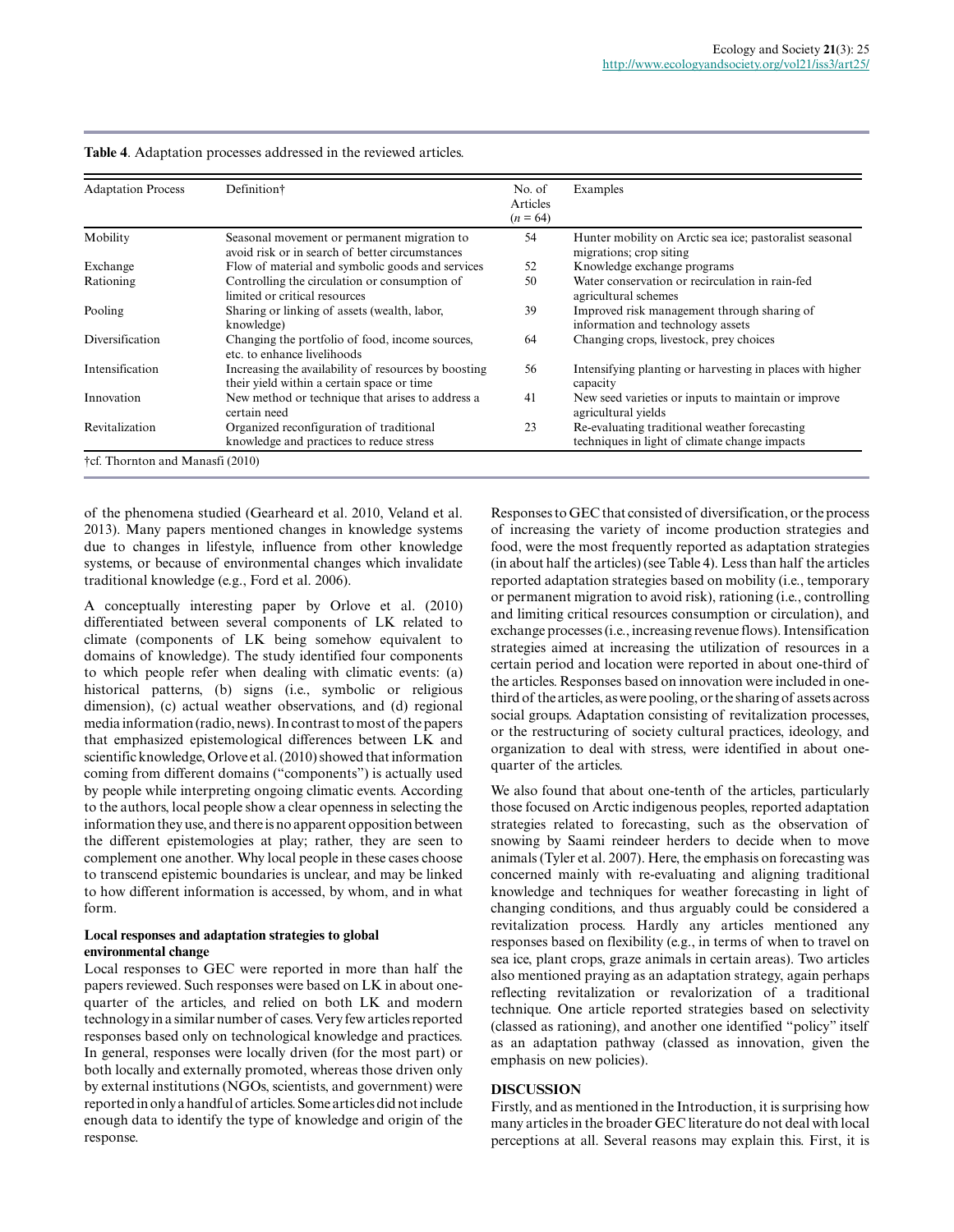often difficult for local people to perceive certain aspects of GEC; e.g., in the case of changes in temperature over time (a fluctuating process in itself), especially if adequate measuring instruments are not available (see Rudiak-Gould [2013] for some examples). Second, local people may face a challenge in understanding the drivers and impacts of environmental changes at the local and global scales. For instance, Wilbanks and Kates (1999) stress the difficulty local people have in drawing causal links between their daily activities and the global-level impact these have, as indirect processes are simultaneously at work in GEC induction. Third, there is the ongoing debate about what counts as knowledge with regard to valid data and science (Adams 2007). The most fundamental and consequential effect of this is that those (often mistakenly) considered "nonspecialists" are rarely given the opportunity to contribute to the GEC debate, even when they are directly affected by it.

Of those studies that looked at GEC and local perceptions of small-scale societies (i.e., the 126 articles reviewed here), there is firstly a geographical bias, particularly to Africa, the Arctic, and Asia, with very few studies for instance from Europe or South America. There may be some association between geographic representation and the patterning of goals in the articles due to scientific data availability at the scales necessary to evaluate it against local knowledge and perceptions. This geographical bias may also be linked to the more prominent presence of small-scale societies in Africa, Asia, and the Arctic, although this does not explain the relatively numerous studies in South America. The Arctic, in turn, plays an interesting role as it represents one of the few areas where indigenous peoples and local resource-dependent communities exist within highly developed countries with capacity to perform high quality interdisciplinary and transdisciplinary studies.

There may also be a link to why researchers go about studying local perceptions of GEC in the first place. While some researchers may undertake such studies with the main purpose being to fill data gaps (assuming that LK has a certain validity, at least concerning local, observational data), others may have the primary aim of testing or proving the validity of LK. Another reason may be the aim of identifying new research areas or questions, which implies that LK is seen as valid per se. That said, many scholars might intentionally dismiss LK precisely because it is integrative, and thus difficult for disciplinary thinkers to understand and manage. While there may be good reasons to undertake coproduction of knowledge and transdisciplinary studies (e.g., more suited to address complex systems, more democratic knowledge production, better-placed solutions), the disciplinary structure of academic knowledge production, the lack of resources, and closed and competitive career paths for scientists all act as barriers to perform more integrative research (Nowotny et al. 2001, Hirsch Hadorn et al. 2006, Cornell et al. 2013). Finally, there may be practical considerations such as improving adaptation, mitigation, or communication strategies in relation to GEC, in which case the validity of LK might not be of prime importance, but rather the assumption that LK influences people's behavior and therefore needs to be taken into account. This might explain why, of our three thematic foci, adaptive strategies were more commonly addressed in the reviewed articles than were factors of cognitive psychology or ontologies.

#### **Philosophical questions**

This brings us to the complexity of GEC research: both scale and causality are hugely complex phenomena that scientific research continues to be challenged by. Yet, the concept of scale might be over-dichotomized, especially when categorized as simply "local" or "global," and as largely portrayed in the current GEC discourse. As our findings illustrate, there are a number of gaps in the current GEC research in terms of scale and causality, resulting in little evidence of how local societies perceive concepts of scale (e.g., "global" or "local") and the possible interactions between scales.

Scale is also strongly linked with models of causation (i.e., to cultural perceptions of drivers of change), as there is undoubtedly a feedback continuum across scales and perceptions. Aspects of GEC might well be changing ways of life and associated value, which might in turn influence local perception (Turner et al. 2008, Byg and Salick 2009). One might also ask to what extents are changing values simply adaptations to change, especially in intergenerational time frame? Similarly, it is extremely difficult to tease apart the political, cultural, social, and economic factors that influence perception, and how these factors might influence what people perceive (or state) as the reasons for change. The same can be said for psychological factors, although studies in phenomena such as the Shifting Baselines Syndrome have already shed some light on how these impact local perceptions of environmental change (see Fernández-Llamazares et al. 2015*b*).

The concept of change is also something that we argue needs to be considered from a cultural and ontological perspective (Barnes et al. 2013). In many cosmologies, the world is not seen as static, and longer cycles may be recognized and passed on in oral tradition over generations. The implications of this are related to those of psychological phenomena in that perceptions captured at the individual and time-specific levels may vary greatly depending on the positioning against larger perceived cycles and/ or the knowledge held of broader patterns of change. Such change is not necessarily associated with "climate change" or other scientific phenomena as Western science frames them, but rather explained according to spiritual beliefs. Similarly, if a local population is experiencing the same environmental phenomena but with more frequency or extremes, it may not necessarily change its beliefs or perceptions of the drivers of these. Further research—especially from more interpretive rather than positivist disciplines (see Hulme 2011)—could shed light on the multiple nonscientific ways in which people perceive and interpret change.

As for the impacts of GEC, and whether they are seen as positive or negative, our results gave no cases of changes that were seen as solely positive. While it may well be that local small-scale communities really are the net losers of GEC (hence, their attitudes), there may also be a tendency of local people to emphasize the negative; e.g., in the hope of receiving assistance, even when livelihoods have actually improved. The negative perceptions may also be related to the ever more unpredictable nature of GEC; hence, a source of insecurity. Whatever the reasons, they are unlikely to be so clear-cut. For instance, the perception of negative effects linked to environmental change may in some cases be partially offset by the benefits that may result from certain change, as seen in the case of oil exploitation in northwestern Siberia providing new market opportunities for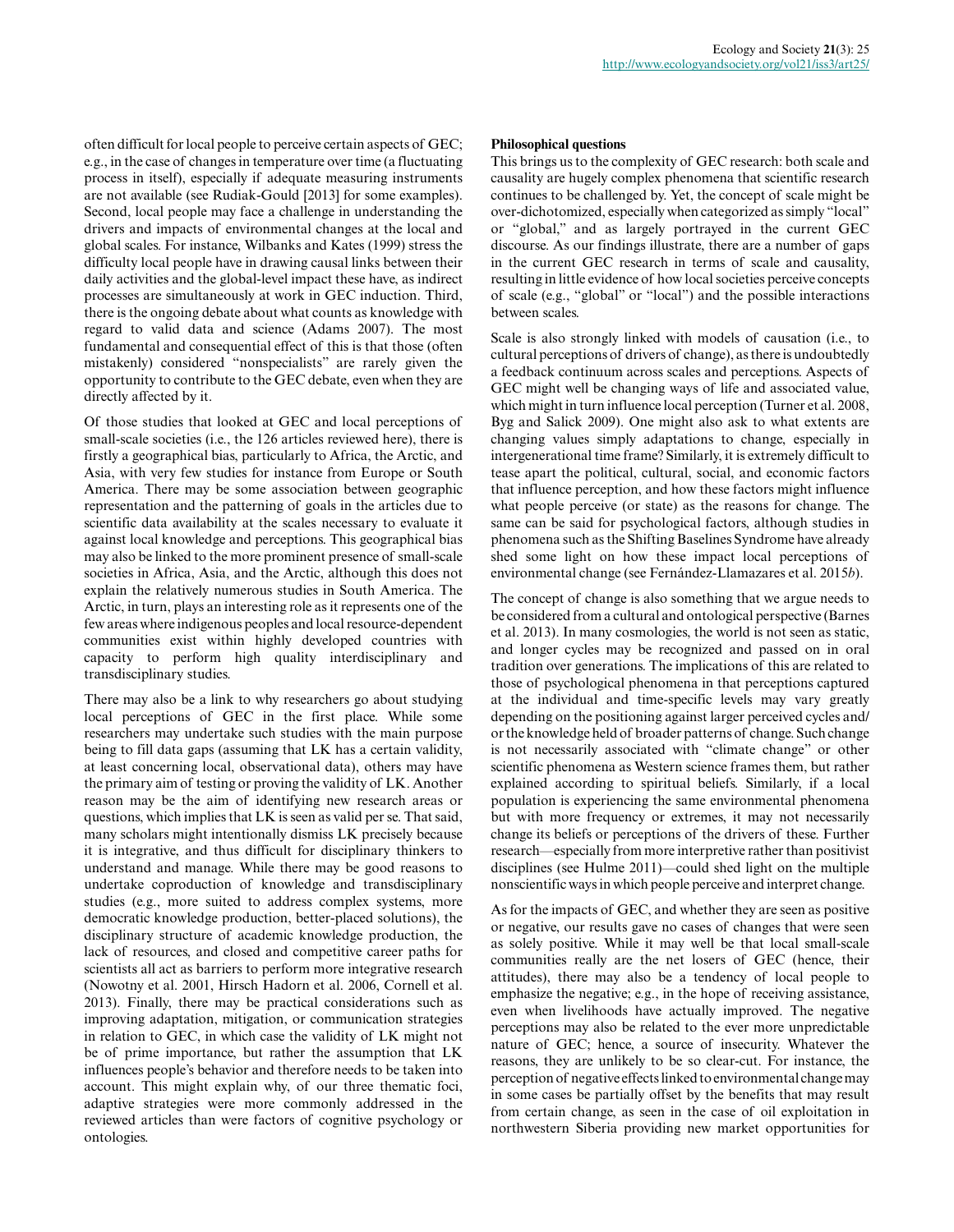reindeer herders, despite environmental degradation (Forbes et al. 2009). Therefore, while scientists tend to focus on negative impacts of GEC, local populations' perceptions may be very different when it comes to impacts on their livelihoods. This calls for a deepened ontological approach to understanding the concept of change; e.g., through more indepth qualitative studies and opening of knowledge systems. As Denzin and Lincoln (2000) concur, contemporary research is becoming more inclusive of different worldviews, and other "ways of knowing" are central to this evolving qualitative discourse.

That said, there are many challenges related to gathering and presenting LK and integrating it into Western scientific research. These can be seen as trade-offs or even inherent tensions between (i) a commitment to ethical principles and performing "decolonized" science (e.g., Tuhiwai Smith 1999) on the one hand, and (ii) following the expectations or established rules imposed by academia on the other. These relate not only to research design and methods, but also to the eventual distribution of benefits of the research findings. Similarly, the ontological and epistemic characteristics of both local and scientific knowledge can become an impediment to a common and merged body of theory, especially if practical use of knowledge by local people is to be enabled. As mentioned, agents make decisions (e.g., on the use of natural resources) based on individual perceptions rather than on measured variables or more diagnosed criteria (Oba and Kotile 2001, Maule and Hodgkinson 2002, Voyer et al. 2012). Moreover, small-scale societies often rely on many different kinds and systems of knowledge in their daily interactions with the environment (Brant-Castellano 2000). This has important implications on the relationships between local and scientific knowledge (Agrawal 1995, Ingold 2000), especially if and when LK cannot be measured or quantified, and thus continues to be largely dismissed by Western researchers, stemming from a different appreciation regarding the truthful representation of the world by these two epistemological systems (Johnson and Murton 2007).

#### **Methodological caveats**

There are a number of methodological challenges and limitations to our study that are important to point out. Already in the actual material reviewed, there are potential sources of bias derived from having included only journal articles in our sample—as opposed to books or book chapters—particularly as the latter tend to be of a more ethnographic nature, which arguably is what accounts of LK entail. Another significant limitation is that, in general, the articles we reviewed gave very little methodological explanation or description, which makes it difficult for readers to discern between what is reported by each study as being a local perception and what the individual's (or community's) actual perceptions are. This is an important methodological caveat given that how questions are designed may have significant effects on the answers given.

This brings us to a question of unit and representation; i.e., whether the results presented in the studies reviewed really can be generalized as "local," or whether there might be significant heterogeneity in response (and perception) within a community. This question of possible heterogeneity in local perceptions remains for the most part unacknowledged in the literature on GEC, while the literature on intracultural variations of LK

suggests that such a heterogeneity is very likely (Begossi et al. 2002, Ghimire et al. 2005). There may also be a tendency for scientists to use hegemonic approaches and skew their results in an attempt to force a certain logic; e.g., to report more homogenous views on local perceptions in order to make their scientific arguments come across as more solid or credible. Additionally, there is the possibility that what external scientists understand as "local" or "global" (be it knowledge, responses, strategies, for example) may not necessarily be seen or selfperceived as such by local people themselves.

There are also possible confirmation biases and gaps in understanding causation when people are asked questions based on external (predefined) terms and frameworks. Simply the asking of change from people who may or may not perceive any change may create a bias in the results. Hence, there may be some bias in the results due to local respondents having given strategic answers. In general, studies like the ones we have reviewed here are almost always framed according to Western scientific logic, meaning that even the use of categories (such as "local" versus "global") are predefined and may go contrary to local framings and epistemologies (Aswani and Lauer 2014). This might not only influence the responses given, but may also leave out important and relevant aspects of research that go unnoticed as scientists remain limited by their own epistemological thinking. What we draw from these limitations is a call for more indepth, qualitative studies to better complement the more common inbreadth, quantitative ones.

#### **Suggestions for future research**

The current literature begs for a conjunction of research on livelihoods and GEC (although these may be more common in the vulnerability literature). For instance, studies on whether groups with different livelihood strategies perceive change differently are called for, as are studies that addres the universality of GEC perceptions and cognition, and whether these might be useful in distinguishing diversity. With regard to appropriate units of scale, and addressing the above-mentioned questions on possible intracommunity heterogeneity in the evaluation of a change, association of a change with a cause, and preferences for responses, future research would do well in considering a shift in the focus of unit of analysis. For instance, a shift from communitylevel analysis down to the household level could be more appropriate. As demonstrated by von Glasenapp and Thornton (2011), the household is a suitably "small flexible unit" (Netting 1993, as cited in von Glasenapp and Thornton 2011) and a repository of LK and components of resilience.

Finally, more cross-cultural research is needed, as is the need to include a much more embedded perspective that encompasses embodied experiences in the study of knowledge and perception. Measuring (or discovering) perception can be resource costly. One way to overcome this is to look at the responses and ask—in hindsight—what made people do what they chose to do, or say what they said, or perceive what they reported to perceive. We agree with Ribot (2011) and others (cf. Cameron 2012) who argue that current approaches used in GEC research are far too narrow to encompass the complexity they involve, as research must not simply identify who and what is vulnerable to environmental change, but also why. When designing protocols on what to ask and how, and what kind of knowledge to capture (such as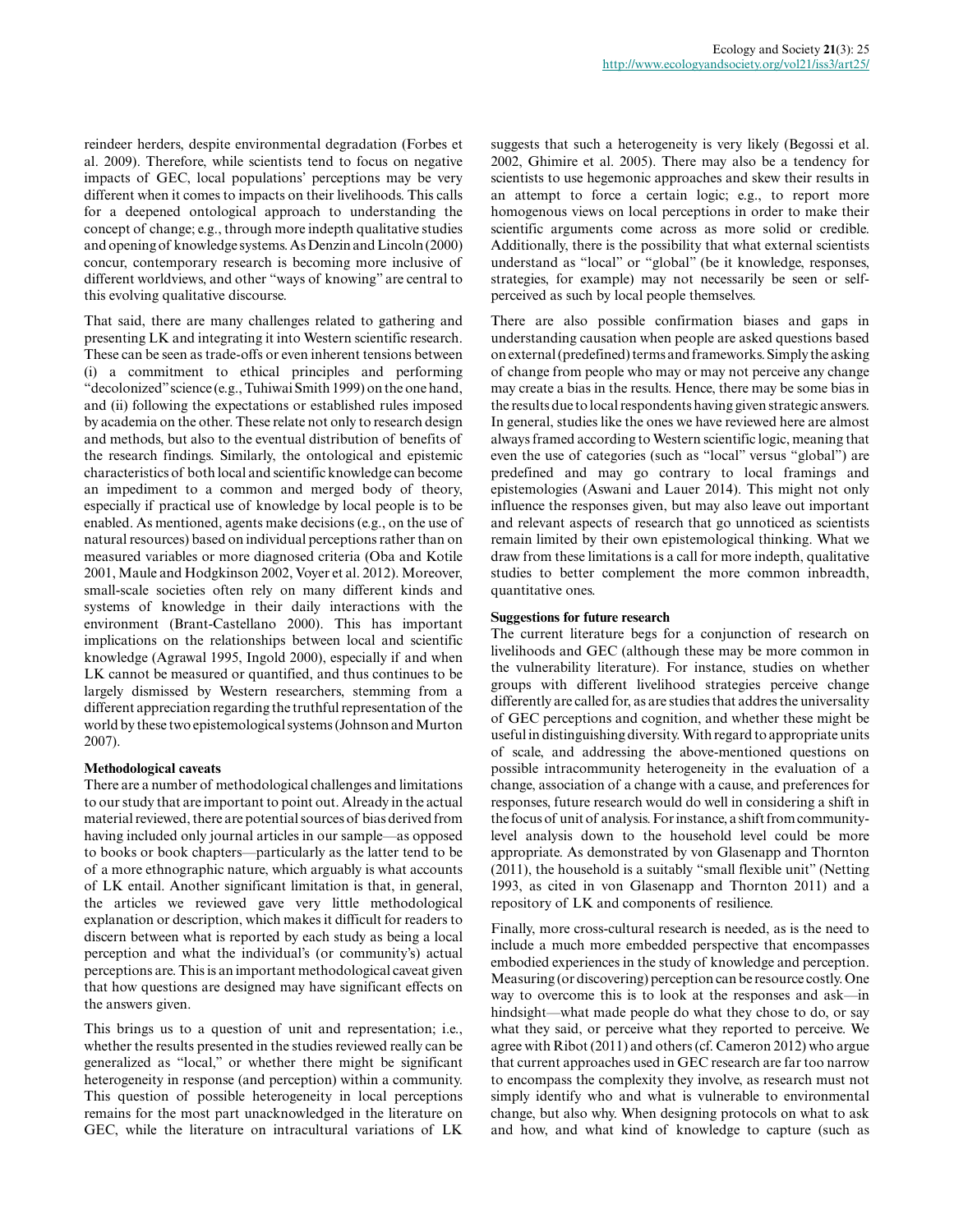experiential knowledge in relation to certain kinds of change), the value of questions that address the "why" behind local perceptions and explanations should not be underestimated.

#### **CONCLUSION**

Our study confirms previous studies (Barnes et al. 2013, Castree et al. 2014), suggesting that most research on GEC has not to date relied on local perceptions and understandings, despite their importance as a resource for adaptive capacity (Naess 2013). The relatively little research that does exist remains fragmentary, geographically scattered, and mainly qualitative (ISSC and UNESCO 2013). We also found that researchers integrate vernacular understandings of environmental change in very heterogeneous ways due to the absence of clear standards on how to do so. The use of categories based on formal science—while collecting data on local perceptions of environmental change is prevalent in the literature, which runs the risk of biasing the actual perceived changes at the local level with imposed Western epistemological frameworks that are disconnected from particular cultural contexts. We as researchers should therefore be aware of the effects that enforcing our own hegemonic logical frameworks and epistemologies may have on the responses and results we obtain, especially when carrying out cross-cultural research. The same applies to preconceived responses or results, even when it implies compromising on clarity or strength of our scientific arguments. If we wish to inform and engage in the facilitation of adaptive processes to better mitigate and cope with GEC, then the different (including moral) causations held by local peoples may be critical in defining success. Our work as external researchers also calls not only for community-specific validation of results and knowledge, but for increased coproduction of hybrid knowledge, if we are to decolonize what remains as a highly top-down system of scientific practice in framing GEC research.

In attempting to decolonize research—e.g., by means of codesign and increased facilitation—problems may well arise if simultaneously trying to standardize approaches more broadly. These challenges are not new to researchers, as already noted by several scholars (Agrawal 1995, Ingold 2000, Nowotny et al. 2001, Hirsch Hadorn et al. 2006, Cornell et al. 2013), who point out that, in addition to bridging knowledge systems and decolonizing scientific methods, there is a need to complement quantitativebreadth-type studies (which enable comparability) with qualitative-depth ones (for increased acknowledgment and respect for the cultural diversity of concepts and interpretations). Whether and how these seemingly contradictory objectives can be successfully merged remains to be seen, and certainly calls for further research in itself. In the meantime, introducing local worldviews into the theoretical process can provide for a more inclusive perspective on the concept of knowledge and its production. Similarly, the encounter of seemingly contrasting worldviews can be used to create an "ethical space" (Poole 1972): a place between worldviews where the intentions of each are submitted for negotiation. This in turn can open up the possibility for configuring new models of research and knowledge production that are mutually developed through negotiation and respect in cross-cultural interaction (Ermine et al. 2004). Such processes are by no means easy, and may well entail a ceding of control and re-orientation in thinking (Nicholls 2009, Coram 2011) or a shift altogether in paradigmatic approach, thereby allowing for a much closer attention to the vernacular, and dynamic understanding of scale and context (Grandia 2015).

While we do not have all the answers on how to go about improving GEC research on local perceptions, what is clear is that both the qualitative indepth and the quantitative inbreadth approaches play a critical and complementary role in research on local perceptions of GEC. Despite this, our study found that (i) very few studies in the broader GEC research deal with local perceptions overall, (ii) the methods employed in GEC research remain largely underreported and inconsistent, and (iii) very few studies go into sufficient depth in addressing issues of knowledge coproduction, or ontological/epistemic aspects of GEC perceptions. We therefore call for the further development of a meta-language around adaptation, perception, and mediation so that we can begin to appreciate and understand the diversity around these phenomena across multiple scales. We urge future researchers to consider their possible contribution toward such a meta-language when designing their studies in order to improve comparability among cases and broader understandings of the interaction of perception and adaptation processes and pathways among human societies. Again, combining standardized approaches with decolonized ones brings with it new challenges, but by following the road maps already laid out by scholars in this area (e.g., Cornell et al. 2013), it may well be feasible.

Incorporating and better understanding local perceptions of GEC requires addressing the "why?" behind perceptions and explanations. Only in getting a deeper understanding can we perhaps begin to explain why people react to environmental changes the way they do, and thereby be better placed to work on longer term adaptation and mitigation strategies to GEC, among other alternative solutions to current environmental problems. Such analysis would also improve communication, relations, and deliberative processes among actors, and provide support for suitable adaptation measures at appropriate scales.

*Responses to this article can be read online at:* [http://www.ecologyandsociety.org/issues/responses.](http://www.ecologyandsociety.org/issues/responses.php/8482) [php/8482](http://www.ecologyandsociety.org/issues/responses.php/8482)

#### **Acknowledgments:**

*We would like to thank ICREA for providing us with financial support to organize a workshop around which the authors of this paper could meet in person to work on this paper. A. Pyhälä and Á. Fernández-Llamazares acknowledge financial support from the European Union's Seventh Framework Programme (FP7/2007-2013)/ ERC grant agreement nr. FP7-261971-LEK, and M. Salpeteur from the Simulpast project (CSD2010-00034) funded by the Spanish MINECO under the 2010 CONSOLIDER-INGENIO program. Many thanks also to V. Reyes-García, J. Erlandson, and J. Salick, who provided useful comments at earlier stages of the study.*

#### **LITERATURE CITED**

Adams, W. M. 2007. Thinking like a human: social science and the two cultures problem. *Oryx* 41(3):275–276.

Adger, W. N., N. W. Arnell, and E. L. Tompkins. 2005. Successful adaptation to climate change across scales. *Global Environmental Change* 15(2):77–86. [http://dx.doi.org/10.1016/j.gloenvcha.2004.12.005](http://dx.doi.org/10.1016%2Fj.gloenvcha.2004.12.005)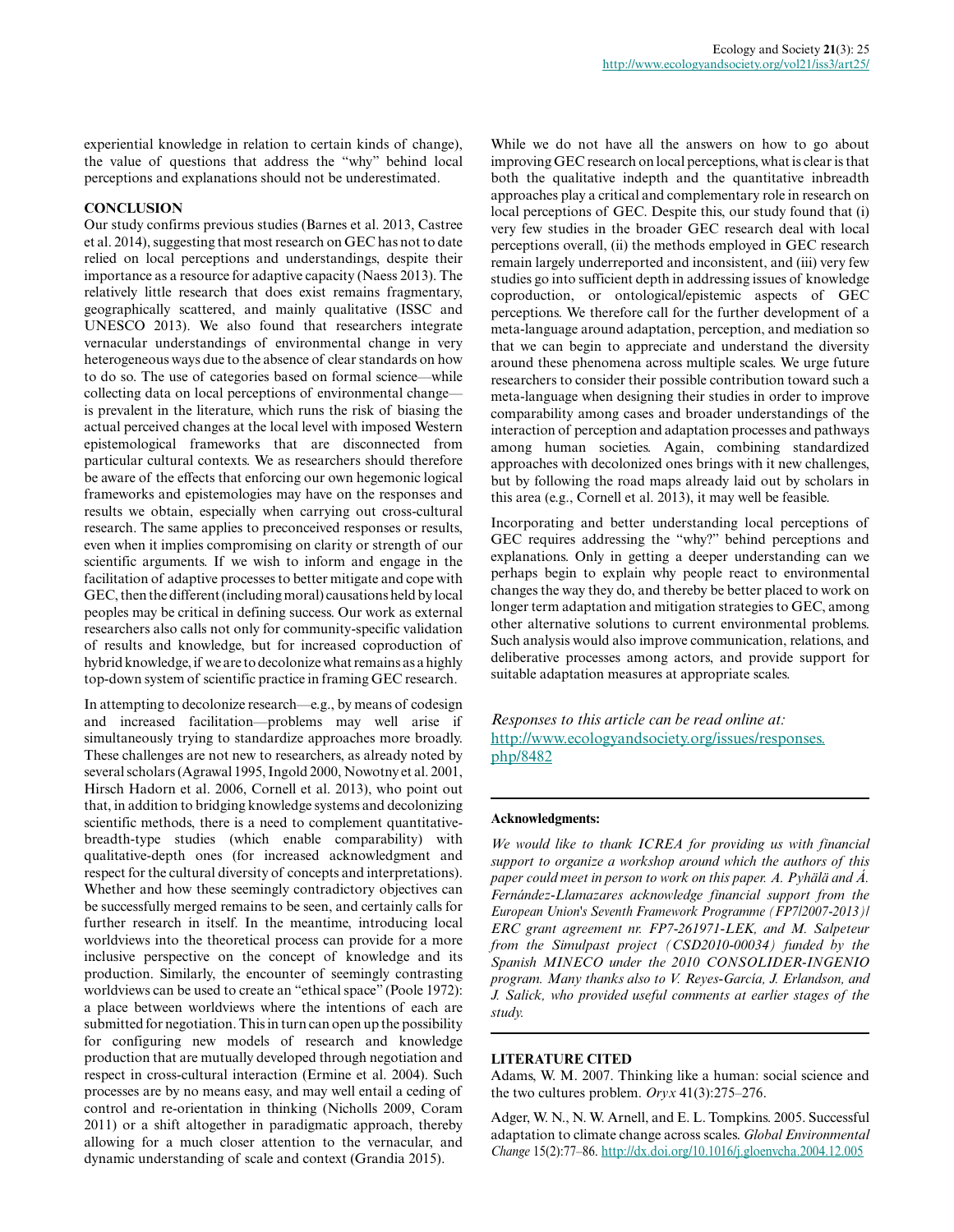Agrawal, A. 1995. Dismantling the divide between indigenous and scientific knowledge. *Development and Change* 26(3):413– 439. [http://dx.doi.org/10.1111/j.1467-7660.1995.tb00560.x](http://dx.doi.org/10.1111%2Fj.1467-7660.1995.tb00560.x) 

Agrawal, A. 2008. *The role of local institutions in adaptation to climate change*. World Bank, Social Development Department, Washington, D.C., USA.

Agrawal, A. 2010. Local institutions and adaptation to climate change. *In* R. Mearns and A. Norton, editors. *Social dimension of climate change. Equity and vulnerability in a warming world*. The World Bank, Washington, D.C., USA.

Ainsworth, C. H., T. J. Pitcher, and C. Rotinsulu. 2008. Evidence of fishery depletions and shifting cognitive baselines in Eastern Indonesia. *Biological Conservation* 141(3):848–859.

Alessa, L. N., A. A. Kliskey, P. Williams, and M. Barton. 2008. Perception of change in freshwater in remote resource-dependent Arctic communities. *Global Environmental Change* 18:153–164. [http://dx.doi.org/10.1016/j.gloenvcha.2007.05.007](http://dx.doi.org/10.1016%2Fj.gloenvcha.2007.05.007)

Anik, S. I., and M. A. S. A. Khan. 2012. Climate change adaptation through local knowledge in the north eastern region of Bangladesh. *Mitigation and Adaptation Strategies for Global Change* 17:879–896. [http://dx.doi.org/10.1007/s11027-011-9350-6](http://dx.doi.org/10.1007%2Fs11027-011-9350-6) 

Aswani, S., and M. Lauer. 2014. Indigenous people's detection of rapid ecological change. *Conservation Biology* 28(3):820–828. [http://dx.doi.org/10.1111/cobi.12250](http://dx.doi.org/10.1111%2Fcobi.12250) 

Barnes, J., M. Dove, M. Lahsen, A. Mathews, P. McElwee, R. McIntosh, F. Moore, J. O'Reilly, B. Orlove, R. Puri, H. Weiss, and K. Yager. 2013. Contribution of anthropology to the study of climate change. *Nature Climate Change* 3:541–544. [http://dx.doi.](http://dx.doi.org/10.1038%2Fnclimate1775) [org/10.1038/nclimate1775](http://dx.doi.org/10.1038%2Fnclimate1775) 

Barnosky, A. D., E. A. Hadly, J. Bascompte, E. L. Berlow, J. H. Brown, M. Fortelius, W. M. Getz, J. Harte, A. Hastings, P. A,. Marquet, N. D. Martinez, A. Mooers, P. Roopnarine, G. Vermeij, J. W. Williams, R. G. Gillespie, J. Kitzes, C. Marshall, N. Matzke, D. P. Mindell, E. Revilla, and A. B. Smith. 2012. Approaching a state shift in Earth's biosphere. *Nature* 486(7401):52–58. [http://](http://dx.doi.org/10.1038%2Fnature11018) [dx.doi.org/10.1038/nature11018](http://dx.doi.org/10.1038%2Fnature11018) 

Begossi, A., N. Hanazaki, and J. Y. Tamashiro. 2002. Medicinal plants in the Atlantic forest (Brazil): knowledge, use, and conservation. *Human Ecology* 30(3):281–299. [http://dx.doi.](http://dx.doi.org/10.1023%2FA%3A1016564217719) [org/10.1023/A:1016564217719](http://dx.doi.org/10.1023%2FA%3A1016564217719)

Below, T. B., K. D. Mutabazi, D. Kirschke, C. Franke, S. Sieber, R. Siebert, and K. Tscherning. 2012. Can farmers' adaptation to climate change be explained by socio-economic household-level variables? *Global Environmental Change* 22:223–235. [http://dx.](http://dx.doi.org/10.1016%2Fj.gloenvcha.2011.11.012) [doi.org/10.1016/j.gloenvcha.2011.11.012](http://dx.doi.org/10.1016%2Fj.gloenvcha.2011.11.012) 

Berkes, F. 1999. *Sacred ecology: traditional ecological knowledge and resource management*. Taylor and Francis, Philadelphia, USA and London, UK.

Berkes, F. 2009. Indigenous ways of knowing and the study of environmental change. *Journal of the Royal Society of New Zealand* 39(4):151–156. [http://dx.doi.org/10.1080/03014220909510568](http://dx.doi.org/10.1080%2F03014220909510568) 

Boillat, S., and F. Berkes. 2013. Perception and interpretation of climate change among Quechua farmers of Bolivia: indigenous knowledge as a resource for adaptive capacity. *Ecology and Society* 18(4):21. [http://dx.doi.org/10.5751/es-05894-180421](http://dx.doi.org/10.5751%2Fes-05894-180421) 

Boissière, M., B. Locatelli, D. Sheil, M. Padmanaba, and E. Sadjudin. 2013. Local perceptions of climate variability and change in tropical forests of Papua, Indonesia. *Ecology and Society* 18(4):13. [http://dx.doi.org/10.5751/es-05822-180413](http://dx.doi.org/10.5751%2Fes-05822-180413) 

Brant-Castellano, M. 2000. Updating Aboriginal traditions of knowledge. *In* G. J. Sefa Dei, B. L. Hall, and D. Goldin-Rosenberg, editors. *Indigenous knowledge in global contexts: multiple readings of our world*. University of Toronto Press, Toronto, Ontario, Canada.

Bridges, K. W., and W. C. McClatchey. 2009. Living on the margin: ethnoecological insights from Marshall Islanders at Rongelap atoll. *Global Environmental Change* 19:140–146. [http://dx.doi.](http://dx.doi.org/10.1016%2Fj.gloenvcha.2009.01.009) [org/10.1016/j.gloenvcha.2009.01.009](http://dx.doi.org/10.1016%2Fj.gloenvcha.2009.01.009)

Brooks, N., W. N. Adger, and P. M. Kelly. 2005. The determinants of vulnerability and adaptive capacity at the national level and the implications for adaptation. *Global Environmental Change* 15:151–163. [http://dx.doi.org/10.1016/j.gloenvcha.2004.12.006](http://dx.doi.org/10.1016%2Fj.gloenvcha.2004.12.006) 

Brosius, J. P. 1999. Analyses and interventions; anthropological engagements with environmentalism. *Current Anthropology* 40:277–309.

Bunce, M., L. Mee, L. D. Rodwell, and R. Gibb. 2009. Collapse and recovery in a remote small island's tale of adaptive cycles or downward spirals? *Global Environmental Change* 19:213–226. [http://dx.doi.org/10.1016/j.gloenvcha.2008.11.005](http://dx.doi.org/10.1016%2Fj.gloenvcha.2008.11.005)

Bunce, M., L. D. Rodwell, R. Gibb, and L. Mee. 2008. Shifting baselines in fishers' perceptions of island reef fishery degradation. *Ocean & Coastal Management* 51:285–302. [http://dx.doi.](http://dx.doi.org/10.1016%2Fj.ocecoaman.2007.09.006) [org/10.1016/j.ocecoaman.2007.09.006](http://dx.doi.org/10.1016%2Fj.ocecoaman.2007.09.006)

Bunce, M., S. Rosendo, and K. Brown. 2010. Perceptions of climate change, multiple stressors and livelihoods on marginal African coasts. *Environment, Development and Sustainability* 12:407–440. [http://dx.doi.org/10.1007/s10668-009-9203-6](http://dx.doi.org/10.1007%2Fs10668-009-9203-6) 

Burton, I., S. Huq, B. Lim, O. Pilifosova, and E. L. Schipper. 2002. From impacts assessment to adaptation priorities: the shaping of adaptation policy. *Climate Policy* 3:24–41. [http://dx.doi.](http://dx.doi.org/10.1016%2Fs1469-3062%2802%2900038-4) [org/10.1016/s1469-3062\(02\)00038-4](http://dx.doi.org/10.1016%2Fs1469-3062%2802%2900038-4) 

Byg, A., and J. Salick. 2009. Local perspectives on a global phenomenon. Climate change in Eastern Tibetan villages. *Global Environmental Change* 19:156–166. [http://dx.doi.org/10.1016/j.](http://dx.doi.org/10.1016%2Fj.gloenvcha.2009.01.010) [gloenvcha.2009.01.010](http://dx.doi.org/10.1016%2Fj.gloenvcha.2009.01.010)

Cameron, E. S. 2012. Securing indigenous politics: a critique of the vulnerability and adaptation approach to the human dimensions of climate change in the Canadian Arctic. *Global Environmental Change* 22(1):103–114. [http://dx.doi.org/10.1016/](http://dx.doi.org/10.1016%2Fj.gloenvcha.2011.11.004) [j.gloenvcha.2011.11.004](http://dx.doi.org/10.1016%2Fj.gloenvcha.2011.11.004) 

Capstick, S., L. Whitmarsh, W. Poortinga, N. Pidgeon, and P. Upham. 2014. International trends in public perceptions of climate change over the past quarter century. *WIREs Climate Change* 6:35–61. [http://dx.doi.org/10.1002/wcc.321](http://dx.doi.org/10.1002%2Fwcc.321) 

Castree, N., W. M. Adams, J. Barry, D. Brockington, B. Buscher, E. Corbera, D. Demeritt, R. Duffy, U. Felt, K. Neves, P. Newell,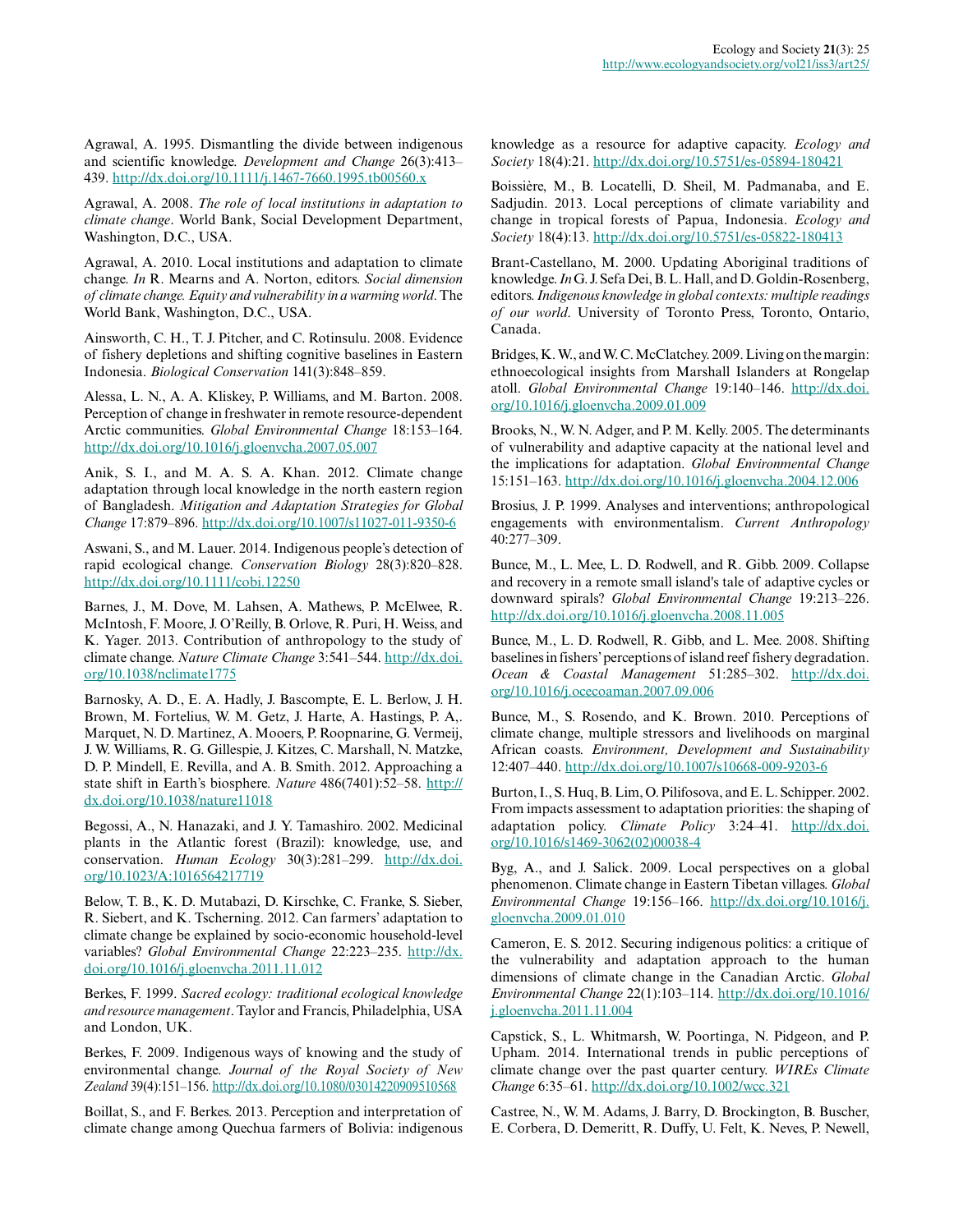L. Pellizzoni, K. Rigby, P. Robbins, L. Robin, D. B. Rose, A. Ross, D. Schlosberg, S. Sorlin, P. West, M. Whitehead, and B. Wynne. 2014. Changing the intellectual climate. *Nature Climate Change* 4(9):763–768. [http://dx.doi.org/10.1038/nclimate2339](http://dx.doi.org/10.1038%2Fnclimate2339)

Combest-Friedman, C., P. Christie, and E. Miles. 2012. Household perceptions of coastal hazards and climate change in the Central Philippines. *Journal of Environmental Management* 112:137–148. [http://dx.doi.org/10.1016/j.jenvman.2012.06.018](http://dx.doi.org/10.1016%2Fj.jenvman.2012.06.018) 

Coram, S. 2011. Rethinking indigenous research approval: the perspective of a 'stranger'. *Qualitative Research Journal* 11(2):38– 47. [http://dx.doi.org/10.3316/qrj1102038](http://dx.doi.org/10.3316%2Fqrj1102038)

Cornell, S., F. Berkhout, W. Tuinstra, J. D. Tàbara, J. Jäger, I. Chabay, B. de Wit, R. Langlais, D. Mills, P. Moll, I. M. Otto, A. Petersen, C. Pohl, and L. van Kerkhoff. 2013. Opening up knowledge systems for better responses to global environmental change. *Environmental Science & Policy* 28:60–70. [http://dx.doi.](http://dx.doi.org/10.1016%2Fj.envsci.2012.11.008) [org/10.1016/j.envsci.2012.11.008](http://dx.doi.org/10.1016%2Fj.envsci.2012.11.008) 

Cox, K. R. 1997. *Spaces of globalization*. Guilford, New York, USA.

Cruikshank, J. 2001. Glaciers and climate change: perspectives from oral tradition. *Arctic* 54(4):377–393. [http://dx.doi.](http://dx.doi.org/10.14430%2Farctic795) [org/10.14430/arctic795](http://dx.doi.org/10.14430%2Farctic795)

Crutzen, P. J. 2002. The "anthropocene." *Journal de Physique* IV 12(10):1–5. [http://dx.doi.org/10.1051/jp4:20020447](http://dx.doi.org/10.1051%2Fjp4%3A20020447)

Crutzen, P. J., and W. Steffen. 2003. How long have we been in the Anthropocene era? *Climatic Change* 61:251–257. [http://dx.](http://dx.doi.org/10.1023%2FB%3ACLIM.0000004708.74871.62) [doi.org/10.1023/B:CLIM.0000004708.74871.62](http://dx.doi.org/10.1023%2FB%3ACLIM.0000004708.74871.62)

Davis, A., and J. R. Wagner. 2003. *Who* knows? On the importance of identifying "experts" when researching local ecological knowledge. *Human Ecology* 31:463–489. [http://dx.doi.org/10.1023/](http://dx.doi.org/10.1023%2FA%3A1025075923297) [A:1025075923297](http://dx.doi.org/10.1023%2FA%3A1025075923297) 

Daw, T. M. 2010. Shifting baselines and memory illusions: What should we worry about when inferring trends from resource user interviews? *Animal Conservation* 13(6):534–535. [http://dx.doi.](http://dx.doi.org/10.1111%2Fj.1469-1795.2010.00418.x) [org/10.1111/j.1469-1795.2010.00418.x](http://dx.doi.org/10.1111%2Fj.1469-1795.2010.00418.x)

Denzin, N. K., and Y. S. Lincoln, editors. 2000. *Handbook of qualitative research*. Second edition. Sage, Thousand Oaks, California, USA.

Deressa, T. T., R. M. Hassan, C. Ringler, T. Alemu, and M. Yesuf. 2009. Determinants of farmers' choice of adaptation methods to climate change in the Nile Basin of Ethiopia. *Global Environmental Change* 19(2):248–255. [http://dx.doi.org/10.1016/](http://dx.doi.org/10.1016%2Fj.gloenvcha.2009.01.002) [j.gloenvcha.2009.01.002](http://dx.doi.org/10.1016%2Fj.gloenvcha.2009.01.002) 

Deryungina, T. 2012. How do people update? The effects of local weather fluctuations on beliefs about global warming. *Climatic Change* 118(2):397–416. [http://dx.doi.org/10.1007/s10584-012-0615-1](http://dx.doi.org/10.1007%2Fs10584-012-0615-1) 

Descola, P. 2005. *Beyond nature and culture*. University of Chicago Press, Chicago, Illinois, USA.

Dirzo, R., H. S. Young, M. Galetti, G. Ceballos, N. J. B. Isaac, and B. Collen. 2014. Defaunation in the Anthropocene. *Science* 345(6195):401–406. [http://dx.doi.org/10.1126/science.1251817](http://dx.doi.org/10.1126%2Fscience.1251817) 

Dove, M. R., D. S. Smith, M. T. Campos, A. S. Matthews, A. Rademacher, S. Rhee, and L. M. Yoder. 2007. Globalisation and the construction of western and non-western knowledge. *In* P. Sillitoe, editor. *Local science vs. global science: approaches to indigenous knowledge in international development*. Berghahn, New York, USA and Oxford, UK.

Doyle, J. 2009. Seeing the climate? The problematic status of visual evidence in climate change campaigning. Pages 279–298 *in* S. I. Dobrin and S. Morey, editors. *Ecosee: image, rhetoric, nature*. First edition. SUNY Press.

Egan, P. J., and M. Mullin. 2014. Local weather and climate concern. *Nature Climate Change* 4:89–90. [http://dx.doi.](http://dx.doi.org/10.1038%2Fnclimate2104) [org/10.1038/nclimate2104](http://dx.doi.org/10.1038%2Fnclimate2104) 

Engels, A., O.. Hüther, M. Schäfer, and H. Held. 2013. Public climate-change skepticism, energy preferences and political participation. *Global Environmental Change* 23:1018–1027. [http://](http://dx.doi.org/10.1016%2Fj.gloenvcha.2013.05.008) [dx.doi.org/10.1016/j.gloenvcha.2013.05.008](http://dx.doi.org/10.1016%2Fj.gloenvcha.2013.05.008) 

Erlandson, J. M. 2012. As the world warms: rising seas, coastal archaeology, and the erosion of maritime history. *Journal of Coastal Conservation* 16:137–142. [http://dx.doi.org/10.1007/](http://dx.doi.org/10.1007%2Fs11852-010-0104-5) [s11852-010-0104-5](http://dx.doi.org/10.1007%2Fs11852-010-0104-5) 

Ermine, W., R. Sinclair, and B. Jeffery. 2004. *The ethics of research involving indigenous peoples*. IPHRC, Saskatchewan, Canada.

Fernández-Llamazares, Á., I. Díaz-Reviriego, A. C. Luz, M. Cabeza, A. Pyhälä, and V. Reyes-García. 2015*b*. Rapid ecosystem change challenges the adaptive capacity of Local Environmental Knowledge. *Global Environmental Change* 31:272−284. [http://dx.](http://dx.doi.org/10.1016%2Fj.gloenvcha.2015.02.001) [doi.org/10.1016/j.gloenvcha.2015.02.001](http://dx.doi.org/10.1016%2Fj.gloenvcha.2015.02.001) 

Fernández-Llamazares, Á., M. E. Méndez-López, I. Díaz-Reviriego, M. F. McBride, A. Pyhälä, A. Rosell-Melé, and V. Reyes-García. 2015*a*. Links between media communication and local perceptions of climate change in an indigenous society. *Climatic Change* 131:307−320. [http://dx.doi.org/10.1007/](http://dx.doi.org/10.1007%2Fs10584-015-1381-7) [s10584-015-1381-7](http://dx.doi.org/10.1007%2Fs10584-015-1381-7) 

Forbes, B. C., F. Stammler, T. Kumpula, N. Meschtyb, A. Pajunen, and E. Kaarlejärvi. 2009. High resilience in the Yamal-Nenets social-ecological system, West Siberian Arctic, Russia. *Proceedings of the National Academy of Sciences* 106(52):22041– 22048. [http://dx.doi.org/10.1073/pnas.0908286106](http://dx.doi.org/10.1073%2Fpnas.0908286106)

Ford, J. D., B. Smit, and J. Wandel. 2006. Vulnerability to climate change in the Arctic: a case study from Arctic Bay, Canada. *Global Environmental Change* 16:145–160. [http://dx.doi.org/10.1016/j.](http://dx.doi.org/10.1016%2Fj.gloenvcha.2005.11.007) [gloenvcha.2005.11.007](http://dx.doi.org/10.1016%2Fj.gloenvcha.2005.11.007)

Gearheard, S., M. Pocernich, R. Stewart, J. Sanguya, and H. P. Huntington. 2010. Linking Inuit knowledge and meteorological station observations to understand changing wind patterns at Clyde River, Nunavut. *Climatic Change* 100(2):267–294. [http://](http://dx.doi.org/10.1007%2Fs10584-009-9587-1) [dx.doi.org/10.1007/s10584-009-9587-1](http://dx.doi.org/10.1007%2Fs10584-009-9587-1) 

Ghimire, S., D. McKey, and Y. Aumeeruddy-Thomas. 2005. Heterogeneity in ethnoecological knowledge and management of medicinal plants in the Himalayas of Nepal: implications for conservation. *Ecology and Society* 9(3):6.

Grandia, L. 2015. Slow ethnography: a hut with a view. *Critique of Anthropology* 35(3):301–317. [http://dx.doi.org/10.1177/03082](http://dx.doi.org/10.1177%2F0308275x15588616) [75x15588616](http://dx.doi.org/10.1177%2F0308275x15588616)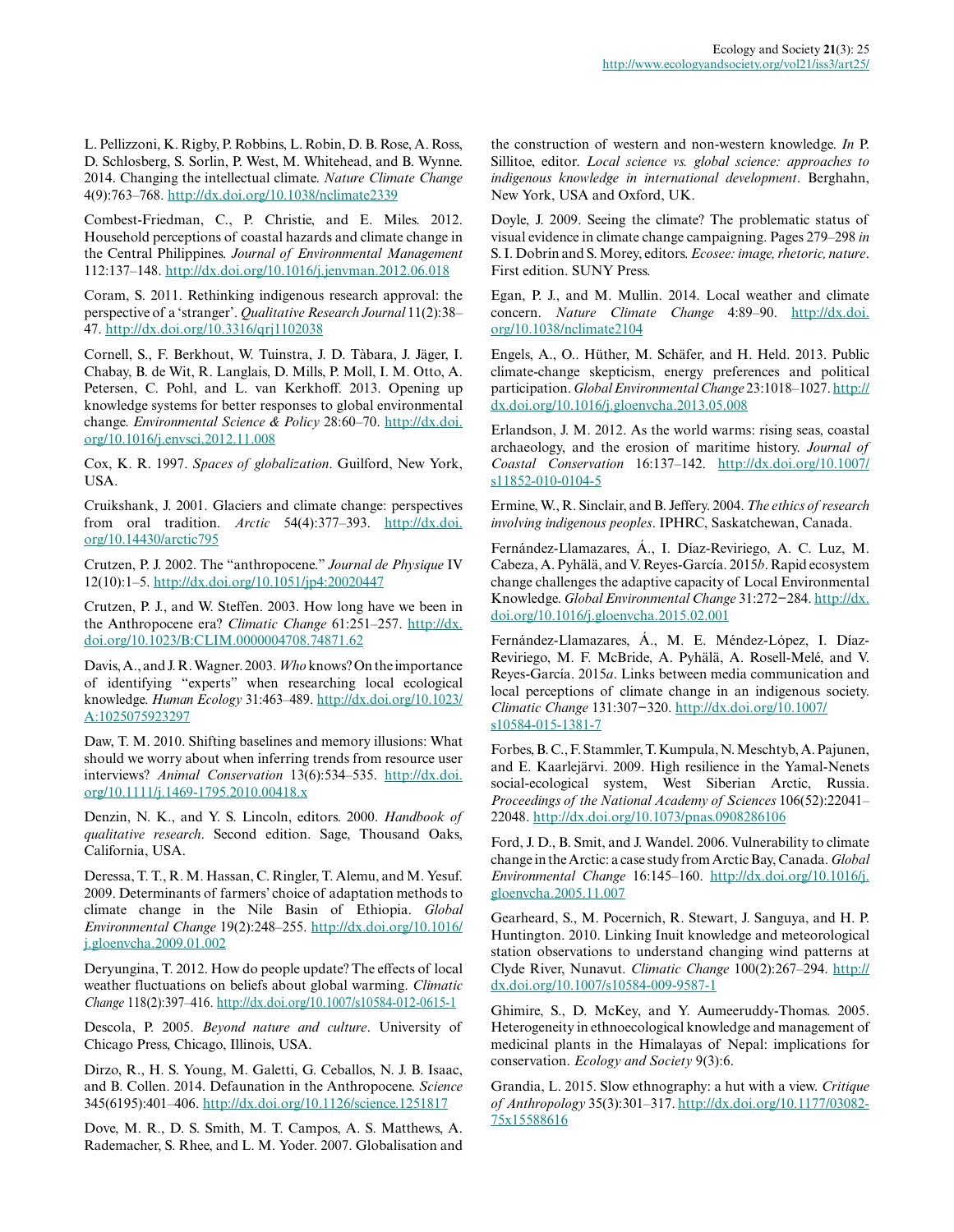Green, D., J. Billy, and A. Tapim. 2010. Indigenous Australians' knowledge of weather and climate. *Climatic Change* 100:337–354. [http://dx.doi.org/10.1007/s10584-010-9803-z](http://dx.doi.org/10.1007%2Fs10584-010-9803-z) 

Gupta, A. K. 1999. Rewarding creativity for conserving diversity in the Third World: Can IPR regime serve the needs of contemporary and traditional knowledge experts and communities in the Third World? Pages 119–129 *in* T. Cottier, P. Widmer, and K. Schindler, editors. *Strategic issues of IP management in a globalizing economy*. Hart Publishing, Oxford, UK.

Habiba, U., R. Shaw, and Y. Takeuchi. 2012. Farmer's perception and adaptation practices to cope with drought: perspectives from northwestern Bangladesh. *International Journal of Disaster Risk Reduction* 1:72–84. [http://dx.doi.org/10.1016/j.ijdrr.2012.05.004](http://dx.doi.org/10.1016%2Fj.ijdrr.2012.05.004)

Helgeson, J., S. van der Linden, and I. Chabay. 2012. The role of knowledge, learning and mental models in perceptions of climate change related risks. *In* A. Wals and P. B. Corcoran, editors. *Learning for sustainability in times of accelerating change*. Wageningen Academic Publishers, Wagenigen, The Netherlands. [http://dx.doi.org/10.3920/978-90-8686-757-8\\_21](http://dx.doi.org/10.3920%2F978-90-8686-757-8_21)

Henrich, J., S. J. Heine, and A. Norenzayan. 2010. Most people are not WEIRD. *Nature* 466:29. [http://dx.doi.org/10.1037/14805-007](http://dx.doi.org/10.1037%2F14805-007) 

Hirsch Hadorn, G., D. Bradley, C. Pohl, S. Rist, and U. Wiesmann. 2006. Implications of transdisciplinarity for sustainability research. *Ecological Economics* 60(1):119–128. [http://dx.doi.org/10.1016/j.ecolecon.2005.12.002](http://dx.doi.org/10.1016%2Fj.ecolecon.2005.12.002)

Howe, P. D., and A. Leiserowitz. 2013. Who remembers a hot summer or a cold winter? The asymmetric effect of beliefs about global warming on perceptions of local climate conditions in the U.S. *Global Environmental Change* 23(6):1488–1500. [http://dx.](http://dx.doi.org/10.1016%2Fj.gloenvcha.2013.09.014) [doi.org/10.1016/j.gloenvcha.2013.09.014](http://dx.doi.org/10.1016%2Fj.gloenvcha.2013.09.014) 

Howe, P. D., E. M. Markowitz, T. M. Lee, C. Y. Ko, and A. Leiserowitz. 2012. Global perceptions of local temperature change. *Nature Climate Change* 3:352–356. [http://dx.doi.](http://dx.doi.org/10.1038%2Fnclimate1768) [org/10.1038/nclimate1768](http://dx.doi.org/10.1038%2Fnclimate1768) 

Hulme, M. 2011. Meet the humanities. *Nature Climate Change* 1:177–179. [http://dx.doi.org/10.1038/nclimate1150](http://dx.doi.org/10.1038%2Fnclimate1150) 

Ignatowski, J. A., and J. Rosales. 2013. Identifying the exposure of two subsistence villages in Alaska to climate change using traditional ecological knowledge. *Climatic Change* 121:285–299. [http://dx.doi.org/10.1007/s10584-013-0883-4](http://dx.doi.org/10.1007%2Fs10584-013-0883-4)

Ingold, T. 2000. *The perception of the environment. Essays in livelihood, dwelling and skill*. Routledge, London, UK and New York, USA. [http://dx.doi.org/10.4324/9780203466025](http://dx.doi.org/10.4324%2F9780203466025)

International Geosphere-Biosphere Programme (IGBP). 2004. *Global change and the earth system. A planet under pressure*. Springer, New York, USA.

Intergovernmental Panel on Climate Change (IPCC). 2007. *Climate change 2007: synthesis report*. Contribution of Working Groups I, II and III to the Fourth Assessment Report of the IPCC. R. K. Pachauri and A. Reisinger, editors. IPCC, Geneva, Switzerland.

International Social Science Council (ISSC) and United Nations Educational, Scientific and Cultural Organization (UNESCO). 2013. *World social science report, changing global environments*. OECD Publishing and UNESCO Publishing, Paris, France.

Johnson, J. T., and B. Murton. 2007. Re/placing native science: indigenous voices in contemporary constructions of nature. Geographical Research 45(2):121–129 [http://dx.doi.org/10.1111/](http://dx.doi.org/10.1111%2Fj.1745-5871.2007.00442.x) [j.1745-5871.2007.00442.x](http://dx.doi.org/10.1111%2Fj.1745-5871.2007.00442.x)

Kahn, P. H. 2002. Children's affiliations with nature: structure, development, and the problem of environmental generational amnesia. *In* P. H. Kahn and S. R. Kellert, editors. *Children and nature: psychological, sociocultural, and evolutionary investigations*. MIT Press, Cambridge, Massachusetts, USA.

Kansiime, M. K., S. K. Wambugu, and C. A. Shisanya. 2013. Perceived and actual rainfall trends and variability in eastern Uganda: implications for community preparedness and response. *Journal of Natural Sciences Research* 3(8):179–194.

King, D. N. T., J. Goff, and A. Skipper. 2007. Maori environmental knowledge and natural hazards in Aotearoa-New Zealand. *Journal of the Royal Society of New Zealand* 37(2):59– 73. [http://dx.doi.org/10.1080/03014220709510536](http://dx.doi.org/10.1080%2F03014220709510536) 

Kottak, C. P. 1999. The new ecological anthropology. *American Anthropologist* 101:23"35. [http://dx.doi.org/10.1525/aa.1999.101.1.23](http://dx.doi.org/10.1525%2Faa.1999.101.1.23) 

Laidler, G. J. 2006. Inuit and scientific perspectives on the relationship between sea ice and climate: the ideal complement? *Climatic Change* 78:407–444. [http://dx.doi.org/10.1007/s10584-006-9064](http://dx.doi.org/10.1007%2Fs10584-006-9064-z) [z](http://dx.doi.org/10.1007%2Fs10584-006-9064-z) 

Lakoff, G. 2010. Why it matters how we frame the environment. *Environmental Communication* 4(1):70–81. [http://dx.doi.](http://dx.doi.org/10.1080%2F17524030903529749) [org/10.1080/17524030903529749](http://dx.doi.org/10.1080%2F17524030903529749) 

Lauer, M., and S. Aswani. 2010. Indigenous knowledge and longterm ecological change: detection, interpretation, and responses to changing ecological conditions in Pacific Island communities. *Environmental Management* 45:985–997. [http://dx.doi.org/10.1007/](http://dx.doi.org/10.1007%2Fs00267-010-9471-9) [s00267-010-9471-9](http://dx.doi.org/10.1007%2Fs00267-010-9471-9) 

Leduc, T. B. 2006. Inuit economic adaptations for a changing global climate. *Ecological Economics* 60:27–35. [http://dx.doi.](http://dx.doi.org/10.1016/j.ecolecon.2006.02.004) [org/10.1016/j.ecolecon.2006.02.004](http://dx.doi.org/10.1016/j.ecolecon.2006.02.004) 

Leonti, M. 2011. The future is written: impact of scripts on the cognition, selection, knowledge and transmission of medicinal plant use and its implications for ethnobotany and ethnopharmacology. *Journal of Ethnopharmacology* 134(3):542– 555. [http://dx.doi.org/10.1016/j.jep.2011.01.017](http://dx.doi.org/10.1016%2Fj.jep.2011.01.017) 

Li, T. M. 2007. *The will to improve: governmentality, development, and the practice of politics*. Duke University Press, Durham, North Carolina, USA. [http://dx.doi.org/10.1215/9780822389781](http://dx.doi.org/10.1215%2F9780822389781) 

Li, C., Y. Tang, H. Luo, B. Di, and L. Zhang. 2013. Local farmers' perceptions of climate change and local adaptive strategies: a case study from the Middle Yarlung Zangbo River Valley, Tibet, China. *Environmental Management* 52:894–906. [http://dx.doi.](http://dx.doi.org/10.1007%2Fs00267-013-0139-0) [org/10.1007/s00267-013-0139-0](http://dx.doi.org/10.1007%2Fs00267-013-0139-0)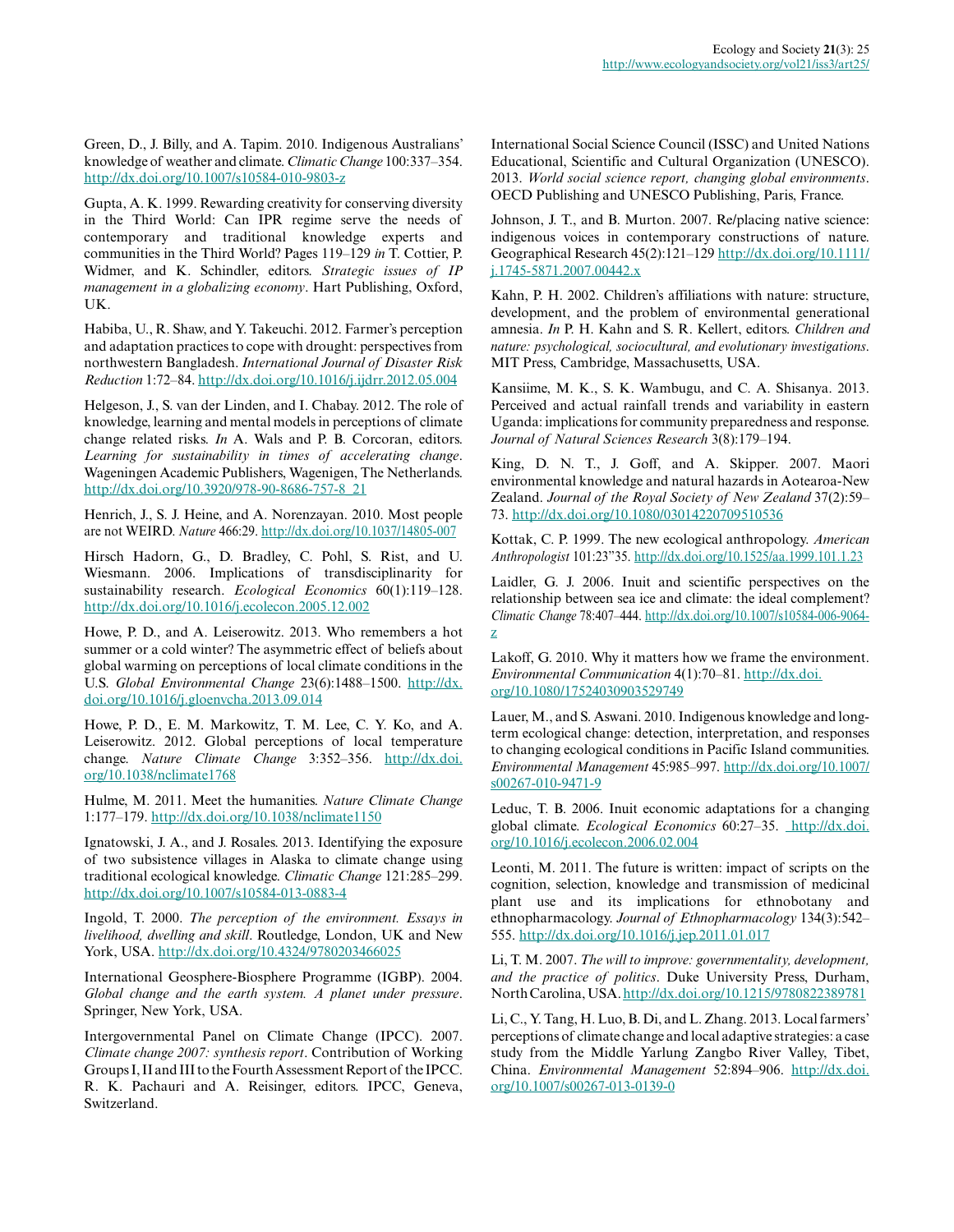Lykke, A. M., M. K. Kristensen, and S. Ganaba. 2004. Valuation of local use and dynamics of 56 woody species in the Sahel. *Biodiversity & Conservation* 13:1961–1990. [http://dx.doi.](http://dx.doi.org/10.1023%2FB%3ABIOC.0000035876.39587.1a) [org/10.1023/B:BIOC.0000035876.39587.1a](http://dx.doi.org/10.1023%2FB%3ABIOC.0000035876.39587.1a)

Manandhar, S., D. S. Vogt, S. R. Perret, and F. Kazama. 2011. Adapting cropping systems to climate change in Nepal: a crossregional study of farmers' perception and practices. *Regional Environmental Change* 11(2):335–348.

Marin, A. 2010. Riders under storms: contributions of nomadic herders' observations to analysing climate change in Mongolia. *Global Environmental Change* 20:162–176. [http://dx.doi.](http://dx.doi.org/10.1016%2Fj.gloenvcha.2009.10.004) [org/10.1016/j.gloenvcha.2009.10.004](http://dx.doi.org/10.1016%2Fj.gloenvcha.2009.10.004)

Marin, A., and F. Berkes. 2012. Local people's accounts of climate change: to what extent are they influenced by the media? *WIREs Climate Change* 4(1):1–8. [http://dx.doi.org/10.1002/wcc.199](http://dx.doi.org/10.1002%2Fwcc.199)

Maule, A. J., and G. P. Hodgkinson. 2002. Heuristics, biases and strategic decision making. *Psychologist* 15(2):68–71.

Meze-Hausken, E. 2004. Contrasting climate variability and meteorological drought with perceived drought and climate change in northern Ethiopia. *Climate Research* 27:19–31. [http://](http://dx.doi.org/10.3354%2Fcr027019) [dx.doi.org/10.3354/cr027019](http://dx.doi.org/10.3354%2Fcr027019)

Monastersky, R. 2009. International polar year: the social pole? *Nature* 457:1077–1078. [http://dx.doi.org/10.1038/4571077a](http://dx.doi.org/10.1038%2F4571077a) 

Mormont, M., and C. Dasnoy. 1995. Source strategies and the mediatization of climate change. *Media, Culture & Society* 17:49– 64. [http://dx.doi.org/10.1177/016344395017001004](http://dx.doi.org/10.1177%2F016344395017001004)

Myers, T. A., E. W. Maibach, C. Roser-Renouf, K. Akerlof, and A. A. Leiserowitz. 2013. The relationship between personal experience and belief in the reality of global warming. *Nature Climate Change* 3:343–347. [http://dx.doi.org/10.1038/nclimate1754](http://dx.doi.org/10.1038%2Fnclimate1754) 

Nadasdy, P. 2007. The gift in the animal: the ontology of hunting and human–animal sociality. *American Ethnologist* 34(1):25–43. [http://dx.doi.org/10.1525/ae.2007.34.1.25](http://dx.doi.org/10.1525%2Fae.2007.34.1.25) 

Naess, L. O. 2013. The role of local knowledge in adaptation to climate change. *WIREs Climate Change* 4(2):99–106. [http://dx.](http://dx.doi.org/10.1002%2Fwcc.204) [doi.org/10.1002/wcc.204](http://dx.doi.org/10.1002%2Fwcc.204)

Nazarea, V. 1999. *Ethnoecology: situated knowledge/located lives*. University of Arizona Press, Tucson, Arizona, USA.

Newsham, A. J., and D. S. G. Thomas. 2011. Knowing, farming and climate change adaptation in North-Central Namibia. *Global Environmental Change* 21:761–770. [http://dx.doi.org/10.1016/j.](http://dx.doi.org/10.1016%2Fj.gloenvcha.2010.12.003) [gloenvcha.2010.12.003](http://dx.doi.org/10.1016%2Fj.gloenvcha.2010.12.003)

Nicholls, R. 2009. Research and indigenous participation: critical reflexive methods. *International Journal of Social Research Methodology* 12(2):117–126. [http://dx.doi.org/10.1080/1364557](http://dx.doi.org/10.1080%2F13645570902727698) [0902727698](http://dx.doi.org/10.1080%2F13645570902727698)

Nkomwa, E. C., M. Kalanda-Joshua, C. Ngongondo, M. Monjerezi, and F. Chipungu. 2014. Assessing indigenous knowledge systems and climate change adaptation strategies in agriculture: a case study of Chagaka Village, Chikhwawa, Southern Malawi. *Physics and Chemistry of the Earth* 67–69:164– 172. [http://dx.doi.org/10.1016/j.pce.2013.10.002](http://dx.doi.org/10.1016%2Fj.pce.2013.10.002) 

Nowotny, H., P. Scott, and M. Gibbons. 2001. *Re-thinking science: knowledge and the public in an age of uncertainty*. John Wiley and Sons.

Oba, G., and D. G. Kotile. 2001. Assessments of landscape level degradation in southern Ethiopia: pastoralists versus ecologists. *Land Degradation & Development* 12(5):461–475. [http://dx.doi.](http://dx.doi.org/10.1002%2Fldr.463) [org/10.1002/ldr.463](http://dx.doi.org/10.1002%2Fldr.463)

Oldekop, J. A., A. J. Bebbington, N. K. Truelove, G. Holmes, S. Villamarín, and R. F. Preziosi. 2012. Environmental impacts and scarcity perception influence local institutions in indigenous Amazonian Kichwa communities. *Human Ecology* 40:101–115. [http://dx.doi.org/10.1007/s10745-011-9455-2](http://dx.doi.org/10.1007%2Fs10745-011-9455-2)

Orlove, B., J. Chiang, and M. Cane. 2002. Ethnoclimatology in the Andes: a cross-disciplinary study uncovers a scientific basis for the scheme Andean potato farmers traditionally use to predict the coming rains. *American Scientist* 90(5):428–435. [http://dx.doi.](http://dx.doi.org/10.1511%2F2002.33.791) [org/10.1511/2002.33.791](http://dx.doi.org/10.1511%2F2002.33.791) 

Orlove, B., C. Roncoli, M. Kabugo, and A. Majugu. 2010. Indigenous climate knowledge in southern Uganda: the multiple components of a dynamic regional system. *Climatic Change* 100 (2):243–265.

Papworth, S. K., J. Rist, L. Coad, and E. J. Milner-Gulland. 2009. Evidence for shifting baseline syndrome in conservation. *Conservation Letters* 2:93–100. [http://dx.doi.org/10.1111/](http://dx.doi.org/10.1111%2Fj.1755-263x.2009.00049.x) [j.1755-263x.2009.00049.x](http://dx.doi.org/10.1111%2Fj.1755-263x.2009.00049.x)

Patt, A. G., and D. Schröter. 2008. Perceptions of climate risk in Mozambique: implications for the success of adaptation strategies. *Global Environmental Change* 18:458–467. [http://dx.](http://dx.doi.org/10.1016%2Fj.gloenvcha.2008.04.002) [doi.org/10.1016/j.gloenvcha.2008.04.002](http://dx.doi.org/10.1016%2Fj.gloenvcha.2008.04.002) 

Patt, A. G., and E. U. Weber. 2014. Perceptions and communication strategies for the many uncertainties relevant for climate policy. *WIREs Climate Change* 5:219–232. [http://dx.doi.](http://dx.doi.org/10.1002%2Fwcc.259) [org/10.1002/wcc.259](http://dx.doi.org/10.1002%2Fwcc.259)

Petheram, L., K. K. Zander, B. M. Campbell, C. High, and N. Stacey. 2010. 'Strange changes': indigenous perspectives of climate change and adaptation in NE Arnhem Land (Australia). *Global Environmental Change* 20(4):681–692. [http://dx.doi.](http://dx.doi.org/10.1016%2Fj.gloenvcha.2010.05.002) [org/10.1016/j.gloenvcha.2010.05.002](http://dx.doi.org/10.1016%2Fj.gloenvcha.2010.05.002)

Poole, R. 1972. *Towards deep subjectivity*. Harper & Row, New York, USA.

Rai, J. K. 2010. Global and local discourses on climate change: a perspective from the concept of embeddedness. *Dhaulagiri Journal of Sociology and Anthropology* 4:143–180.

Reo, N. J., and K. P. Whyte. 2012. Hunting and morality as elements of traditional ecological knowledge. *Human Ecology* 40 (1):15–27. [http://dx.doi.org/10.1007/s10745-011-9448-1](http://dx.doi.org/10.1007%2Fs10745-011-9448-1)

Ribot, J. 2011. Vulnerability before adaptation: toward transformative climate action: from affirmative to transformative climate action *Global Environmental Change* 21(4):1160–1162. [http://dx.doi.org/10.1016/j.gloenvcha.2011.07.008](http://dx.doi.org/10.1016%2Fj.gloenvcha.2011.07.008)

Riedlinger, D., and F. Berkes. 2001. Contributions of traditional knowledge to understanding climate change in the Canadian Arctic. *Polar Record* 37:315–328. [http://dx.doi.org/10.1017/](http://dx.doi.org/10.1017%2FS0032247400017058) [S0032247400017058](http://dx.doi.org/10.1017%2FS0032247400017058)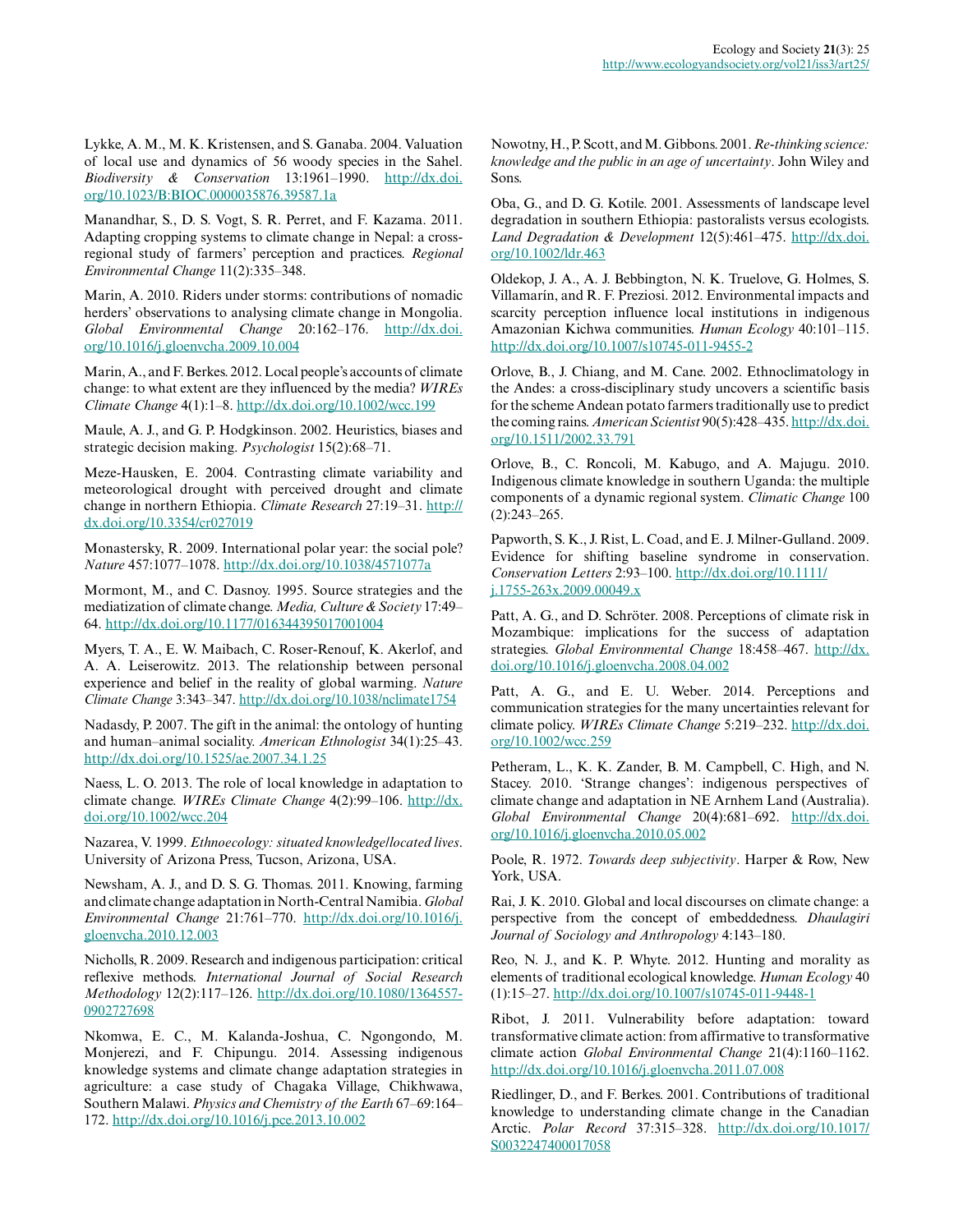Robbins, P. 2012. *Political ecology: a critical introduction*. Wiley Blackwell, London, UK. [http://dx.doi.org/10.4135/9781412953924.](http://dx.doi.org/10.4135%2F9781412953924.n850) [n850](http://dx.doi.org/10.4135%2F9781412953924.n850)

Roediger, H. L., III. 1996. Memory illusions. *Journal of Memory and Language* 35:76–100.

Roncoli, C. 2006. Ethnographic and participatory approaches to research on farmers' responses to climate predictions. *Climate Research* 33(1):81. [http://dx.doi.org/10.3354/cr033081](http://dx.doi.org/10.3354%2Fcr033081)

Roturiera, S., and M. Roué. 2009. Of forest, snow and lichen: Sámi reindeer herders' knowledge of winter pastures in northern Sweden*. Forest Ecology and Management* 258:1960–1967. [http://](http://dx.doi.org/10.1016%2Fj.foreco.2009.07.045) [dx.doi.org/10.1016/j.foreco.2009.07.045](http://dx.doi.org/10.1016%2Fj.foreco.2009.07.045) 

Ruddiman, W. F. 2013. The Anthropocene. *Annual Review of Earth and Planetary Sciences* 41:45–68. [http://dx.doi.org/10.1146/](http://dx.doi.org/10.1146%2Fannurev-earth-050212-123944) [annurev-earth-050212-123944](http://dx.doi.org/10.1146%2Fannurev-earth-050212-123944) 

Rudiak-Gould, P. 2012. Promiscuous corroboration and climate change translation: a case study from the Marshall Islands. *Global Environmental Change* 22:46–54. [http://dx.doi.org/10.1016/j.](http://dx.doi.org/10.1016%2Fj.gloenvcha.2011.09.011) [gloenvcha.2011.09.011](http://dx.doi.org/10.1016%2Fj.gloenvcha.2011.09.011)

Rudiak-Gould, P. 2013. "We have seen it with our own eyes": Why we disagree about climate change visibility. *Weather, Climate and Society* 5:120–132. [http://dx.doi.org/10.1175/wcas-d-12-00034.1](http://dx.doi.org/10.1175%2Fwcas-d-12-00034.1) 

Rudiak-Gould, P. 2014. The influence of science communication on indigenous climate change perception: theoretical and practical implications. *Human Ecology* 42:75–86. [http://dx.doi.](http://dx.doi.org/10.1007%2Fs10745-013-9605-9) [org/10.1007/s10745-013-9605-9](http://dx.doi.org/10.1007%2Fs10745-013-9605-9)

Ruiz-Mallén, I., and E. Corbera. 2013. Community-based conservation and traditional ecological knowledge: implications for social-ecological resilience. *Ecology and Society* 18(4):12. [http://dx.doi.org/10.5751/es-05867-180412](http://dx.doi.org/10.5751%2Fes-05867-180412)

Sánchez-Cortés, M. S., and E. L. Chavero. 2011. Indigenous perception of changes in climate variability and its relationship with agriculture in a Zoque community of Chiapas, Mexico. *Climatic Change* 107:363–389. [http://dx.doi.org/10.1007/](http://dx.doi.org/10.1007%2Fs10584-010-9972-9) [s10584-010-9972-9](http://dx.doi.org/10.1007%2Fs10584-010-9972-9) 

Schneider, S. H., and T. L. Root. 1996. Ecological implications of climate change will include surprises. *Biodiversity & Conservation* 5:1109–1119. [http://dx.doi.org/10.1007/BF00052720](http://dx.doi.org/10.1007%2FBF00052720)

Simons, D. J., and R. A. Rensink. 2005. Change blindness: past, present and future. *Trends in Cognitive Sciences* 9:16–20. [http://](http://dx.doi.org/10.1016%2Fj.tics.2004.11.006) [dx.doi.org/10.1016/j.tics.2004.11.006](http://dx.doi.org/10.1016%2Fj.tics.2004.11.006) 

Spence, A., W. Poortinga, C. Butler, and N. F. Pidgeon. 2011. Perceptions of climate change and willingness to save energy related to flood experience. *Nature Climate Change* 1:46–49. [http://dx.doi.org/10.1038/nclimate1059](http://dx.doi.org/10.1038%2Fnclimate1059) 

Speranza, C. I., B. Kiteme, P. Ambenje, U. Wiesmann, and S. Makali. 2010. Indigenous knowledge related to climate variability and change: insights from droughts in semi-arid areas of former Makueni District, Kenya. *Climatic Change* 100:295–315. [http://](http://dx.doi.org/10.1007%2Fs10584-009-9713-0) [dx.doi.org/10.1007/s10584-009-9713-0](http://dx.doi.org/10.1007%2Fs10584-009-9713-0) 

Stamm, K. R., F. Clark, and P. R. Eblacas. 2000. Mass communication and public understanding of environmental problems: the case of global warming. *Public Understanding of Science* 9(3):219–237. [http://dx.doi.org/10.1088/0963-6625/9/3/302](http://dx.doi.org/10.1088%2F0963-6625%2F9%2F3%2F302) 

Steffen, W., A. Persson, L. Deutsch, J. Zalasiewicz, M. Williams, K. Richardson, C. Crumley, P. Crutzen, C. Folke, L. Gordon, M. Molina, V. Ramanathan, J. Rockstr $\tilde{A}$ m, M. Scheffer, H. J. Schellnhuber, and U. Svedin. 2011. The Anthropocene: from global change to planetary stewardship. *Ambio* 40(7):739–761. [http://dx.doi.org/10.1007/s13280-011-0185-x](http://dx.doi.org/10.1007%2Fs13280-011-0185-x)

Steffen, W., A. Sanderson, J. Jäger, P. D. Tyson, B. Moore, III, P. A. Matson, K. Richardson, F. Oldfield, H. -J. Schellnhuber, B. L. Turner, II, and R. J. Wasson. 2004. *Global change and the earth system: a planet under pressure*. Springer, Heidelberg, Germany.

Stern, P. C. 2000. New environmental theories: toward a coherent theory of environmentally significant behavior. *Journal of Social Issues* 56:407–424. [http://dx.doi.org/10.1111/0022-4537.00175](http://dx.doi.org/10.1111%2F0022-4537.00175)

Swim, J. S., T. Clayton, R. Doherty, G. Gifford, J. R. Howard, P. Stern, and E. U. Weber. 2009. *Psychology and global climate change: addressing a multifaceted phenomenon and set of challenges*. APA Task Force on the Interface between Psychology and Global Climate Change, Pennsylvania, USA.

Tàbara, J. D., X. Dai, G. Jia, D. McEvoy, H. Neufeldt, A. Serra, S. Werners, and J. J. West. 2010. The *climate learning ladder.* A pragmatic procedure to support climate adaptation. *Environmental Policy and Governance* 20(1):1–11. [http://dx.doi.org/10.1002/](http://dx.doi.org/10.1002%2Feet.530) [eet.530](http://dx.doi.org/10.1002%2Feet.530) 

Thornton, T. F., and N. Manasfi. 2010. Adaptation—genuine and spurious: demystifying adaptation processes in relation to climate change. *Environment and Society: Advances in Research* 1(9):132– 155. [http://dx.doi.org/10.3167/ares.2010.010107](http://dx.doi.org/10.3167%2Fares.2010.010107)

Tuhiwai Smith, L. 1999. *Decolonizing methodologies: research and indigenous peoples*. Zed Books, New York, New York, USA.

Turner, B. L., II, R. E. Kasperson, W. B. Meyer, K. M. Dow, D. Golding, J. X. Kasperson, R. C. Mitchell, and S. J. Ratick. 1990. Two types of global environmental change: definitional and spatial scale issues in their human dimensions. *Global Environmental Change* 1:14–22. [http://dx.doi.org/10.1016/0959-3780](http://dx.doi.org/10.1016%2F0959-3780%2890%2990004-S) [\(90\)90004-S](http://dx.doi.org/10.1016%2F0959-3780%2890%2990004-S)

Turner, N. J., R. Gregory, C. Brooks, L. Failing, and T. Satterfield. 2008. From invisibility to transparency: identifying the implications. *Ecology and Society* 13(2):7.

Turnhout, E., B. Bloomfield, M. Hulme, J. Vogel, and B. Wynne. 2012. Conservation policy: listen to the voices of experience. *Nature* 488:454–455. [http://dx.doi.org/10.1038/488454a](http://dx.doi.org/10.1038%2F488454a)

Tyler, N. J. C., J. M. Turi, M. A. Sundset, K. Strøm Bull, M. N. Sara, E. Reinert, N. Oskal, C. Nellemann, J. J. McCarthy, S. D. Mathiesen, M. L. Martello, O. H. Magga, G. K. Hovelsrud, I. Hanssen-Bauer, N. I. Eira, I. M. G. Eira, and R. W. Corell. 2007. Saami reindeer pastoralism under climate change: applying a generalized framework for vulnerability studies to a sub-arctic social-ecological system. *Global Environmental Change* 17:191– 206. [http://dx.doi.org/10.1016/j.gloenvcha.2006.06.001](http://dx.doi.org/10.1016%2Fj.gloenvcha.2006.06.001)

Veland, S., R. Howitt, D. Dominey-Howes, F. Thomalla, and D. Houston. 2013. Procedural vulnerability: understanding environmental change in a remote indigenous community. *Global Environmental Change* 23:314–326. [http://dx.doi.org/10.1016/j.](http://dx.doi.org/10.1016%2Fj.gloenvcha.2012.10.009) [gloenvcha.2012.10.009](http://dx.doi.org/10.1016%2Fj.gloenvcha.2012.10.009)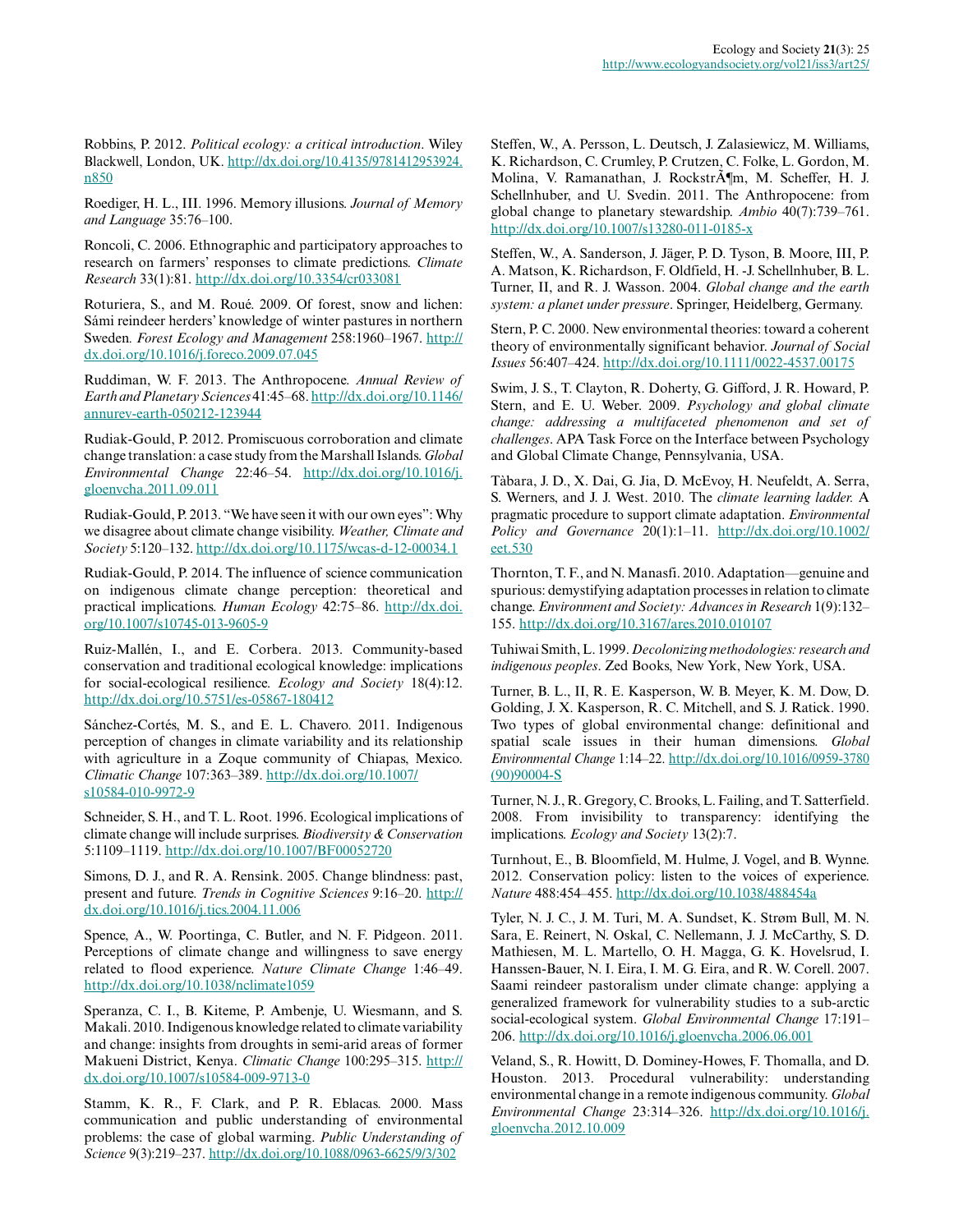Victor, D. G. 2015. Climate change: embed the social sciences in climate policy. *Nature* 520(7545):27–29. [http://dx.doi.org/10.1038/520027a](http://dx.doi.org/10.1038%2F520027a)

Vignola, R., R. Koellner, R. W. Scholz, and T. L. McDaniels. 2010. Decision-making by farmers regarding ecosystem services: factors affecting soil conservation efforts in Costa Rica. *Land Use Policy* 27:1132–1142. [http://dx.doi.org/10.1016/j.landusepol.2010.03.003](http://dx.doi.org/10.1016%2Fj.landusepol.2010.03.003)

Vitousek, P. M. 1994. Beyond global warming: ecology and global change. *Ecology* 75(7):1861–1876. [http://dx.doi.org/10.2307/1941591](http://dx.doi.org/10.2307%2F1941591) 

von Glasenapp, M., and T. F. Thornton. 2011. Traditional ecological knowledge of Swiss alpine farmers and their resilience to socioecological change. *Human Ecology* 39(6):769–781. [http://](http://dx.doi.org/10.1007%2Fs10745-011-9427-6) [dx.doi.org/10.1007/s10745-011-9427-6](http://dx.doi.org/10.1007%2Fs10745-011-9427-6) 

Voyer, M., W. Gladstone, and H. Goodall. 2012. Methods of social assessment in Marine Protected Area planning: Is public participation enough? *Marine Policy* 36:432–439. [http://dx.doi.](http://dx.doi.org/10.1016%2Fj.marpol.2011.08.002) [org/10.1016/j.marpol.2011.08.002](http://dx.doi.org/10.1016%2Fj.marpol.2011.08.002) 

Weatherhead, E., S. Gearheard, and R. G. Barry. 2010. Changes in weather persistence: insight from Inuit knowledge. *Global Environmental Change* 20:523–528. [http://dx.doi.org/10.1016/j.](http://dx.doi.org/10.1016%2Fj.gloenvcha.2010.02.002) [gloenvcha.2010.02.002](http://dx.doi.org/10.1016%2Fj.gloenvcha.2010.02.002)

Weber, E. U. 2013. Psychology: seeing is believing. *Nature Climate Change* 3:312–313. [http://dx.doi.org/10.1038/nclimate1859](http://dx.doi.org/10.1038%2Fnclimate1859)

Weber, E. U., and E. J. Johnson. 2009. Mindful judgment and decision making. *Annual Review of Psychology* 60:53–85. [http://](http://dx.doi.org/10.1146%2Fannurev.psych.60.110707.163633) [dx.doi.org/10.1146/annurev.psych.60.110707.163633](http://dx.doi.org/10.1146%2Fannurev.psych.60.110707.163633)

West, C. T., C. Roncoli, and F. Ouattara. 2008. Local perceptions and regional climate trends on the central plateau of Burkina Faso. *Land Degradation & Development* 19:289–304. [http://dx.](http://dx.doi.org/10.1002%2Fldr.842) [doi.org/10.1002/ldr.842](http://dx.doi.org/10.1002%2Fldr.842)

Wiens, J. A., and D. Bachelet. 2010. Matching the multiple scales of conservation with the multiple scales of climate change. *Conservation Biology* 24(1):51–62. [http://dx.doi.org/10.1111/](http://dx.doi.org/10.1111%2Fj.1523-1739.2009.01409.x) [j.1523-1739.2009.01409.x](http://dx.doi.org/10.1111%2Fj.1523-1739.2009.01409.x)

Wilbanks, T. J., and R. W. Kates. 1999. Global change in local places: how scale matters. *Climatic Change* 43:601–628. [http://dx.](http://dx.doi.org/10.1023%2FA%3A1005418924748) [doi.org/10.1023/A:1005418924748](http://dx.doi.org/10.1023%2FA%3A1005418924748) 

Yeh, E. T. 2015. 'How can experience of local residents be "knowledge"?' Challenges in interdisciplinary climate change research. *Area* 48(1):34–40. [http://dx.doi.org/10.1111/area.12189](http://dx.doi.org/10.1111%2Farea.12189) 

Yu, Q., W. Wu, Z. Liu, P. H. Verburg, T. Xia, P. Yang, Z. Lu, L. You, and H. Tang. 2014. Interpretation of climate change and agricultural adaptations by local household farmers: a case study at Bin County, northeast China. *Journal of Integrative Agriculture* 13(7):1599–1608. [http://dx.doi.org/10.1016/s2095-3119\(14\)60805-4](http://dx.doi.org/10.1016%2Fs2095-3119%2814%2960805-4) 

Zalasiewicz, J., A. Smith, M. Hounslow, M. Williams, A. Gale, J. Powell, C. Waters, T. L. Barry, P. R. Bown, P. Brenchley, D. Cantrill, P. Gibbard, F. J. Gregory, R. Knox, J. Marshall, M. Oates, P. Rawson, P. Stone, and N. Trewin. 2008. Are we now living in the Anthropocene? *GSA Today* 18:4–8. [http://dx.doi.](http://dx.doi.org/10.1130%2FGSAT01802A.1) [org/10.1130/GSAT01802A.1](http://dx.doi.org/10.1130%2FGSAT01802A.1)

Zalasiewicz, J., M. Williams, A. Haywood, and M. Ellis. 2011. The Anthropocene: a new epoch of geological time? *Philosophical Transactions of the Royal Society* A 369:835–841. [http://dx.doi.](http://dx.doi.org/10.1098%2Frsta.2010.0339) [org/10.1098/rsta.2010.0339](http://dx.doi.org/10.1098%2Frsta.2010.0339)

Zaval, L., E. A. Keenan, E. J. Johnson, and E. U. Weber. 2014. How warm days increase belief in global warming. *Nature Climate Change* 4:143–147.0 [http://dx.doi.org/10.1038/nclimate2093](http://dx.doi.org/10.1038%2Fnclimate2093)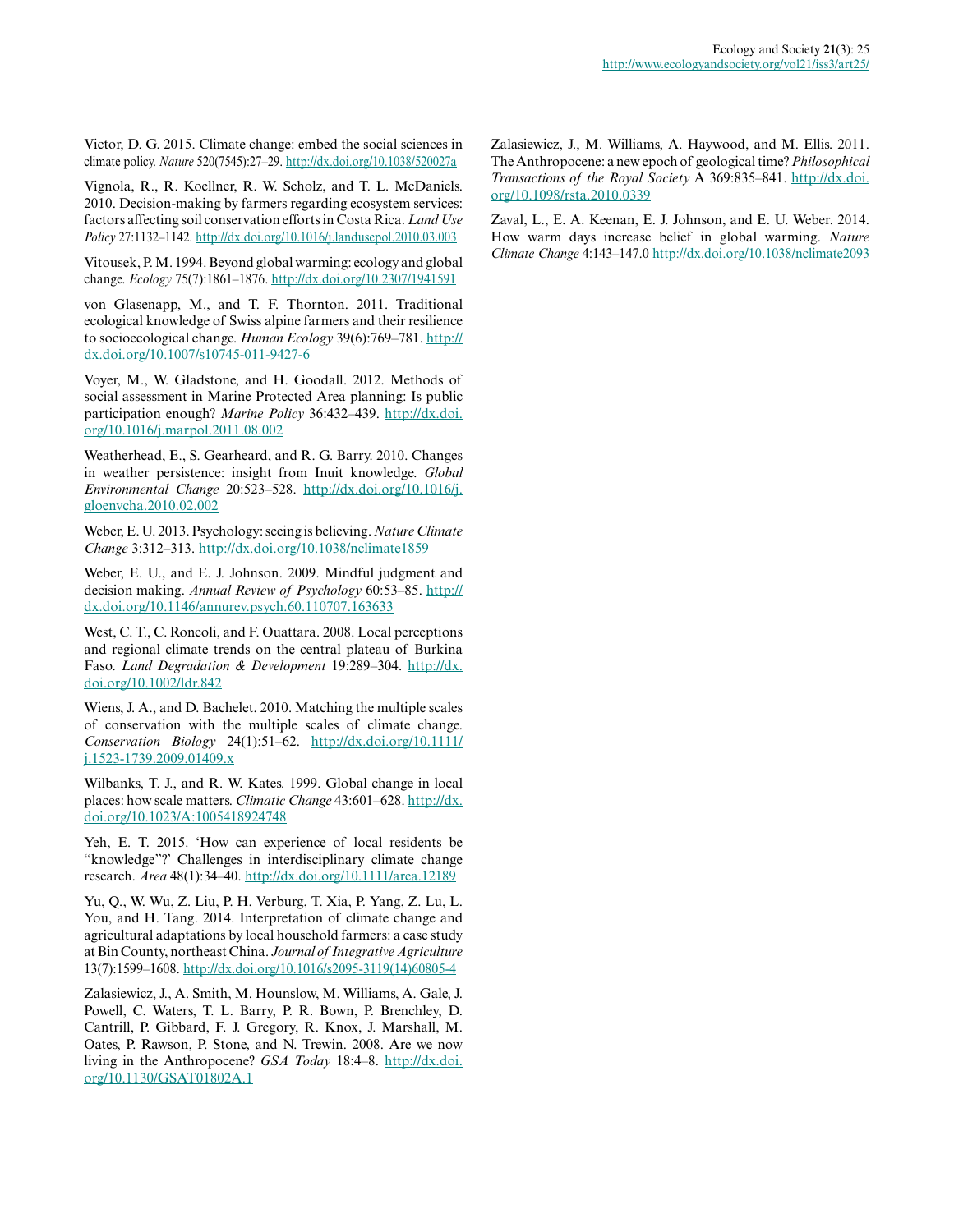## **Appendix 1: Database Matrix**

In reviewing each article, we inserted the data for each variable listed below into the readyformulated Excel database. Where information was not provided or not clear, the data cells were left blank. Answers were mostly quantitative, pre-coded and categorized (as shown in Table A1 and A2 below) to ease subsequent data analysis. Similarly, as seen in Table 3, we used predefined categories (Mobility, Exchange, Rationing, Pooling, Diversification, Intensification, Innovation, Revitalization, and Other) to analyze adaptation type. We used basic statistics in Excel to analyze our results. Throughout, we critically examined data collection procedures and analytical methods used to support the information provided in the studies.

## **Part I:**

|                 | <b>Description</b>                  | Format      | <b>Categories</b>                                                                                   |
|-----------------|-------------------------------------|-------------|-----------------------------------------------------------------------------------------------------|
| <b>Variable</b> |                                     |             |                                                                                                     |
| Num             | Number of article (assigned         | Number      | $---$                                                                                               |
|                 | by us: from 1 onwards)              |             |                                                                                                     |
| Ref             | Full scientific reference, eg:      | <b>Text</b> | $---$                                                                                               |
|                 | Author et al. (Year) Title,         |             |                                                                                                     |
|                 | Journal, vol: (issue), pgs.         |             |                                                                                                     |
| Year            | Year that article published         | Number      | $---$                                                                                               |
| Jour            | Journal title                       | Text        | ---                                                                                                 |
| Auth            | Lead author affiliation             | Text        |                                                                                                     |
|                 | country                             |             |                                                                                                     |
| Group           | Group studied                       | Text        | Coded later into the following:                                                                     |
| Data year       | Year(s) that data were              | Number      |                                                                                                     |
|                 | collected                           |             |                                                                                                     |
| Cont            | Continent<br>(classification)<br>of | Number      | $1 =$ Africa                                                                                        |
|                 | Encyclopedia Britannica 2006)       |             | $2 = Europe$                                                                                        |
|                 |                                     |             | $3 = Asia$<br>4 = North America (including Central                                                  |
|                 |                                     |             | America)                                                                                            |
|                 |                                     |             | $5 =$ South America                                                                                 |
|                 |                                     |             | $6 =$ Australia<br>$7 =$ Antarctica                                                                 |
| Region          | Region                              | Number      | 101 = Northern Africa (Maghreb)                                                                     |
|                 |                                     |             | $102 =$ Sahel                                                                                       |
|                 |                                     |             | $103$ = Rest of Western Africa $104$ = East Africa                                                  |
|                 |                                     |             | (excluding the Horn of Africa)<br>$105$ = Central Africa                                            |
|                 |                                     |             | $106 =$ Southern Africa                                                                             |
|                 |                                     |             | 107 = Horn of Africa (Eritrea, Djibouti,                                                            |
|                 |                                     |             | Ethiopia and Somalia)<br>$107$ = African islands                                                    |
|                 |                                     |             | $\sim$                                                                                              |
|                 |                                     |             | $201$ = Eastern Europe                                                                              |
|                 |                                     |             | $202$ = Western Europe (excluding Nordic<br>countries)                                              |
|                 |                                     |             | $\sim$                                                                                              |
|                 |                                     |             | $301$ = Western Asia and Middle East                                                                |
|                 |                                     |             | $302 =$ South-East Asia (Pacific)                                                                   |
|                 |                                     |             | $303 =$ South-Central Asia (including India and<br>the Himalayas)                                   |
|                 |                                     |             | $304$ = Eastern Asia (including Mongolia and                                                        |
|                 |                                     |             | Taiwan)                                                                                             |
|                 |                                     |             |                                                                                                     |
|                 |                                     |             | $401$ = United States and Canada (excluding                                                         |
|                 |                                     |             | Arctic regions)                                                                                     |
|                 |                                     |             |                                                                                                     |
|                 |                                     |             | $305$ = North Asia (Russia, excluding Siberia)<br>$402$ = Mexico<br>$403$ = Rest of Central America |

## **Table A1. Descriptive characteristics**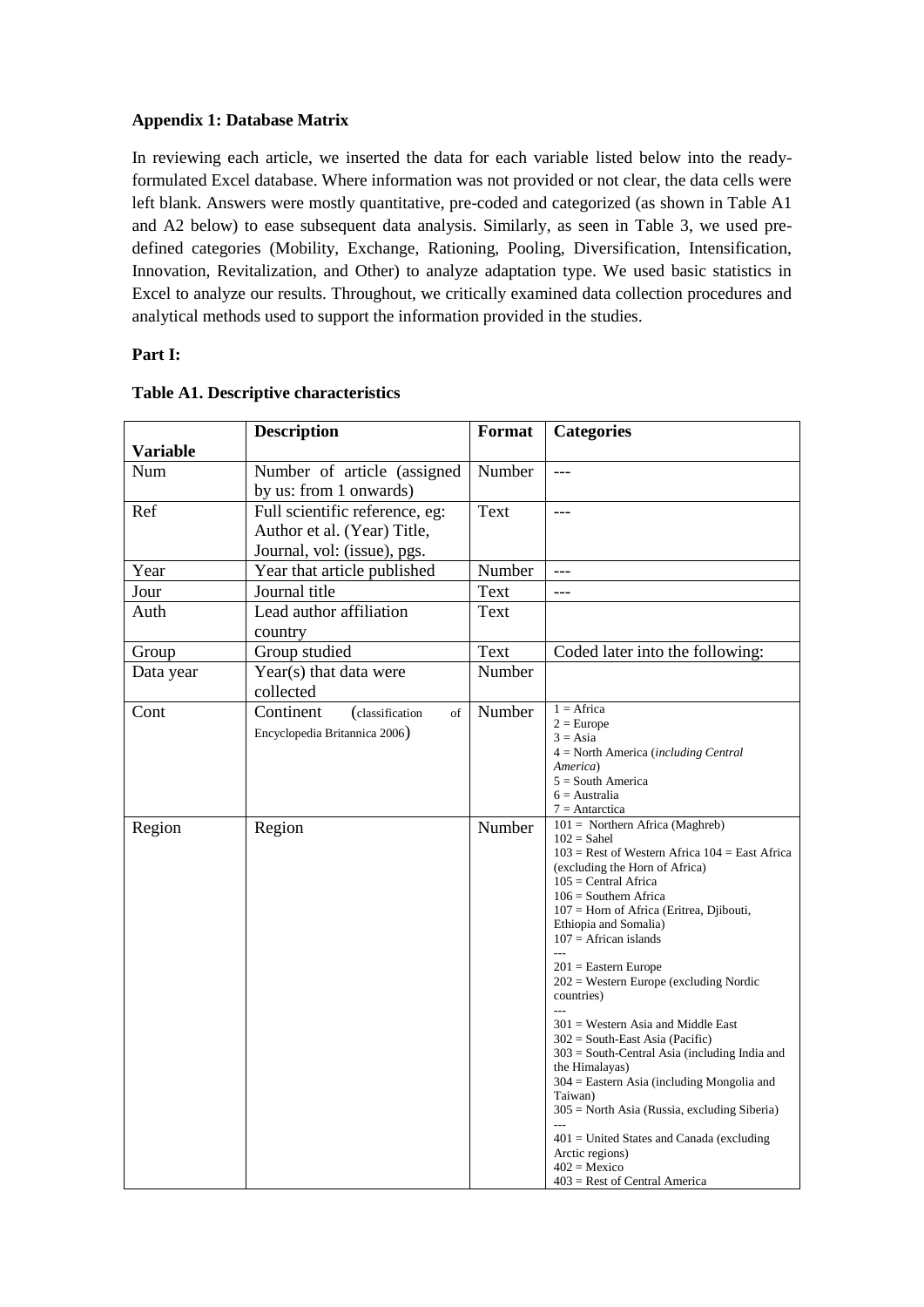|              |                                                                                |        | $404 =$ Caribbean Islands                                                                                                                                                                                                 |
|--------------|--------------------------------------------------------------------------------|--------|---------------------------------------------------------------------------------------------------------------------------------------------------------------------------------------------------------------------------|
|              |                                                                                |        | 501 = Andean region (including Altiplano)<br>502 = Amazon Basin<br>$503$ = Atlantic littoral<br>$504$ = Cerrado and Pampa<br>$505$ = The Guyana<br>506 = Southern South America (mainly<br>Patagonia and Tierra de Fuego) |
|              |                                                                                |        | $601$ = Australia<br>$602$ = New Zealand<br>$603 =$ South-Pacific islands                                                                                                                                                 |
|              |                                                                                |        | $801$ = Arctic (including Alaska, Siberia and<br>Lapland)                                                                                                                                                                 |
| Country      | Country/ies of study                                                           | Text   |                                                                                                                                                                                                                           |
| Climate      | Type of climate (Köppen                                                        | Number | $10$ = tropical/megathermal                                                                                                                                                                                               |
|              | climate classification)                                                        |        | $20 =$ dry (arid and semiarid)<br>30= temperate/mesothermal<br>40= continental/microthermal<br>$50$ = polar and alpine                                                                                                    |
| Livelihood 1 | Main livelihood strategy /<br>subsistence activity                             | Number | $1 =$ hunter-gatherer $2 =$ small-scale<br>agriculture $3=$ intensive<br>agriculture $4=$ fishing $5=$ NTFP<br>collection 6=Pastoralism/animal<br>husbandry 7=wage labour 8=other                                         |
| Livelihood_2 | Secondary livelihood strategy<br>/ subsistence activity                        | Number | $1 =$ hunter-gatherer $2 =$ small-scale<br>agriculture $3=$ intensive<br>agriculture $4 =$ fishing $5 =$ NTFP<br>collection 6=Pastoralism/animal<br>husbandry 7=wage labour 8=other                                       |
| Livelihood_3 | Tertiary livelihood strategy /<br>subsistence activity                         | Number | $1 =$ hunter-gatherer $2 =$ small-scale<br>agriculture $3=$ intensive<br>agriculture $4=$ fishing $5=$ NTFP<br>collection 6=Pastoralism/animal<br>husbandry 7=wage labour 8=other                                         |
| Sample       | Sample size studied (number<br>of individuals<br>studied/interviewed/surveyed) | Number |                                                                                                                                                                                                                           |
| Method       | Method for data collection                                                     | Number | $1 =$ quantitative<br>$2=$ qualitative<br>$3 =$ both quantitative and<br>qualitative                                                                                                                                      |
| Goal_perc    | Local perceptions of change<br>as goal of article                              | Number | Was the primary goal of the article<br>to collect local perceptions of<br>change?<br>$1 = Main goal$<br>$2 =$ one among several goals<br>$3 = not a goal, perceptions appear$<br>only in a tangent way                    |
| Goal_chang   | Documenting change as goal<br>of article                                       | Number | Was one of the goals of the article<br>to collect actual documentation of<br>change?<br>$1 = Main goal$<br>$2 =$ one among several goals<br>$3 = not a goal, documentation$                                               |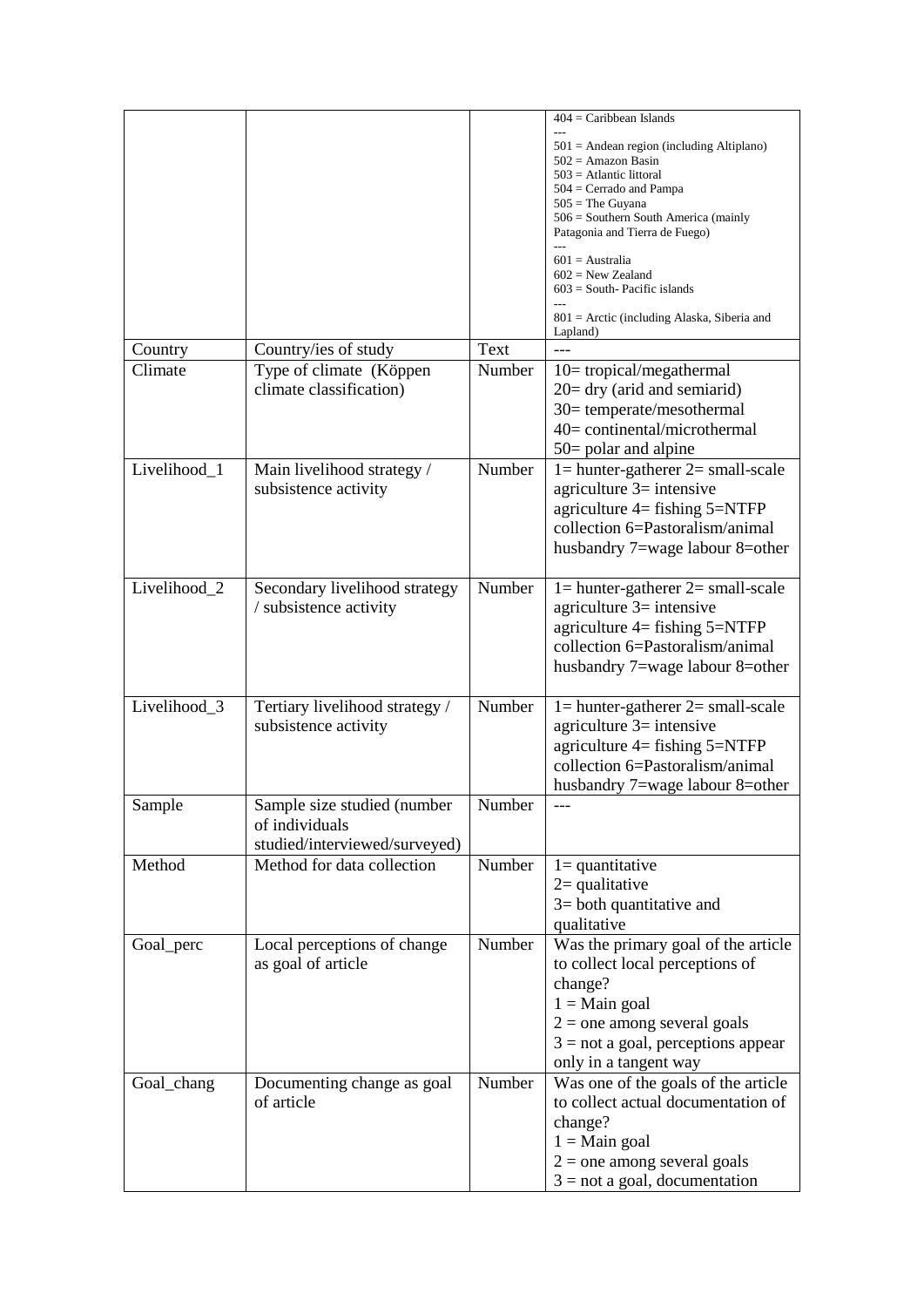|              |                                                                           |        | appears only in a tangent way                                                                                                                                                                                         |
|--------------|---------------------------------------------------------------------------|--------|-----------------------------------------------------------------------------------------------------------------------------------------------------------------------------------------------------------------------|
| Goal_sci     | Comparing scientific data<br>with local perceptions as goal<br>of article | Number | Was one of the goals of the article<br>to compare local perceptions with<br>scientific evidence?<br>$1 =$ Main goal<br>$2 =$ one among several goals<br>$3 = not a goal, comparison$<br>appears only in a tangent way |
| <b>Notes</b> | Notes (be as brief and to the<br>point as possible)!                      | Text   |                                                                                                                                                                                                                       |

Note: For all the above, code "-9" for "Not mentioned/not clear"

## **Table A2. Perceptions and understandings of Global Environmental Change**

This Table is intended to compile all the information on the perceptions, understandings and manifestations of Global Environmental Change in the publications referred to in Table 2. If some information is missing, not available, or not mentioned, code as " -9".

| <b>Variable</b> | <b>Description</b>       | Format | <b>Categories</b>                                                        |
|-----------------|--------------------------|--------|--------------------------------------------------------------------------|
| Num             | Number                   | Number |                                                                          |
| Type_chang_1    | Type of perceived        | Number | $l$ = temperature change                                                 |
| Type_chang_2    | contemporary change      |        | $2$ = rainfall change                                                    |
| Type_chang_3    |                          |        | $3 =$ drought                                                            |
| Type_chang_4    |                          |        | $4 = \text{erosion}$                                                     |
| Type_chang_5    |                          |        | $5 =$ floods<br>$6$ = sea level rise                                     |
|                 |                          |        | $7=$ deforestation                                                       |
| Type_chang_6    |                          |        | 8= biodiversity change                                                   |
| Type_chang_7    |                          |        | $9$ = invasive species                                                   |
|                 |                          |        | 10= permafrost/ice/glaciers                                              |
|                 |                          |        | $11 =$ fire                                                              |
|                 |                          |        | $12$ = winds (excl. tornadoes/cyclones)                                  |
|                 |                          |        | $13 =$ storms                                                            |
|                 |                          |        | $14$ = extreme events (incl.<br>tornadoes/cyclones/tsunamis/earthquakes) |
|                 |                          |        | $15 =$ phenology/seasonality                                             |
|                 |                          |        | 16=other (name what)                                                     |
| Length          | Decade                   | Number | Decade since change is                                                   |
|                 |                          |        | recorded/perceived (e.g. 1980s)                                          |
| Spat_imp        | Spatial impact           | Number | Is the change perceived to be only                                       |
|                 |                          |        | local, or also regional, or even global?                                 |
|                 |                          |        | $1 = local$                                                              |
|                 |                          |        | $2 =$ regional                                                           |
|                 |                          |        | $3 =$ global                                                             |
|                 |                          |        | 4= locally not perceived as change                                       |
| Spat_driver     | Spatial driver of change | Number | Is the perceived main driver of change                                   |
|                 |                          |        | perceived to be local, regional, or                                      |
|                 |                          |        | global?                                                                  |
|                 |                          |        | $1 = local$                                                              |
|                 |                          |        | $2 =$ regional                                                           |
|                 |                          |        | $3 =$ global                                                             |
|                 |                          |        | $4$ = locally not perceived as change                                    |
| Driver          | Perceived driver of      | Number | Perceived driver of change?                                              |
|                 | change                   |        | $1 =$ human-induced;                                                     |
|                 |                          |        | $2$ = natural phenomena;                                                 |
|                 |                          |        | 3=supernatural/religious/cosmological                                    |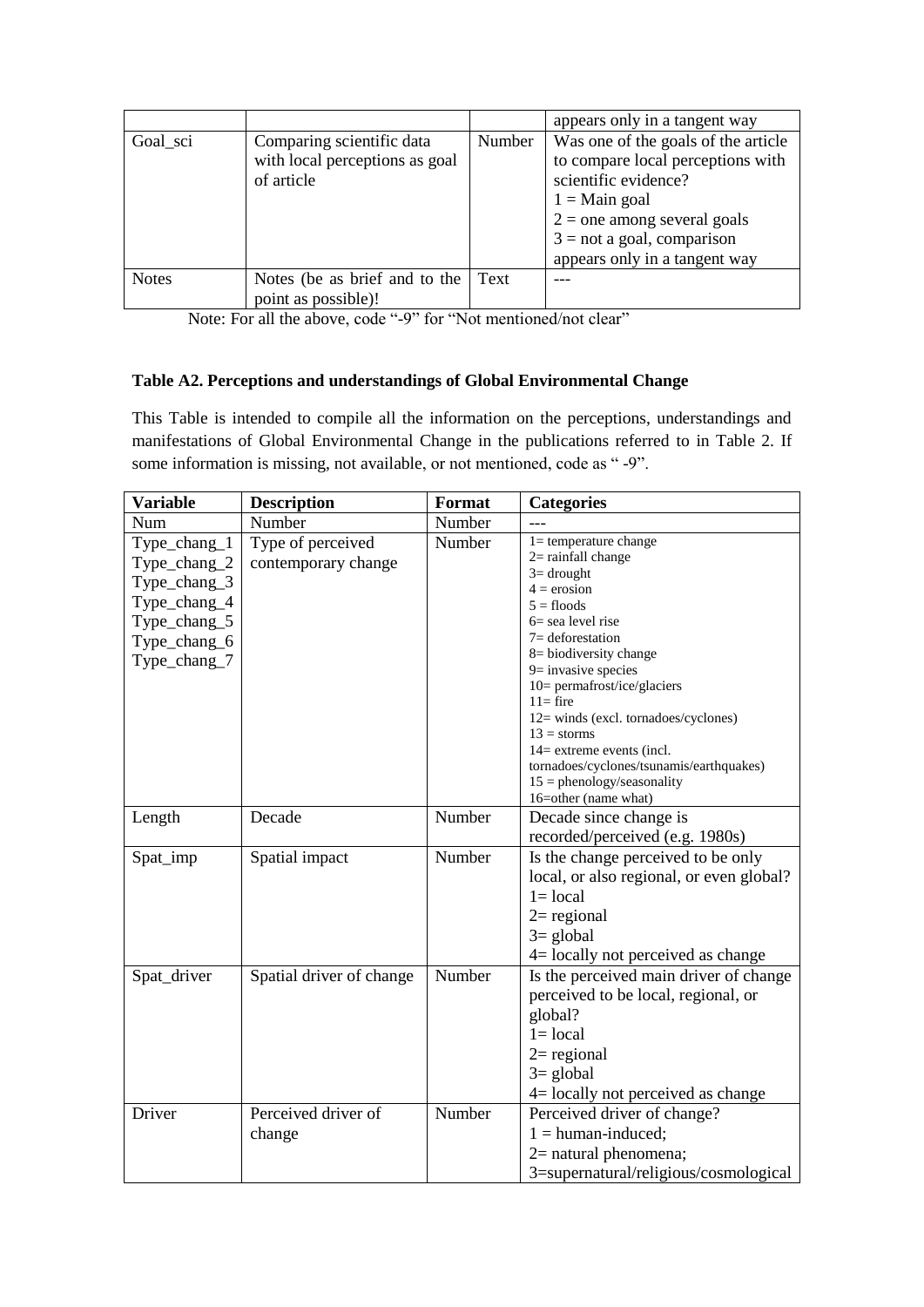|                       |                                             |        | $4=$ other                                   |
|-----------------------|---------------------------------------------|--------|----------------------------------------------|
| Change_eval           | Change perceived as<br>positive or negative | Number | Change perceived as positive or<br>negative? |
|                       |                                             |        | $1 = Positive$                               |
|                       |                                             |        | $0 = Negative$                               |
|                       |                                             |        | 2=Both positive and negative                 |
| Change_inv            | Invisibility of change                      | Number | Is the change perceived by the naked         |
|                       |                                             |        | eye $(=1)$ ? Has it been recorded only       |
|                       |                                             |        | through the use of technological             |
|                       |                                             |        | equipment/measurement $(=0)$ ? Or            |
|                       |                                             |        | both $(=2)?$                                 |
| Imp_liv               | <b>Explicitly stated direct</b>             | Number | Are there direct impacts of the change       |
|                       | impact on livelihood                        |        | on local livelihoods?                        |
|                       |                                             |        | $Yes=1$                                      |
|                       |                                             |        | $No = 0$                                     |
| Imp_cult              | <b>Explicitly stated direct</b>             | Number | Are there direct impacts of the change       |
|                       | impact on culture/social                    |        | on culture/social norms?                     |
|                       | norms                                       |        | $Yes=1$                                      |
|                       |                                             |        | $No = 0$                                     |
| Imp_envir             | <b>Explicitly stated direct</b>             | Number | Are there direct impacts of the change       |
|                       | impact on the                               |        | on the environment?                          |
|                       | environment                                 |        | $Yes=1$                                      |
|                       |                                             |        | $No = 0$                                     |
| Local_conc            | Local epistemology,                         | Number | Do the authors take into account local       |
|                       | ontology, cosmology,                        |        | conceptions of the environment in            |
|                       | cultural meaning,                           |        | their study? (i.e. do they rely -even        |
|                       | conceptuatlisation, etc                     |        | partly- on local ethnological                |
|                       |                                             |        | explanations?)                               |
|                       |                                             |        | $Yes=1$                                      |
|                       |                                             |        | $No=0$                                       |
| Local_psy             | Local psychology and                        | Number | Do the authors take into account             |
|                       | processes that shape                        |        | psychological dimensions of the              |
|                       | perceptions of change                       |        | environmental perceptions? (e.g.             |
|                       |                                             |        | shifting baselines, change blindness,        |
|                       |                                             |        | amnesia, media effects, etc.)<br>$Yes=1$     |
|                       |                                             |        | $No = 0$                                     |
| Conc_sci              | Report/perceptions                          | Number | 1=Yes, local=scientific reports              |
|                       | concordant or not with                      |        | 0=No, local differs from scientific          |
|                       | scientific data/info?                       |        | $2=$ Both yes and no                         |
|                       |                                             |        | $-9$ = not reported                          |
| Own_sci               | Self-measured scientific                    | Number | Does the article contain primary             |
|                       | data                                        |        | scientific data, measurements, records on    |
|                       |                                             |        | the change apart from local perceptions?     |
|                       |                                             |        | $1 = Yes$                                    |
|                       |                                             |        | $0 = No$                                     |
| $Loc$ <sub>resp</sub> | Local response to                           | Number | Does the article mention any local           |
|                       | change                                      |        | responses to change?                         |
|                       |                                             |        | $1 = Yes$                                    |
|                       |                                             |        | $0 = No$                                     |
| Loc_adapt             | Local adaptation to                         | Number | If there are responses/adaptation            |
|                       | change                                      |        | measures to change, are these:               |
|                       |                                             |        | 1= based on local knowledge                  |
|                       |                                             |        | $2=$ based on modern technology              |
|                       |                                             |        | $3 = both$                                   |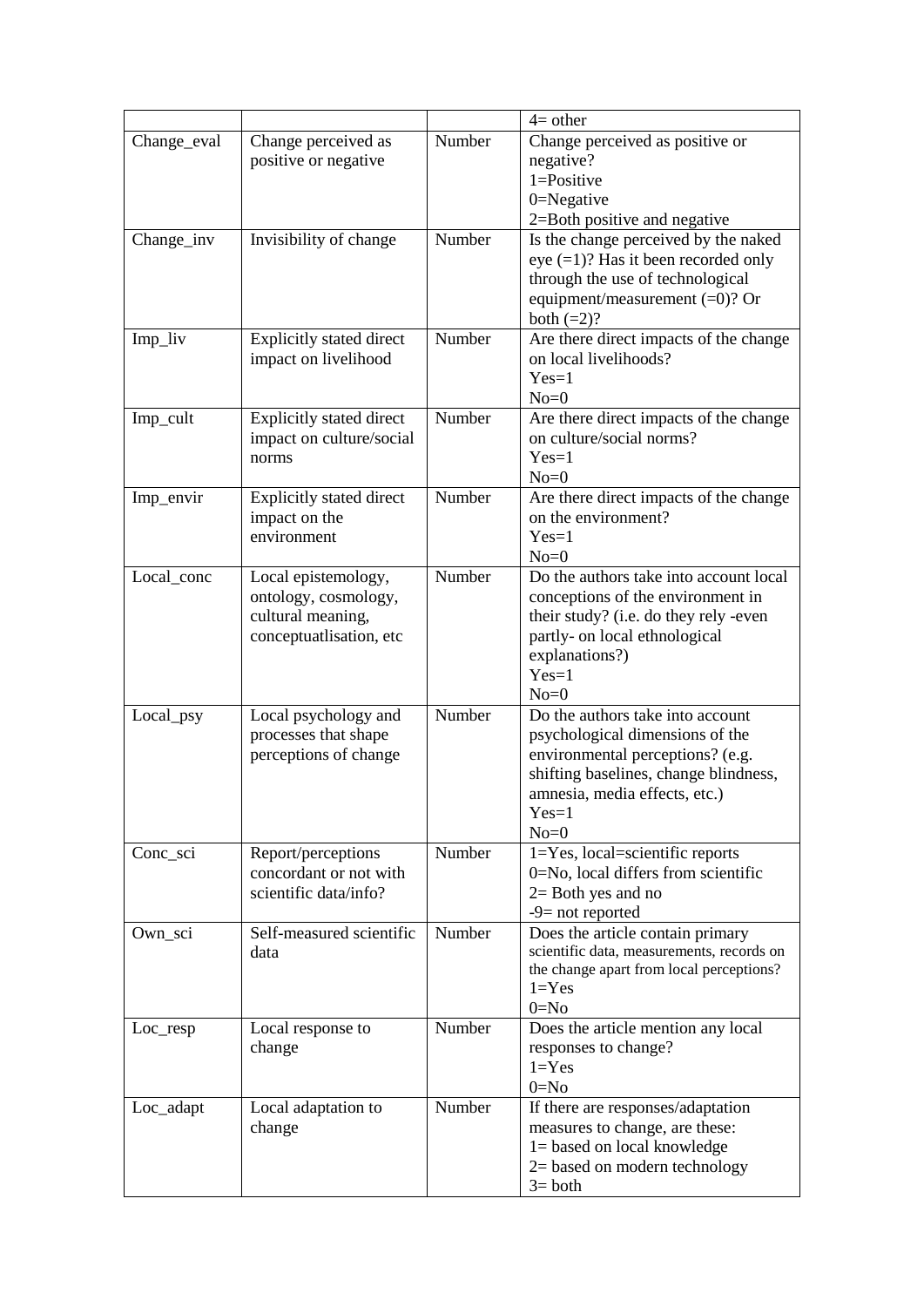| $Loc_$ init  | Externally or locally<br>driven adaptation<br>strategies | Number | If there are responses/adaptation<br>measures to change, are these:<br>$1 =$ only locally driven<br>$2$ = externally driven (ex. NGOs,<br>development aid, scientists,<br>government)<br>$3 = both$ |
|--------------|----------------------------------------------------------|--------|-----------------------------------------------------------------------------------------------------------------------------------------------------------------------------------------------------|
| <b>Notes</b> | <b>Notes</b>                                             | Text   |                                                                                                                                                                                                     |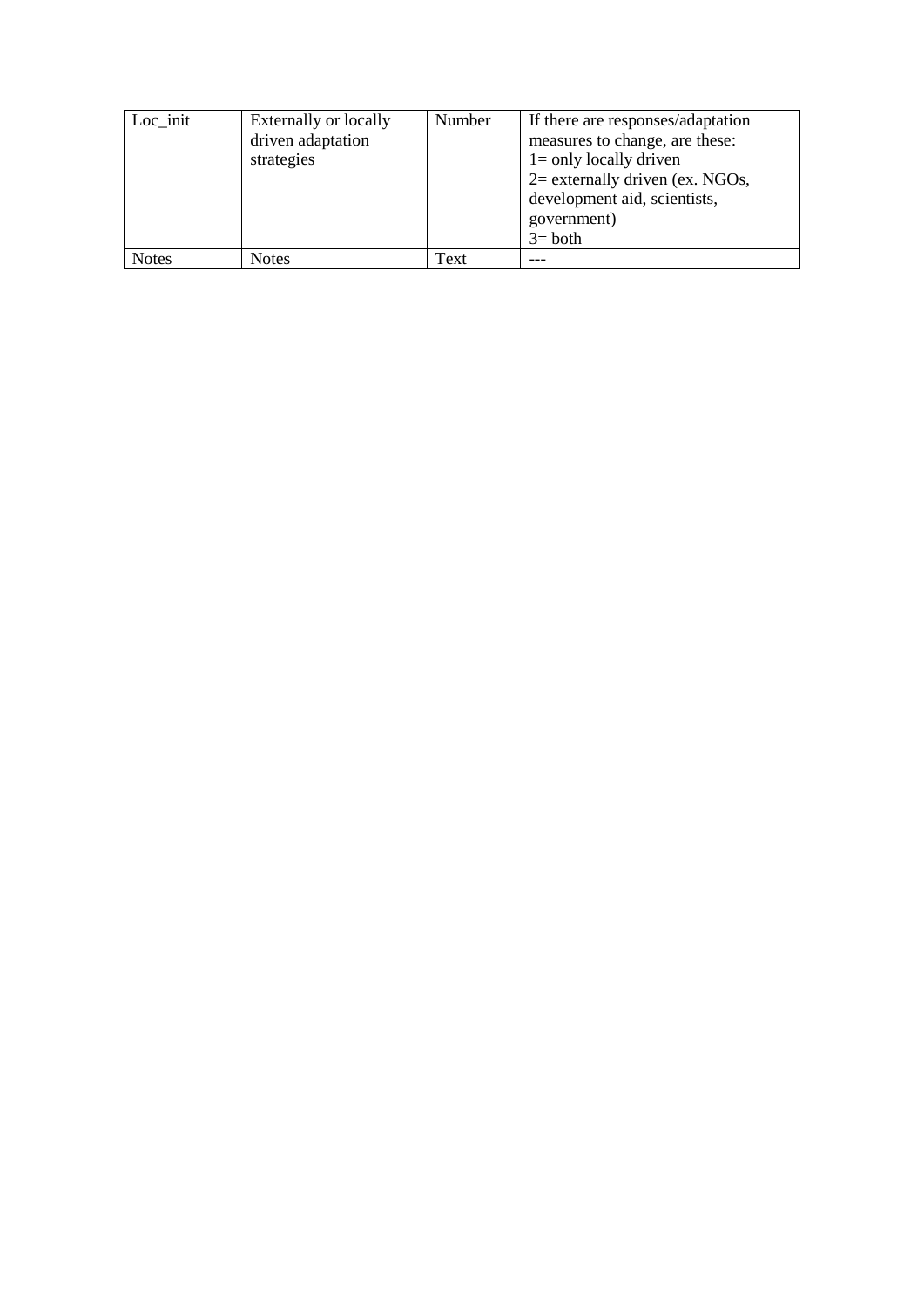## **Appendix 2.** Articles reviewed (n=126)

| #              | Reference                                                                                                                                                                                                                                                                                                                                                                          |
|----------------|------------------------------------------------------------------------------------------------------------------------------------------------------------------------------------------------------------------------------------------------------------------------------------------------------------------------------------------------------------------------------------|
| $\mathbf{1}$   | Chaudhary, P.; Bawa, K. S. (2011). Local perceptions of climate change validated by scientific<br>evidence in the Himalayas. Biology Letters (2011) 1-4.                                                                                                                                                                                                                           |
| $\overline{2}$ | Gioli, G.; Khan, T.; Scheffran, J. (2014). Climatic and environmental change in the Karakoram:<br>making sense of community perceptions and adaptation strategies. Reg Environ Change 14:1151-<br>1162                                                                                                                                                                             |
| 3              | Byg, A.; Salick, J.(2009). Local perspectives on a global phenomenon - Climate change in Eastern<br>Tibetan villages. Global Environmental Change 2009 19: 156-166.                                                                                                                                                                                                                |
| 4              | Joshi, S.; Jasra, W.A.; Ismail, M.; Shrestha, R. M.; Yi, S. L.; Wu, N. (2013). Herders' Perceptions of<br>and Responses to Climate Change in Northern Pakistan. Environmental Management 52:639-648.                                                                                                                                                                               |
| 5              | Rai, J. K. (2010). Global and Local Discourses on Climate Change: A Perspective from the Concept of<br>Embeddedness. Dhaulagiri Journal of Sociology and Anthropology 4:143-180.                                                                                                                                                                                                   |
| $\overline{7}$ | Vedwan, N. (2006). Culture, Climate and the Environment: Local Knowledge and Perception of<br>Climate Change among Apple Growers in Northwestern India. Journal of Ecological Anthropology<br>$10:4-18.$                                                                                                                                                                           |
| 8              | Vedwan, N.; Rhoades, R. E. (2001). Climate change in the Western Himalayas of India: a study of<br>local perception and response. Climate Research 2001, 19: 109-117.                                                                                                                                                                                                              |
| 9              | Berman, M.; Kofinas, G. (2004). Hunting for models: grounded and rational choice approaches<br>to analyzing climate effects on subsistence hunting in an Arctic community. Ecological Economics<br>49:31-46                                                                                                                                                                        |
| 10             | Cochran, P.; Huntington, O. H.; Pungowiyi, C.; Tom, S.; Chapin III, F. S.; Huntington, H. P.; Maynard,<br>N. G.; Trainor, S.F. (2013). Indigenous frameworks for observing and responding to climate change<br>in Alaska. Climatic Change.                                                                                                                                         |
| 11             | Cruikshank, J. (2001). Glaciers and Climate Change: Perspectives from Oral Tradition. Arctic vol. 54,<br>$4(2001): 377 - 393.$                                                                                                                                                                                                                                                     |
| 12             | Duerden, F. (2004). Translating Climate Change Impacts at the Community Level. Arctic vol. 57(2):<br>$204 - 212$ .                                                                                                                                                                                                                                                                 |
| 13             | McNeeley, S. M.; Shulski, M. D. (2011). Anatomy of a closing window: Vulnerability to changing<br>seasonality in Interior Alaska. Global Environmental Change 21:464-473.                                                                                                                                                                                                          |
| 14             | Pearce, T. D.; Ford, J. D.; Laidler, G. J.; Smit, B.; Duerden, F.; Allarut, M.; Andrachuk, M.; Baryluk, S.;<br>Dialla, A.; Elee, P.; Goose, A.; Ikummaq, T.; Joamie, E.; Kataoyak, F.; Loring, E.; Meakin, S.; Nickels,<br>S.; Shappa, K.; Shirley, J.; Wandel, J. (2009). Community collaboration and climate change research<br>in the Canadian Arctic. Polar Research 28:10-27. |
| 15             | Ford, J. D.; Smit, B.; Wandel, J. (2006). Vulnerability to climate change in the Arctic: A case study<br>from Arctic Bay, Canada. Global Environmental Change (2006) 16:145-160                                                                                                                                                                                                    |
| 16             | Ford, J. D.; Smit, B.; Wandel, J.; MacDonald, J. (2006). Vulnerability to climate change in Igloolik,<br>Nunavut: what we can learn from the past and present. Polar Record 42 (221): 127-138.                                                                                                                                                                                     |
| 17             | Ford, J.; Pearce, T.; Smit, B.; Wandel, J.; Allurut, M.; Shappa, K.; Ittusujurat, H.; Qrunnut, K. (2007).<br>Reducing Vulnerability to Climate Change in the Arctic: The Case of Nunavut, Canada. Arctic<br>Vol. $60(2):150 - 166$ .                                                                                                                                               |
| 18             | Ford, J. D.; Smit, B.; Wandel, J.; Allurut, M.; Shappa, K.; Ittusarjuat, H.; Qrunnut, K. (2008). Climate<br>change in the Arctic: current and future vulnerability in two Inuit communities in Canada. The<br>Geographical Journal 174 (2008) 1: 45-62.                                                                                                                            |
| 19             | Ford, J. D. (2009). Dangerous climate change and the importance of adaptation for the Arctic's<br>Inuit population. Environmental Research Letters 4                                                                                                                                                                                                                               |
| 20             | Gearheard, S.; Matumeak, W.; Angutikjuaq, I.; Maslanik, J.; Huntington, H. P.; Leavitt, J.; Kagak, D.<br>M.; Tigullaraq, G.; Barry R. G. (2006). "It's Not that Simple": A Collaborative Comparison of Sea Ice<br>Environments, Their Uses, Observed Changes, and Adaptations in Barrow, Alaska, USA, and Clyde                                                                    |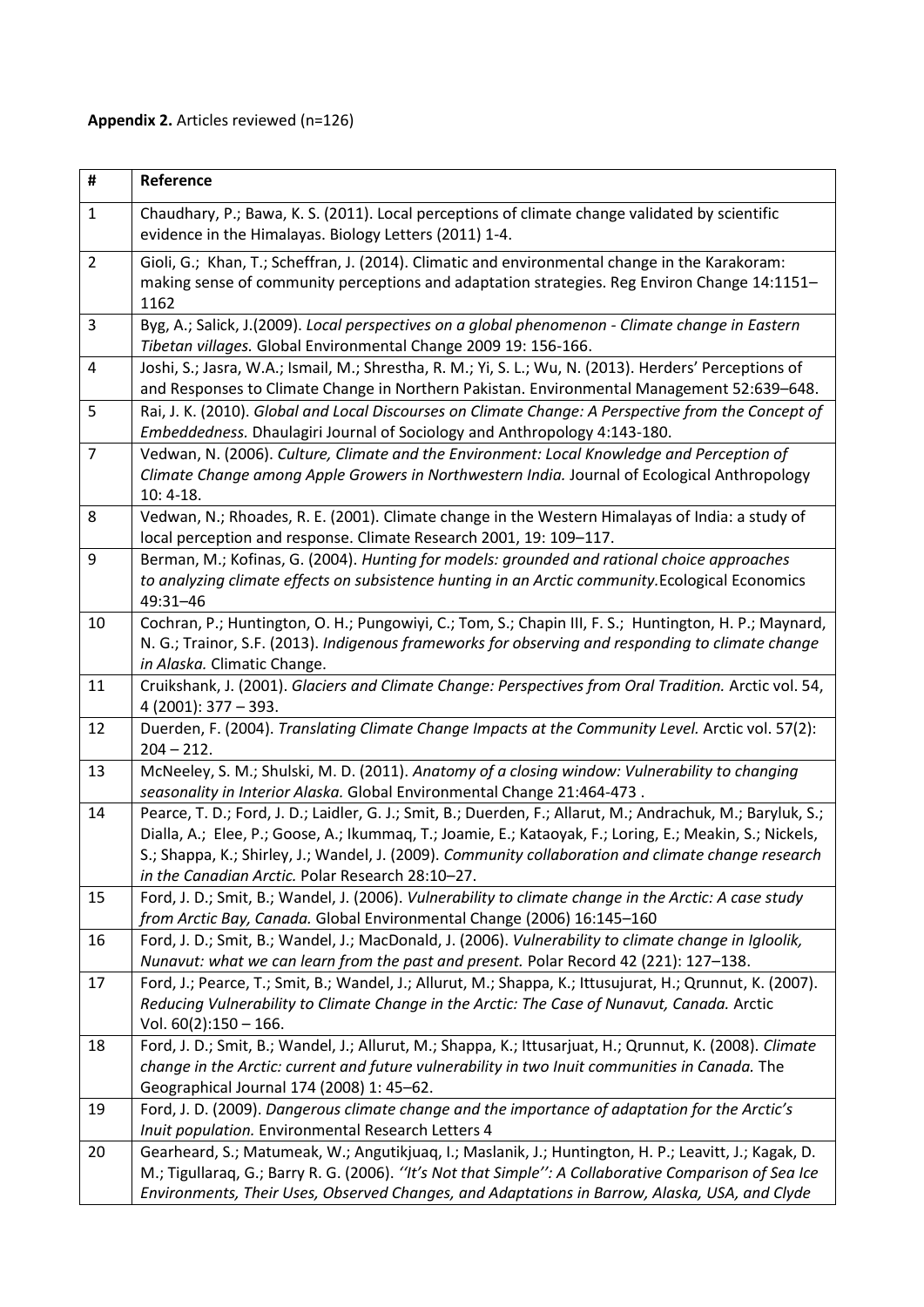|        | River, Nunavut, Canada. Ambio Vol. 35 (2006) 4:204-212.                                                                                                                                                                                                                                                                                                                                                                                                                                      |
|--------|----------------------------------------------------------------------------------------------------------------------------------------------------------------------------------------------------------------------------------------------------------------------------------------------------------------------------------------------------------------------------------------------------------------------------------------------------------------------------------------------|
| 21     | Gearheard, S.; Pocernich, M.; Stewart, R.; Sanguya, J.; Huntington, H. P. (2010). Linking Inuit<br>knowledge and meteorological station observations to understand changing wind patterns at Clyde<br>River, Nunavut. Climatic Change 100(2): 267-294,                                                                                                                                                                                                                                       |
| 22     | Laidler, G. J. (2006) Inuit and scientific perspectives on the relationship between sea ice and climate<br>change: the ideal complement? Climatic Change (2006) 78:407-444.                                                                                                                                                                                                                                                                                                                  |
| 23     | Leduc, T. B. (2006). Inuit economic adaptations for a changing global climate. Ecological Economics<br>(2006) 60:27-35.                                                                                                                                                                                                                                                                                                                                                                      |
| 24     | Weatherhead, E.; Gearheard, S.; Barry, R.G. (2010). Changes in weather persistence: Insight from<br>Inuit knowledge. Global Environmental Change (2010) 20:523-528.                                                                                                                                                                                                                                                                                                                          |
| 25     | Alessa, L.; Kliskey, A.; Williams, P.; Barton, M. (2008). Perception of change in freshwater in remote<br>resource-dependent Arctic communities. Global Environmental Change 2008) 18:153-164.                                                                                                                                                                                                                                                                                               |
| 26     | Eisner, W. R.; Cuomo, C. J.; Hinkel, K. M.; Jones, B. M.; Brower, R. H. (2009). Advancing Landscape<br>Change Research through the Incorporation of Iñupiaq Knowledge. Arctic vol. 62 (2009) 4: 429 -<br>442.                                                                                                                                                                                                                                                                                |
| 27     | Roturiera, S.; Roue', M. (2009). Of forest, snow and lichen: Sami reindeer herders' knowledge of<br>winter pastures in northern Sweden. Forest Ecology and Management (2009) 258:1960-1967.                                                                                                                                                                                                                                                                                                  |
| 28     | Tyler, N. J. C.; Turi, J. M.; Sundset, M. A.; Strøm Bull, K.; Sara, M. N.; Reinert, E.; Oskal, N.;<br>Nellemann, C.; McCarthy, J. J.; Mathiesen, S. D.; Martello, M. L.; Magga, O. H.; Hovelsrud, G. K.;<br>Hanssen-Bauer, I.; Eira, N.I.; Eira, I. M. G.; Corell, R. W. (2007). Saami reindeer pastoralism under<br>climate change: Applying a generalized framework for vulnerability studies to a sub-arctic social-<br>ecological system. Global Environmental Change (2007) 17:191-206. |
| 29     | Forbes, B. C.; Stammler, F.; Kumpula, T.; Meschtyb, N.; Pajunen, A.; Kaarlejärvi, E. (2009). High<br>resilience in the Yamal-Nenets social- ecological system, West Siberian Arctic, Russia. Proceedings<br>of the National Academy of Sciences. 12/2009; 106(52):22041-8.                                                                                                                                                                                                                   |
| 30     | Kumpula, T.; Forbes, B. C.; Stammler, F. (2010). Remote Sensing and Local Knowledge of<br>Hydrocarbon Exploitation: The Case of Bovanenkovo, Yamal Peninsula, West Siberia, Russia. Arctic<br>Vol. 63 (2010) 2:165 - 178.                                                                                                                                                                                                                                                                    |
| 31     | Kumpula, T.; Forbes, B. C.; Stammler, F.; Meschtyb, N. (2012). Dynamics of a Coupled System:<br>Multi-Resolution Remote Sensing in Assessing Social-Ecological Responses during<br>25 Years of Gas Field Development in Arctic Russia. Remote Sensing (2012) 4:1046-1068.                                                                                                                                                                                                                    |
| $32\,$ | Boissière, M.; Locatelli, B.; Sheil, D.; Padmanaba, M.; Sadjudin, E. (2013). Local perceptions of<br>climate variability and change in tropical forests of Papua, Indonesia. Ecology and Society 18 (4):<br>13.                                                                                                                                                                                                                                                                              |
| 33     | Combest-Friedman, C.; Christie, P.; Miles, E. (2012). Household perceptions of coastal hazards and<br>climate change in the Central Philippines. Journal of Environmental Management (2012) 112:137-<br>148.                                                                                                                                                                                                                                                                                 |
| 34     | Su, G. S.; Macawile, J.; Villarino, A.; Agapito, J.; Gomez, N. (2011). Recognizing Local People's<br>Perceptions Towards Deforestation in Quezon Province, Philippines. Environmental Research<br>Journal (2011) 5:131-135.                                                                                                                                                                                                                                                                  |
| 35     | Buys, L.; Miller, E.; Van Megen, K. (2012) Conceptualising climate change in rural Australia:<br>community perceptions, attitudes and (in) actions. Regional Environmental Change (2012) 1:237-<br>248.                                                                                                                                                                                                                                                                                      |
| 36     | Green, D.; Billy, J.; Tapim, A. (2010). Indigenous Australians' knowledge of weather<br>and climate. Climatic Change (2010) 100:337-354.                                                                                                                                                                                                                                                                                                                                                     |
| 37     | Petheram, L.; Zander, K. K.; Campbell, B. M.; High, C. and Stacey, N. (2010). 'Strange changes':<br>indigenous perspectives of climate change and adaptation in NE Arnhem Land (Australia). Global<br>Environmental Change 20 (2010) 4:681-692.                                                                                                                                                                                                                                              |
| 38     | Waudby, H. P.; Petit, S.; Robinson, G. (2012). Pastoralists' perceptions of biodiversity and land<br>management strategies in thear id Stony Plains region of South Australia: Implications for policy                                                                                                                                                                                                                                                                                       |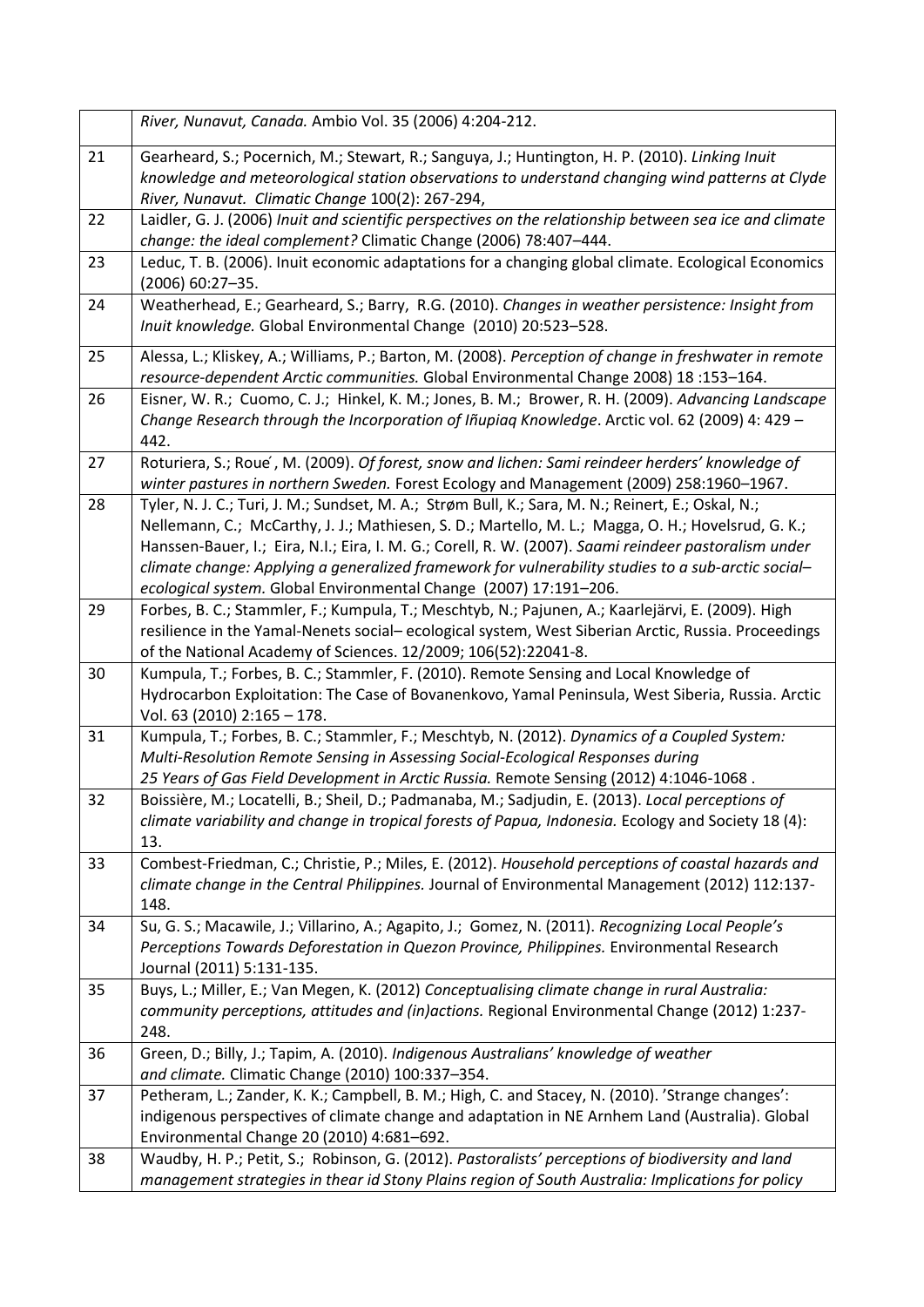|    | makers. Journal of Environmental Management (2012) 112:96-103.                                                                                                                                                                                                    |
|----|-------------------------------------------------------------------------------------------------------------------------------------------------------------------------------------------------------------------------------------------------------------------|
| 39 | Bridges, K.W.; McClatchey, W. C. (2009). Living on the margin: Ethnoecological insights from<br>Marshall Islanders at Rongelap atoll. Global Environmental Change (2009) 19:140-146.                                                                              |
| 40 | Lauer, M.; Aswani, S. (2010). Indigenous Knowledge and Long-term Ecological Change: Detection,<br>Interpretation, and Responses to Changing Ecological Conditions in Pacific Island Communities.<br>Environmental Management (2010) 45:985-997.                   |
| 41 | Rudiak-Gould, P. (2012). Promiscuous corroboration and climate change translation: A case study<br>from the Marshall Islands. Global Environmental Change (2012) 22:46-54.                                                                                        |
| 42 | Rudiak-Gould, P. (2014). The Influence of Science Communication on Indigenous<br>Climate Change Perception: Theoretical and Practical<br>Implications. Human Ecology (2014) 42:75-86.                                                                             |
| 43 | Turner, N. J.; Clifton, H. (2009). "It's so different today": Climate change and indigenous lifeways in<br><b>British</b><br>Columbia, Canada. Global Environmental Change (2009) 19:180-190.                                                                     |
| 44 | Li, C.; Ting, Z.; Rasaily, R. G. (2010). Farmer's Adaptation to Climate Risk in the Context of China -A<br>research on Jianghan Plain of Yangtze River Basin. Agriculture and Agricultural Science Procedia<br>(2010) 1:116-125.                                  |
| 45 | Ho, P.; Azadi, H. (2010). Rangeland degradation in North China: Perceptions of pastoralists.<br>Environmental Research (2010) 110:302-307.                                                                                                                        |
| 46 | Baivaland, B.; Fernández-Giménez, M. E. (2012). Meaningful Learning for Resilience Building<br>Among Mongolian Pastoralists. Nomadic Peoples vol. 16 (2012). 2:53-77.                                                                                             |
| 47 | Marin, A. (2010). Riders under storms: Contributions of nomadic herders' observations to<br>analysingclimate change in Mongolia. Global Environmental Change (2010) 20:162-176.                                                                                   |
| 48 | Below, T. B.; Mutabazi, K. D.; Kirschke, D.; Franke, C.; Sieber, S.; Siebert, R.; Tscherning, K. (2012).<br>Can farmers' adaptation to climate change be explained by socio-economic household-level<br>variables? Global Environmental Change (2012) 22:223-235. |
| 49 | Bryan, E.; Deressa, T. T.; Gbetibouo, G. A.; Ringler, C. (2009). Adaptation to climate change in<br>Ethiopia and South Africa:<br>options and constraint. Environmental Science & Policy (2009) 12:413-426.                                                       |
| 50 | Bryan, E.; Deressa, T. T.; Gbetibouo, G. A.; Ringler, C. (2009). Adaptation to climate change in<br>Ethiopia and South Africa:<br>options and constraint. Environmental Science & Policy (2009) 12:413-426.                                                       |
| 51 | Deressa, T. T.; Hassan, R. M.; Ringler, C.; Alemu, T.; Yusuf, M. (2009). Determinants of farmers'<br>choice of adaptation methods to climate change in the Nile Basin of Ethiopia. Global Environmental<br>Change 19 (2009) 2:248-255.                            |
| 52 | Deressa, T. T.; Hassan, R. M.; Ringler, C. (2010). Perception of and adaptation to climate change<br>by farmers in the Nile basin of Ethiopia. Journal of Agricultural Science (2010) 1-9.                                                                        |
| 53 | Huho, J. M.; Ngaira, J. K. W.; Ogindo, H. O. (2009) Climate Change and Pastoral Economy in Kenya:<br>A Blinking Future. Acta Geologica Sinica (English edition) Vol. 83 (2009) 5:1017-1023.                                                                       |
| 54 | Kansiime, M. K.; Wambugu, S. K.; Shisanya, C. A. (2013).<br>Perceived and Actual Rainfall Trends and Variability in Eastern Uganda: Implications for<br>Community Preparedness and Response. Journal of Natural Sciences Research<br>Vol. 3 (2013) 8:179-194.     |
| 55 | Kassahun, A.; Snyman, H.A.; Smit, G.N. (2008). Impact of rangeland degradation on the pastoral<br>production<br>systems, livelihoods and perceptions of the Somali pastoralists in Eastern Ethiopia. Journal of Arid<br>Environments (2008) 72:1265-1281.         |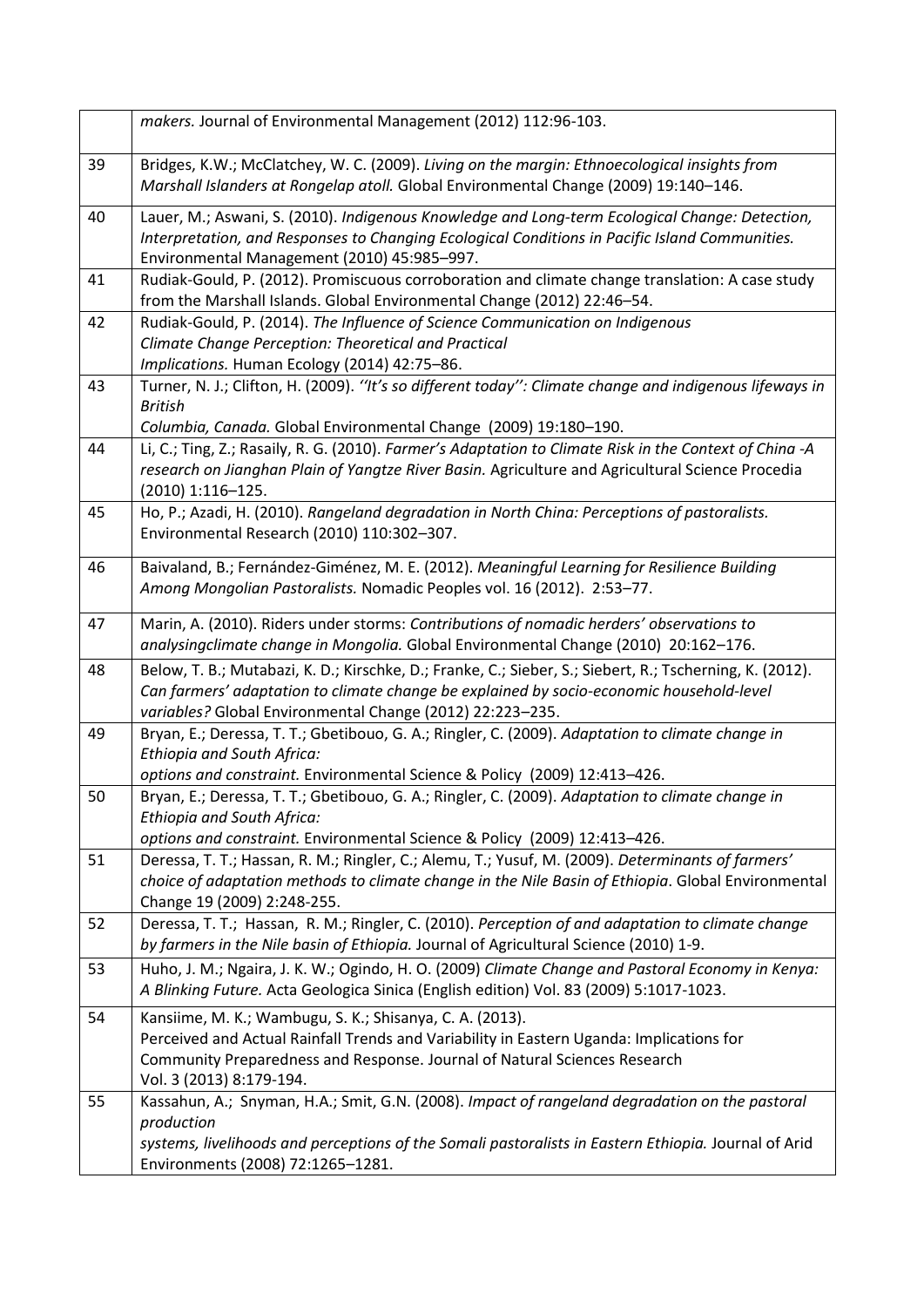| 56 | Kijazi, A. L.; Chang'a, L. B.; Liwenga, E. T.; Kanemba, A.; Nindi, S. J. (2013). The use of indigenous<br>knowledge in weather and climate prediction in Mahenge and Ismaniwards, Tanzania. Journal of<br>Geography and Regional Planning Vol. 6 (2013) 7: 274-280. |
|----|---------------------------------------------------------------------------------------------------------------------------------------------------------------------------------------------------------------------------------------------------------------------|
| 57 | Meze-Hausken, E. (2004). Contrasting climate variability and meteorological drought with<br>perceived drought and climate change in northern Ethiopia. Climate Research (2004) 27:19-31.                                                                            |
| 58 | Orlove, B.; Roncoli, C.; Kabugo, M.; Majugu, A. (2010). Indigenous climate knowledge in southern<br>Uganda:<br>the multiple components of a dynamic regional system. Climatic Change (2010) 100:243-265.                                                            |
| 59 | Paavola, J. (2008). Livelihoods, vulnerability and adaptation to climate changein Morogoro,<br>Tanzania. Environmental Science & Policy (2008) 11:642-654.                                                                                                          |
| 60 | Solomon, T. B.; Snyman, H.A.; Smit, G.N. (2007). Cattle-rangeland management practices and<br>perceptions of pastoralists towards rangeland degradation in the Borana zone of southern<br>Ethiopia. Journal of Environmental Management (2007) 82:481-494.          |
| 61 | Ishaya, S.; Abaje, I. B. (2008). Indigenous people's perception on climate change and adaptation<br>strategies in Jema'a local government area of Kaduna State, Nigeria. Journal of Geography and<br>Regional Planning Vol.1 (2008) 8:138-143.                      |
| 62 | Kemausuor, F.; Dwamena, E.; Bart-Plange, A.; Kyei-Baffour, N. (2011). Farmers' Perception of<br>Climate Change in the Ejura-Sekyedumase District of Ghana.<br>ARPN Journal of Agricultural and Biological Science Vol. 6 (2011) 10:26-37.                           |
| 63 | Lykke, A. M. (1998). Assessment of species composition change in savanna vegetation by means of<br>woody plants' size class distributions and local information. Biodiversity and Conservation (1998)<br>7:1261-1275.                                               |
| 64 | Lykke, A. M. (2000). Local perceptions of vegetation change and priorities for conservation of<br>woody-savanna vegetation in Senegal. Journal of Environmental Management<br>(2000) 59:107-120                                                                     |
| 65 | Nielsen, J. Ø.; Reenberg, A. (2010). Cultural barriers to climate change adaptation: A case study<br>from Northern<br>Burkina Faso. Global Environmental Change (2010) 20:142-152.                                                                                  |
| 66 | Sop, T. K.; Oldeland, J. (2011). Local Perceptions of Woody Vegetation Dynamics in the<br>Context of a 'Greening Sahel': A Case Study from Burkina Faso. Land Degradation & Development<br>(2011).                                                                  |
| 67 | West, C. T.; Roncoli, C.; Ouattara, F. (2008). Local Perceptions and Regional Climate Trends on the<br>Central Plateau of Burkina Faso. Land Degradation & Development (2008).                                                                                      |
| 68 | Wezel, A.; Lykke, A. M. (2006). Woody vegetation change in Sahelian West Africa: evidence from<br>local knowledge. Environment, Development and Sustainability (2006) 8:553-56.                                                                                     |
| 69 | Chalmers, N.; Fabricius, C. (2007). Expert and Generalist Local Knowledge about Land-cover Change<br>оn<br>South Africa's Wild Coast: Can Local Ecological Knowledge Add Value to<br>Science?Ecology and Society 12 (2007) 1: 10.                                   |
| 70 | Klintenberg, P.; Seely, M.; Christiansson, C. (2007). Local and national perceptions of<br>environmental change in central Northern Namibia: Do they correspond? Journal of Arid<br>Environments (2007) 69:506-52.                                                  |
| 71 | Osbahr, H.; Twyman, C.; Adger, W. N.; Thomas, D. S. G. (2008). Effective livelihood adaptation to<br>climate change disturbance: Scale dimensions of practice in Mozambique. Geoforum (2008)<br>39:1951-1964.                                                       |
| 72 | Patt, A. G.; Schröter, D. (2008). Perceptions of climate risk in Mozambique: Implications for the<br>success of adaptation strategies. Global Environmental Change (2008) 18:458-467.                                                                               |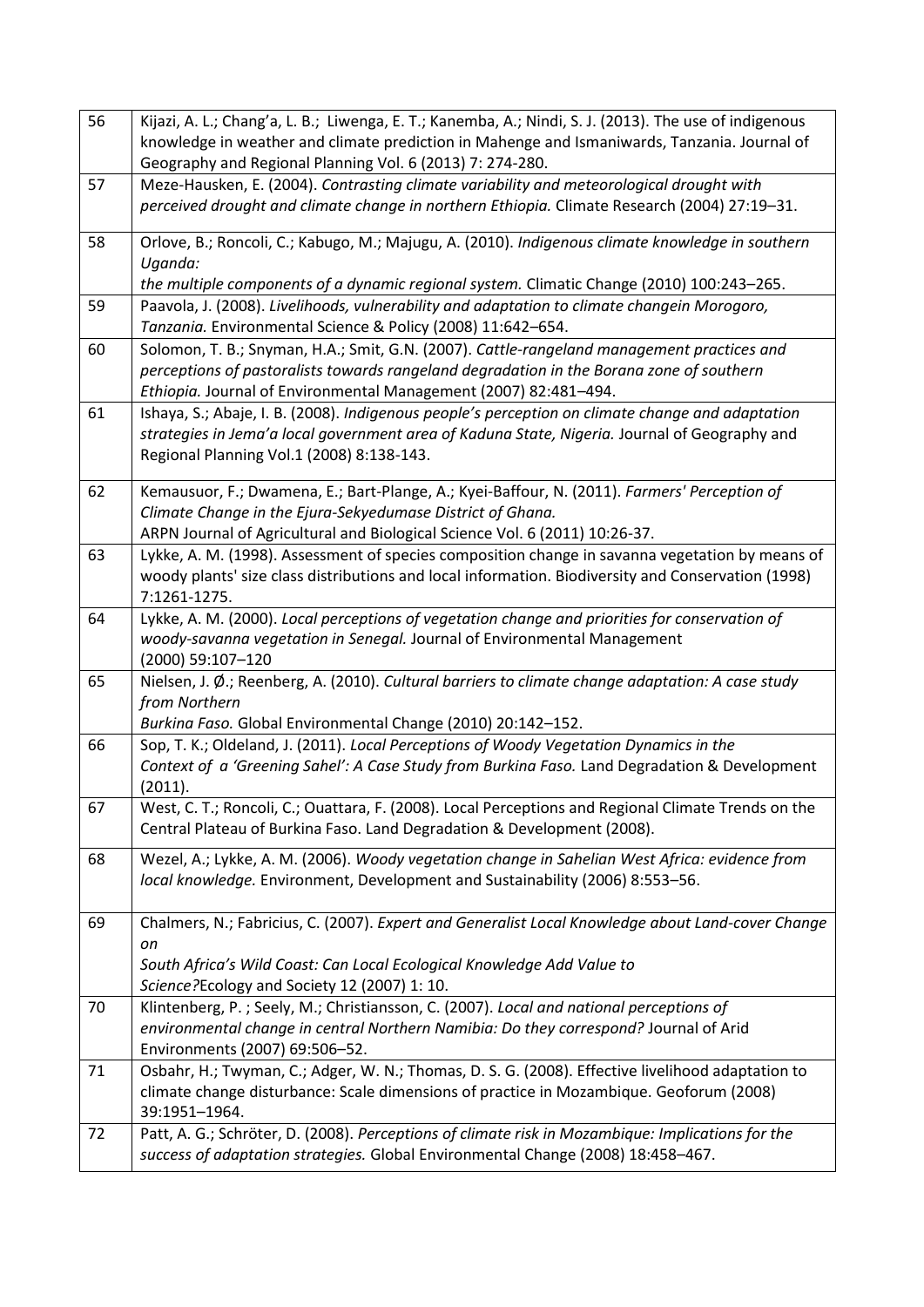| 73 | Boillat, S.; Berkes, F. (2013). Perception and Interpretation of Climate Change among Quechua<br>Farmers of Bolivia: Indigenous Knowledge as a Resource for Adaptive Capacity. Ecology and Society<br>(2013) 18 (4): 21.                                                                                                                                           |
|----|--------------------------------------------------------------------------------------------------------------------------------------------------------------------------------------------------------------------------------------------------------------------------------------------------------------------------------------------------------------------|
| 74 | Muchagata, M.; Brown, K. (2000). Colonist farmers' perceptions of fertility and the frontier<br>environment in eastern Amazonia. Agriculture and Human Values (2000) 17:371-384.                                                                                                                                                                                   |
| 75 | Oldekop, J. A.; Bebbington, A. J.; Truelove, N. K.; Holmes, G.; & Villamarín, S.; Preziosi, R. F. (2012).<br>Environmental Impacts and Scarcity Perception Influence Local Institutions in Indigenous<br>Amazonian Kichwa Communities. Human Ecology (2012) 40:101-115.                                                                                            |
| 76 | Schwartzman, S.; Boas, A. V.; Ono, K. Y.; Fonseca, M. G.; Doblas, J.; Zimmerman, B.; Junqueira, P.;<br>Jerozolimski, A.; Salazar, M.; Junqueira, R. P.; Torres, M. (2013). The natural and social history of<br>the indigenous lands and protected areas<br>corridor of the Xingu River basin. Philosophical Transactions of the Royal Society B 368:<br>20120164. |
| 77 | Valdivia, C.; Seth, A.; Gilles, J. L.; García, M.; Jiménez, E.; Cusicanqui, J.; Navia, F.; Yucra, E. (2010).<br>Adapting to Climate Change in Andean Ecosystems:<br>Landscapes, Capitals, and Perceptions Shaping Rural<br>Livelihood Strategies and Linking Knowledge<br>Systems. Annals of the Association of American Geographers (2010) 100(4):818-834.        |
| 78 | Ainsworth, C. H.; Pitcher, T.J.; Rotinsulu, C. (2008). Evidence of fishery depletions and shifting<br>cognitive baselines in Eastern Indonesia. Biological Conservation (2008) 141:848 - 859.                                                                                                                                                                      |
| 79 | Bunce, M.; Rodwell, L. D.; Gibb, R.; Mee, L. (2008). Shifting baselines in fishers' perceptions of<br>island<br>reef fishery degradation. Ocean & Coastal Management (2008) 51:285-302.                                                                                                                                                                            |
| 80 | Anik, S. I.; Khan, M. A. S. A. (2012). Climate change adaptation through local knowledge<br>in the north eastern region of Bangladesh. Mitig Adapt Strateg Glob Change (2012) 17:879-896.                                                                                                                                                                          |
| 81 | Codjoe, S. N. A.; Owusu, G.; Burkett, V. (2014). Perception, experience, and indigenous knowledge<br>of climate<br>change and variability: the case of Accra, a sub-Saharan<br>African city. Regional Environmental Change (2014) 14:369-383.                                                                                                                      |
| 82 | Ashraf, M.; Routray, J. K. (2013). Perception and understanding of drought and coping strategies of<br>farming households in north-west Balochistan. International Journal of Disaster Risk Reduction<br>$(2013)$ 5:49 - 60.                                                                                                                                       |
| 83 | Baul, T. K.; Ullah, K. M. A.; Tiwari, K. R.; McDonald, M. A. (2013). People's local knowledge of<br>climate change in the Middle-Hills of Nepal. Indian Journal of Traditional Knowledge Vol. 12 (2013)<br>4:585-595.                                                                                                                                              |
| 84 | Bola, G.; Mabiza, C.; Goldin, J.; Kujinga, K.; Nhapi, I.; Makurira, H.; Mashauri, D. (2014). Coping<br>with droughts and floods: A Case study of Kanyemba,<br>Mbire District, Zimbabwe. Physics and Chemistry of the Earth 67-69 (2014) 180-186.                                                                                                                   |
| 85 | Brewer, T. D. (2013). Dominant discourses, among fishers and middlemen, of the factors<br>affecting coral reef fish distributions in Solomon Islands. Marine Policy (2013) 37:245-25.                                                                                                                                                                              |
| 86 | Bunce, M.; Mee, L.; Rodwell, L. D.; Gibb, R. (2009). Collapse and recovery in a remote small island-<br>A tale of adaptive cycles or downward spirals? Global Environmental Change (2009) 19:213-226.                                                                                                                                                              |
| 87 | Bunce, M.; Rosendo, S.; Brown, K. (2010). Perceptions of climate change, multiple stressors and<br>livelihoods on marginal African coasts. Environment, Development and Sustainability (2010)<br>12:407-44.                                                                                                                                                        |
| 88 | Bunce, M.; Rosendo, S.; Brown, K. (2010). Perceptions of climate change, multiple stressors<br>and livelihoods on marginal African coasts. Environment, Development and Sustainability (2010)<br>12:407-44.                                                                                                                                                        |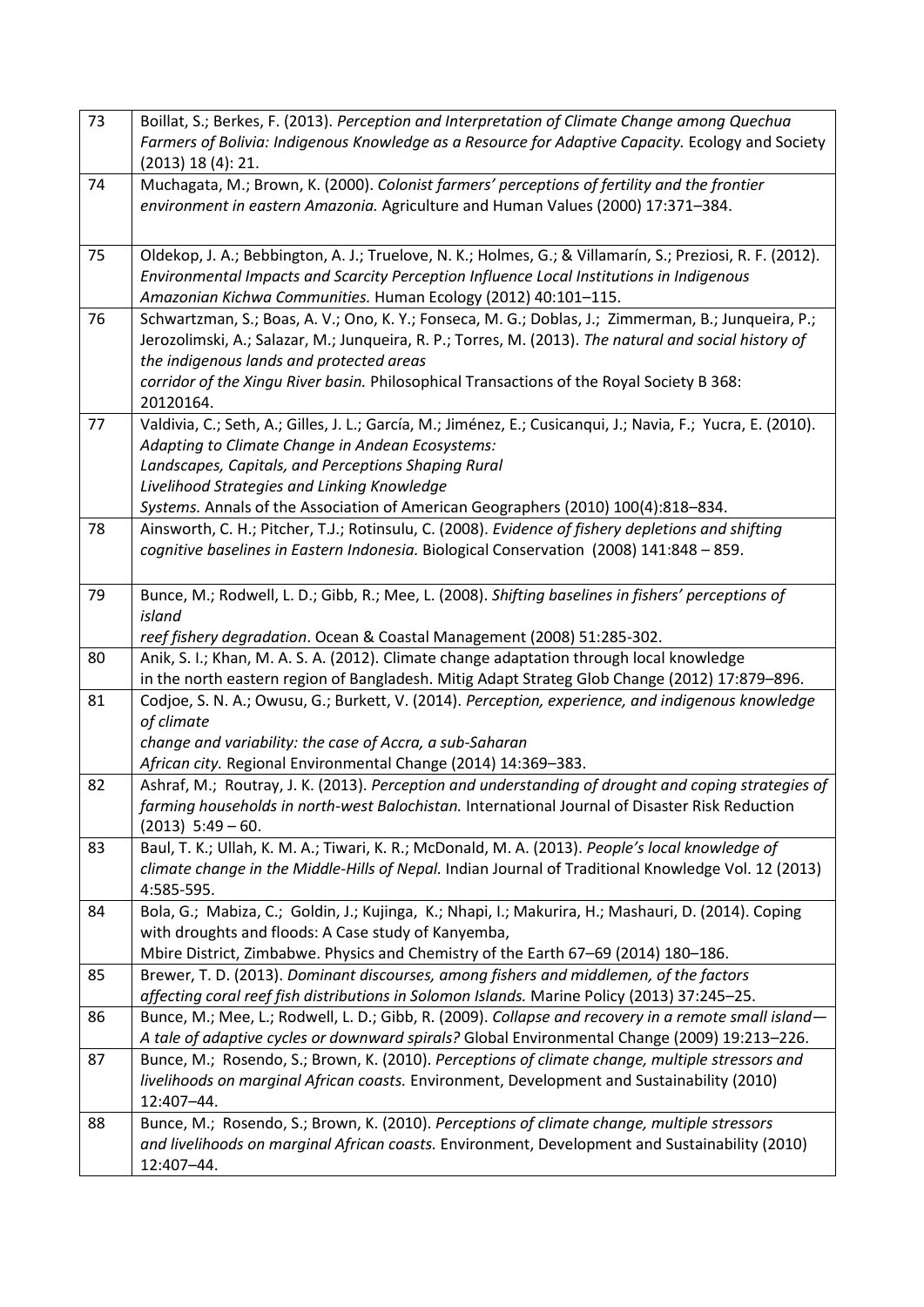| 89  | Conchedda, G.; Lambin, E. F.; Mayaux, P. (2011). Between Land and Sea: Livelihoods<br>andEnvironmental Changes in Mangrove Ecosystems of Senegal. Annals of the Association of<br>American Geographers (2011) 101:6 1259-1284.                                                                                                                                                                   |
|-----|--------------------------------------------------------------------------------------------------------------------------------------------------------------------------------------------------------------------------------------------------------------------------------------------------------------------------------------------------------------------------------------------------|
| 90  | Davis, D. K. (2005). Indigenous knowledge and the desertification debate: problematising expert<br>knowledge in North Africa. Geoforum (2005) 36:509-52.                                                                                                                                                                                                                                         |
| 91  | Fienup-Riordan, A.; Carmack, E. (2011). "The ocean is always changing": Nearshore and farshore<br>perspectives on Arctic coastal seas. Oceanography 24(3):266-279.                                                                                                                                                                                                                               |
| 92  | Furberg, M.; Evengård, B.; Nilsson, M. (2011). Facing the limit of resilience: perceptions of climate<br>change among reindeer herding Sami in Sweden. Global Health Action (2011) 4 : 8417.                                                                                                                                                                                                     |
| 93  | Habiba, U.; Shaw, R.; Takeuchi, Y. (2012). Farmer's perception and adaptation practices to cope<br>with drought: Perspectives from Northwestern Bangladesh. International Journal of Disaster Risk<br>Reduction (2012) 1:72-84.                                                                                                                                                                  |
| 94  | Haden, V. R.; Niles, M. T.; Lubell, M.; Perlman, J.; Jackson, L. E. (2012). Global and Local Concerns:<br>What Attitudes and Beliefs Motivate Farmers to Mitigate and Adapt to Climate Change?Global and<br>Local Concerns about Climate Change (2012) 7: e52882.                                                                                                                                |
| 95  | Hageback, J.; Sundberg, J.; Ostwald, M.; Chen, D.; Yun, X.; Knutsson, P. (2005). Climate variability<br>and land-use change in danangou watershed, china - examples of small-scale farmers'<br>adaptation. Climatic Change (2005) 72:189-212.                                                                                                                                                    |
| 96  | Hernández-Cornejo, R.; Koedam, N.; Ruiz Luna, A.; M. Troell, M.; Dahdouh-Guebas, F. (2005).<br>Remote sensing and ethnobotanical assessment of the mangrove forest changes in the Navachiste-<br>San Ignacio-Macapule lagoon complex, Sinaloa, Mexico. Ecology and Society (2005) 10(1): 16.                                                                                                     |
| 97  | Hofmeijer, I.; Ford, J. D.; Berrang-Ford, L.; Zavaleta, C.; Carcamo, C.; Llanos E.; Carhuaz, C.; Edge, V.;<br>Lwasa, S.; Namanya, D. (2013). Community vulnerability to the health effects of climate change<br>among indigenous populations in the Peruvian Amazon: a case study from Panaillo and Nuevo<br>Progreso. Mitigation and Adaptation Strategies for Global Change (2013) 18:957-978. |
| 98  | Huda, N. M. (2013). Understanding indigenous people's perception on climate change and climatic<br>hazards: a case study of Chakma indigenous communities in Rangamati Sadar Upazila of<br>Rangamati District, Bangladesh. Natural Hazards (2013) 65:2147-2159.                                                                                                                                  |
| 99  | Ignatowski, J. A.; Rosales, J. (2013). Identifying the exposure of two subsistence villages<br>in Alaska to climate change using traditional ecological knowledge. Climatic Change (2013)<br>121:285-299.                                                                                                                                                                                        |
| 100 | Irfanullah, H. M.; Motaleb, M. A. (2011). Reading Nature's Mind: Disaster management by indig<br>enous peoples of<br>Bangladesh. Indian Journal of Traditional Knowledge vol. 10 (2011) 1:80-90.                                                                                                                                                                                                 |
| 101 | Jacob, C.; McDaniels, T.; Hinch, S. (2010). Indigenous culture and adaptation to climate change:<br>sockeye salmon and the St'át'imc people. Mitigation and Adaptation Strategies for Global Change<br>(2010) 15:859-876.                                                                                                                                                                        |
| 102 | Kalanda-Joshua, M.; Ngongondo, C.; Chipeta, L.; Mpembeka, F. (2011). Integrating indigenous<br>knowledge with conventional science: Enhancing<br>Localised climate and weather forecasts in Nessa, Mulanje, Malawi. Physics and Chemistry of the<br>Earth (2011) 36:996-1003.                                                                                                                    |
| 103 | Knopp, J. A. (2010). Investigating the Effects of Environmental Change on Arctic Char (Salvelinus<br>Alpinus) growth Using scientific and Inuit Traditional knowledge. Infonorth (2010) 493-497.                                                                                                                                                                                                 |
| 104 | Kovacs, J. M. (2000). Perceptions of environmental change in<br>a tropical coastal wetland. Land Degradation and Development (2000) 11:209-220.                                                                                                                                                                                                                                                  |
| 105 | Krupnik, I.; Ray, G. C. (2007). Pacific walruses, indigenous hunters, and climate change: Bridging<br>scientific and indigenous knowledge. Deep-Sea Research II (2007) 54:2946-2957.                                                                                                                                                                                                             |
| 106 | Lammel, A.; Dugas, E.; Guillen, E. (2011). Traditional way of thinking and prediction of climate<br>change in New Caledonia (France). Indian Journal of Traditional Knowledge vol. 10 (2011) 1:13-20.                                                                                                                                                                                            |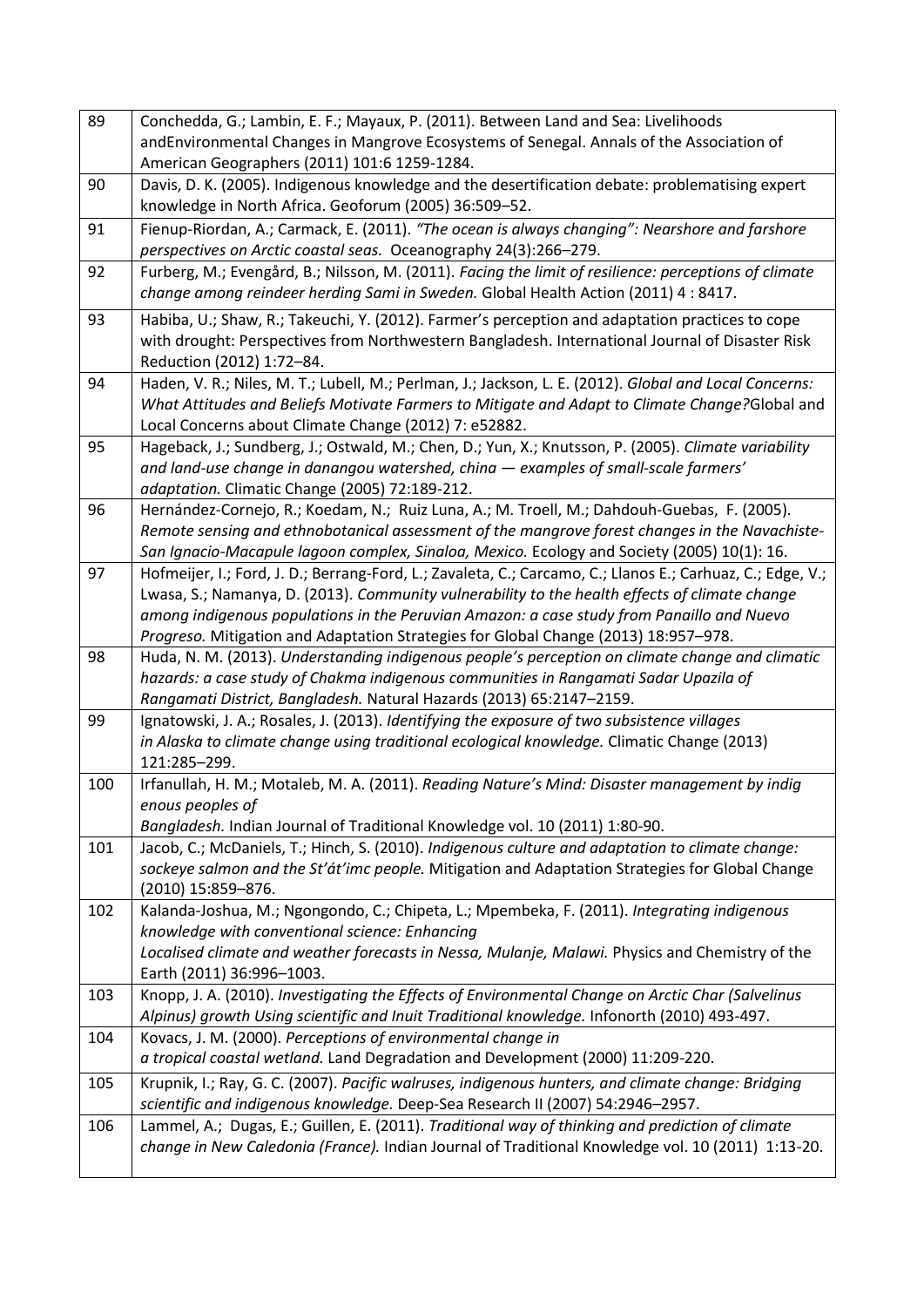| 107 | Leonard, S.; Parsons, M.; Olawsky, K.; Kofod, F. (2013). The role of culture and traditional<br>knowledge in climate change adaptation: Insights from East Kimberley, Australia. Global                                                                                                                                                     |
|-----|---------------------------------------------------------------------------------------------------------------------------------------------------------------------------------------------------------------------------------------------------------------------------------------------------------------------------------------------|
| 108 | Environmental Change (2013) 23:623-632.<br>Li, C.; Tang, Y.; Luo, H.; Di, B.; Zhang, L. (2013). Local Farmers' Perceptions of Climate Change and<br>Local Adaptive Strategies: A Case Study from the Middle Yarlung Zangbo River Valley, Tibet, China.<br>Environmental Management (2013) 52:894-906.                                       |
| 109 | Liu, Z.; Smith Jr, W. J.; Safi, A. S. 2014. Rancher and farmer perceptions of climate change<br>in Nevada, USA. Climatic Change (2014) 122:313-327.                                                                                                                                                                                         |
| 110 | Manandhar, S.; Vogt, D. S.; Perret, S. R.; Kazama, F. (2011). Adapting cropping systems to climate<br>change in Nepal: a cross-regional study of farmers' perception and practices. Regional<br>Environmental Change (2011) 11:335-348.                                                                                                     |
| 111 | Marschke, M.; Lykhim, O.; Kim, N. (2014). Can<br>Local Institutions Help Sustain Livelihoods in an Era of Fish Declines and Persistent Environmental<br>Change? A Cambodian Case Study. Sustainability<br>(2014) 6:2490-2505.                                                                                                               |
| 112 | Mbow, C.; Mertz, O.; Diouf, A.; Rasmussen, K.; Reenberg, A. (2008). The history of environmental<br>change and adaptation in eastern Saloum -Senegal- Driving forces and perceptions. Global and<br>Planetary Change (2008) 64: 210-221.                                                                                                    |
| 113 | McCarthy, A.; Hepburn, C.; Scott, N.; Schweikert, K.; Turner, R.; Moller, H. (2014). Local people see<br>and care most? Severe depletion of inshore fisheries and its consequences for Māori communities in<br>New Zealand. Aquatic Conservation: Marine and Freshwater Ecosystems (2014) 24: 369-390.                                      |
| 114 | MacDonald, J. P.; Harper, S. L.; Willox, A. C.; Edge, V. L.; Rigolet Inuit Community Government<br>(2013). A necessary voice: Climate change and lived experiences of youth in Rigolet, Nunatsiavut,<br>Canada. Global Environmental Change (2013) 23:360-371.                                                                              |
| 115 | Nichols, T.; Berkes, F.; Jolly, D.; Snow, N. B. (2004). Climate Change and Sea Ice: Local Observations<br>from the Canadian Western Arctic. Arctic vol 57 (2004) 1:68-79.                                                                                                                                                                   |
| 116 | Nkomwa, E. C.; Kalanda-Joshua, M.; Ngongondo, C.; Monjerezi, M.; Chipungu, F. (2014). Assessing<br>indigenous knowledge systems and climate change adaptation strategies in agriculture: A case<br>study of Chagaka Village, Chikhwawa, Southern Malawi. Physics and Chemistry of the Earth (2014)<br>67-69:164-172.                        |
| 117 | Qiang-yi, Y.; Wen-bin, W.; Zhen-huan, L.; Verburg, P. H.; Tian, X.; Peng, Y.; Zhong-jun, L.; Liang-zhi,<br>Y.; Hua-jun, T. (2014). Interpretation of Climate Change and Agricultural Adaptations by Local<br>Household Farmers: a Case Study at Bin County, Northeast China. Journal of Integrative Agriculture<br>(2014) 13(7): 1599-1608. |
| 118 | Rana, R. S.; Bhagat, R. M.; Kalia, V.; Lal, H.; Sen, V. (2013). Indigenous perceptions of Climate<br>change vis-a-vis Mountain Agricultural activities in Himachal Pradesh, India. Indian Journal of<br>Traditional Knowledge Vol. 12 (2013) 4:596-604.                                                                                     |
| 119 | Sánchez-Cortés, M. S.; Chavero, E. L. (2011). Indigenous perception of changes in climate variability<br>and its relationship with agriculture in a Zoque community of Chiapas, Mexico. Climatic Change<br>(2011) 107:363-389.                                                                                                              |
| 120 | Singh, R. K.; Bhowmik, S. N.; Pandey C. B. (2011). Biocultural diversity, climate change and<br>livelihood security of the Adi community: Grassroots conservators of eastern Himalaya Arunachal<br>Pradesh. Indian Journal of Traditional Knowledge vol. 10 (2011) 1:39-56.                                                                 |
| 121 | Speranza, C. I.; Kiteme, B.; Ambenje, P.; Wiesmann, U.; Makali, S. (2010). Indigenous knowledge<br>related to climate variability and change: insights from droughts in semi-arid areas of former<br>Makueni District, Kenya. Climatic Change (2010) 100:295-315.                                                                           |
| 122 | Varadan, R. J.; Kumar, P. (2014). Indigenous knowledge about climate change: Validating the<br>perceptions of dryland farmers in Tamil Nadu. Indian Journal of Traditional Knowledge<br>vol. 13 (2014). 2:390-397.                                                                                                                          |
| 123 | Veland, S.; Howitt, R.; Dominey-Howes, D.; Thomalla, F.; Houston, D. (2013). Procedural<br>vulnerability: Understanding environmental change in a remote indigenous community. Global                                                                                                                                                       |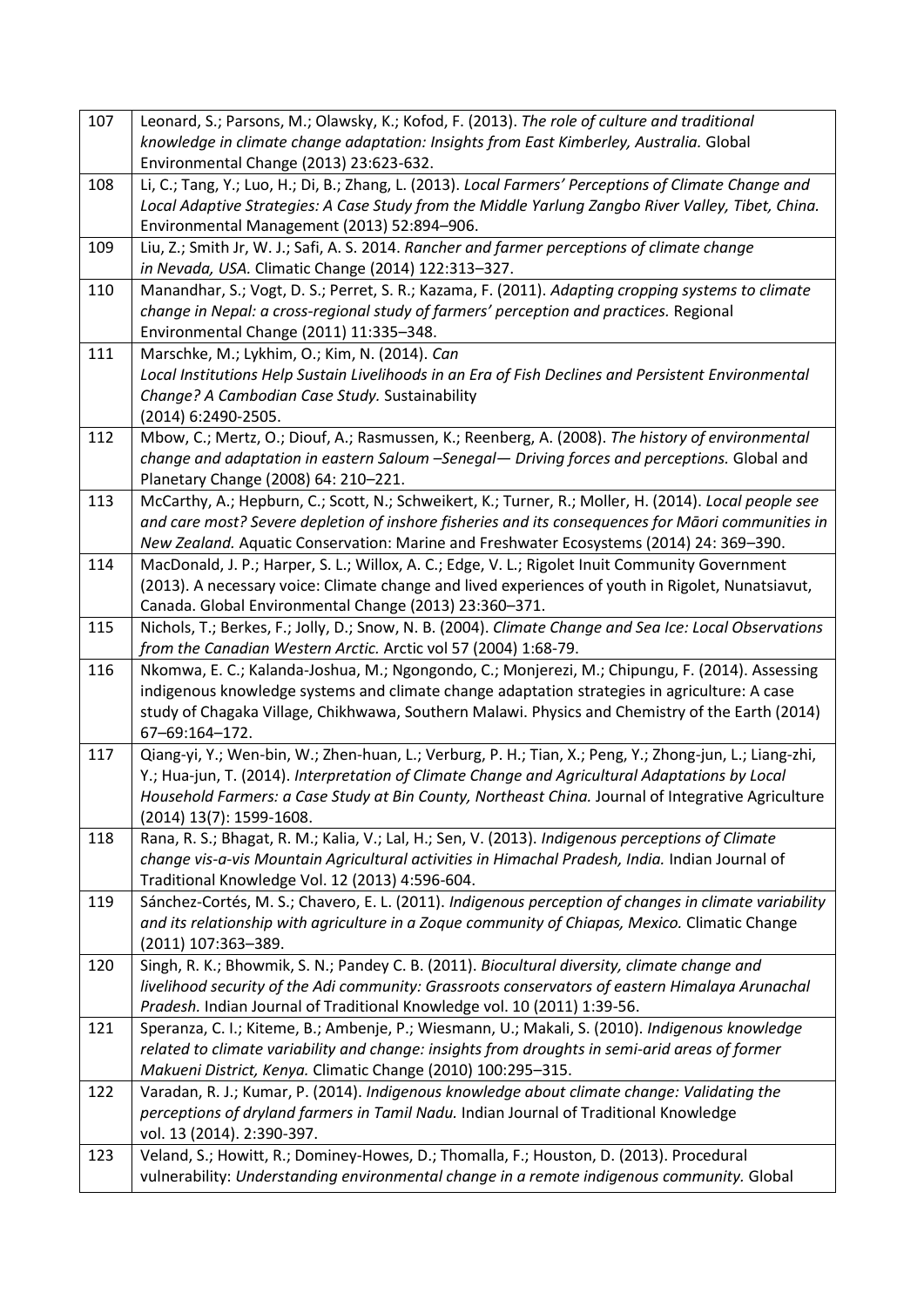|     | Environmental Change (2013) 23:314-326.                                                                                                                                                                                                                                                                                           |
|-----|-----------------------------------------------------------------------------------------------------------------------------------------------------------------------------------------------------------------------------------------------------------------------------------------------------------------------------------|
| 124 | Wezel, A.; Haigis, J. (2000). Farmers Perception of Vegetation Changes in Semi-Arid Niger. Land<br>Degradation & Development (2000) 11:523-534.                                                                                                                                                                                   |
| 125 | Willox, A. C.; Harper, S. L.; Ford, J. D.; Landman, K.; Houle, K.; Edge, V. L.; the Rigolet Inuit<br>Community Government (2012). "From this place and of this place: "Climate change, sense of<br>place, and health in Nunatsiavut, Canada. Social Science & Medicine (2012) 75:538-547.                                         |
| 126 | Willox, A. C.; Harper, S. L.; Edge, V. L.; Landman, K.; Houle, K.; Ford, J. D.; the Rigolet Inuit<br>Community Government (2013). The land enriches the soul: On climatic and environmental<br>change, affect, and emotional health and well-being in Rigolet, Nunatsiavut, Canada. Emotion,<br>Space and Society (2013) 6:14-24. |
| 127 | Wolf, J.; Allice, I.; Bell, T. (2013). Values, climate change, and implications for adaptation: Evidence<br>from two communities in Labrador, Canada. Global Environmental Change (2013) 23:548-562.                                                                                                                              |